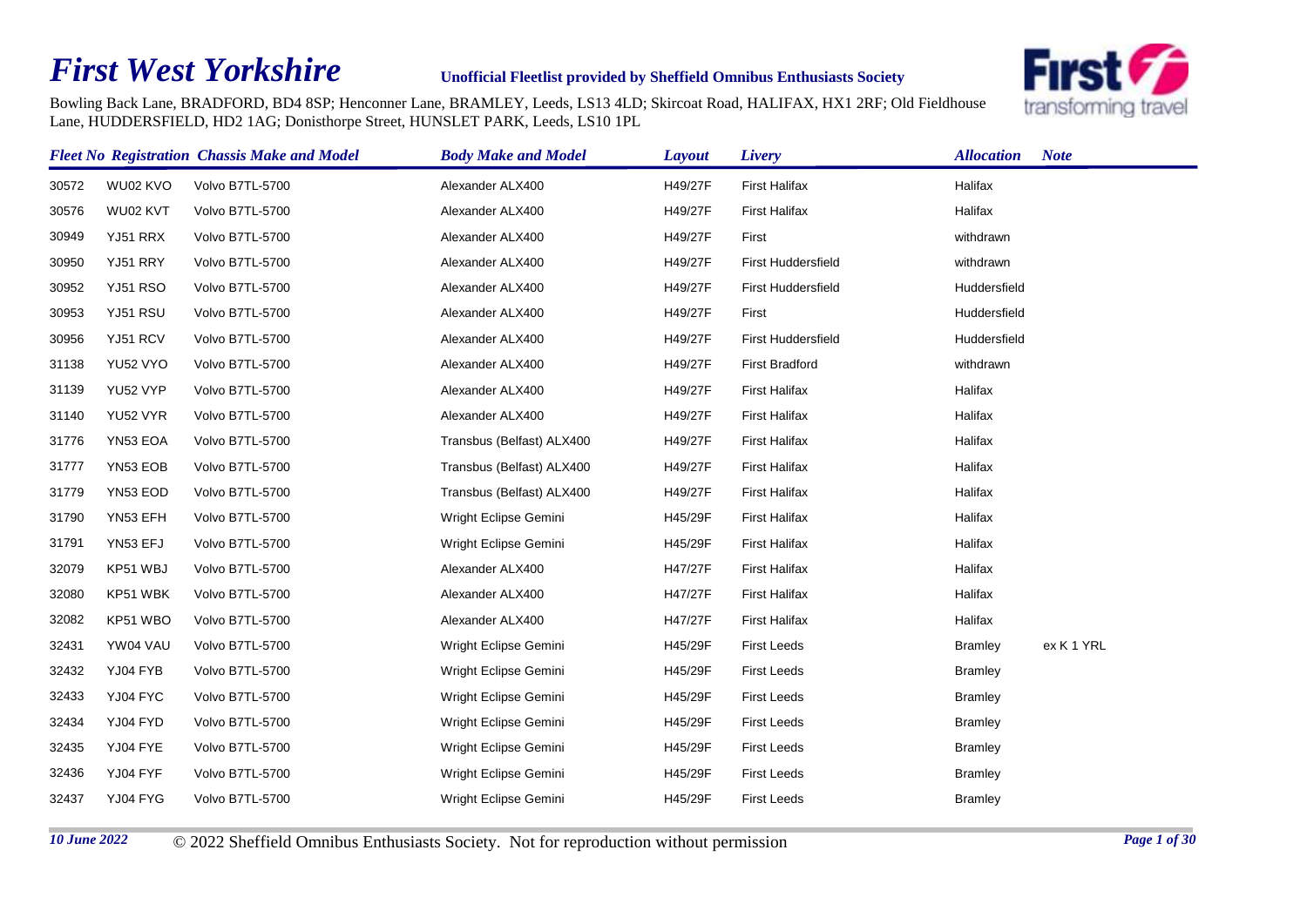|       |          | <b>Fleet No Registration Chassis Make and Model</b> | <b>Body Make and Model</b> | <b>Layout</b> | Livery                    | <b>Allocation</b><br><b>Note</b> |
|-------|----------|-----------------------------------------------------|----------------------------|---------------|---------------------------|----------------------------------|
| 32438 | YJ04 FYH | Volvo B7TL-5700                                     | Wright Eclipse Gemini      | H45/29F       | <b>First Leeds</b>        | <b>Bramley</b>                   |
| 32440 | YJ04 FYL | Volvo B7TL-5700                                     | Wright Eclipse Gemini      | H45/29F       | <b>First Leeds</b>        | <b>Bramley</b>                   |
| 32442 | YJ04 FYN | Volvo B7TL-5700                                     | Wright Eclipse Gemini      | H45/29F       | First Leeds (PULSE)       | <b>Bramley</b>                   |
| 32443 | YJ04 FYP | Volvo B7TL-5700                                     | Wright Eclipse Gemini      | H45/29F       | First Leeds (PULSE)       | <b>Bramley</b>                   |
| 32444 | YJ04 FYR | Volvo B7TL-5700                                     | Wright Eclipse Gemini      | H45/29F       | First Leeds (PULSE)       | <b>Bramley</b>                   |
| 32445 | YJ04 FYS | Volvo B7TL-5700                                     | Wright Eclipse Gemini      | H45/29F       | First Leeds (PULSE)       | <b>Bramley</b>                   |
| 32446 | YJ04 FYT | Volvo B7TL-5700                                     | Wright Eclipse Gemini      | H45/29F       | <b>First Leeds</b>        | <b>Bramley</b>                   |
| 32447 | YJ04 FYU | Volvo B7TL-5700                                     | Wright Eclipse Gemini      | H45/29F       | First Leeds               | <b>Bramley</b>                   |
| 32448 | YJ04 FYV | Volvo B7TL-5700                                     | Wright Eclipse Gemini      | H45/29F       | First Leeds (PULSE)       | <b>Bramley</b>                   |
| 32449 | YJ04 FYW | Volvo B7TL-5700                                     | Wright Eclipse Gemini      | H45/29F       | First Leeds (PULSE)       | <b>Bramley</b>                   |
| 32450 | YJ04 FYX | Volvo B7TL-5700                                     | Wright Eclipse Gemini      | H45/29F       | First                     | Halifax                          |
| 32451 | YJ04 FYY | Volvo B7TL-5700                                     | Wright Eclipse Gemini      | H45/29F       | First Leeds (PULSE)       | <b>Bramley</b>                   |
| 32452 | YJ04 FYZ | Volvo B7TL-5700                                     | Wright Eclipse Gemini      | H45/29F       | First Leeds (PULSE)       | <b>Bramley</b>                   |
| 32460 | YJ04 FZH | Volvo B7TL-5700                                     | Wright Eclipse Gemini      | H45/29F       | First                     | Halifax                          |
| 32461 | YJ04 FZK | Volvo B7TL-5700                                     | Wright Eclipse Gemini      | H45/29F       | <b>First Huddersfield</b> | Huddersfield                     |
| 32462 | YJ04 FZL | Volvo B7TL-5700                                     | Wright Eclipse Gemini      | H45/29F       | First Huddersfield        | Huddersfield                     |
| 32463 | YJ04 FZM | Volvo B7TL-5700                                     | Wright Eclipse Gemini      | H45/29F       | First Huddersfield        | Huddersfield                     |
| 32464 | YJ04 FZN | Volvo B7TL-5700                                     | Wright Eclipse Gemini      | H45/29F       | First (HD Connect)        | Huddersfield                     |
| 32465 | YJ04 FZP | Volvo B7TL-5700                                     | Wright Eclipse Gemini      | H45/29F       | First Huddersfield        | Huddersfield                     |
| 32466 | YJ04 FZR | Volvo B7TL-5700                                     | Wright Eclipse Gemini      | H45/29F       | First Huddersfield        | Huddersfield                     |
| 32467 | YJ04 FZS | Volvo B7TL-5700                                     | Wright Eclipse Gemini      | H45/29F       | <b>First Huddersfield</b> | Huddersfield                     |
| 32468 | YJ04 FZT | Volvo B7TL-5700                                     | Wright Eclipse Gemini      | H45/29F       | First Huddersfield        | Huddersfield                     |
| 32469 | YJ04 FZU | Volvo B7TL-5700                                     | Wright Eclipse Gemini      | H45/29F       | First Huddersfield        | Huddersfield                     |
| 32470 | YJ04 FZV | Volvo B7TL-5700                                     | Wright Eclipse Gemini      | H45/29F       | First Huddersfield        | Huddersfield                     |
| 32471 | YJ04 FZX | Volvo B7TL-5700                                     | Wright Eclipse Gemini      | H45/29F       | First Huddersfield        | Huddersfield                     |
| 32472 | YJ04 FZY | Volvo B7TL-5700                                     | Wright Eclipse Gemini      | H45/29F       | First Huddersfield        | Huddersfield                     |
| 32473 | YJ04 FZZ | Volvo B7TL-5700                                     | Wright Eclipse Gemini      | H45/29F       | First Leeds (PULSE)       | <b>Bramley</b>                   |
| 32503 | YJ54 XTO | Volvo B7TL-5700                                     | Wright Eclipse Gemini      | H45/29F       | First Express (X63)       | Huddersfield                     |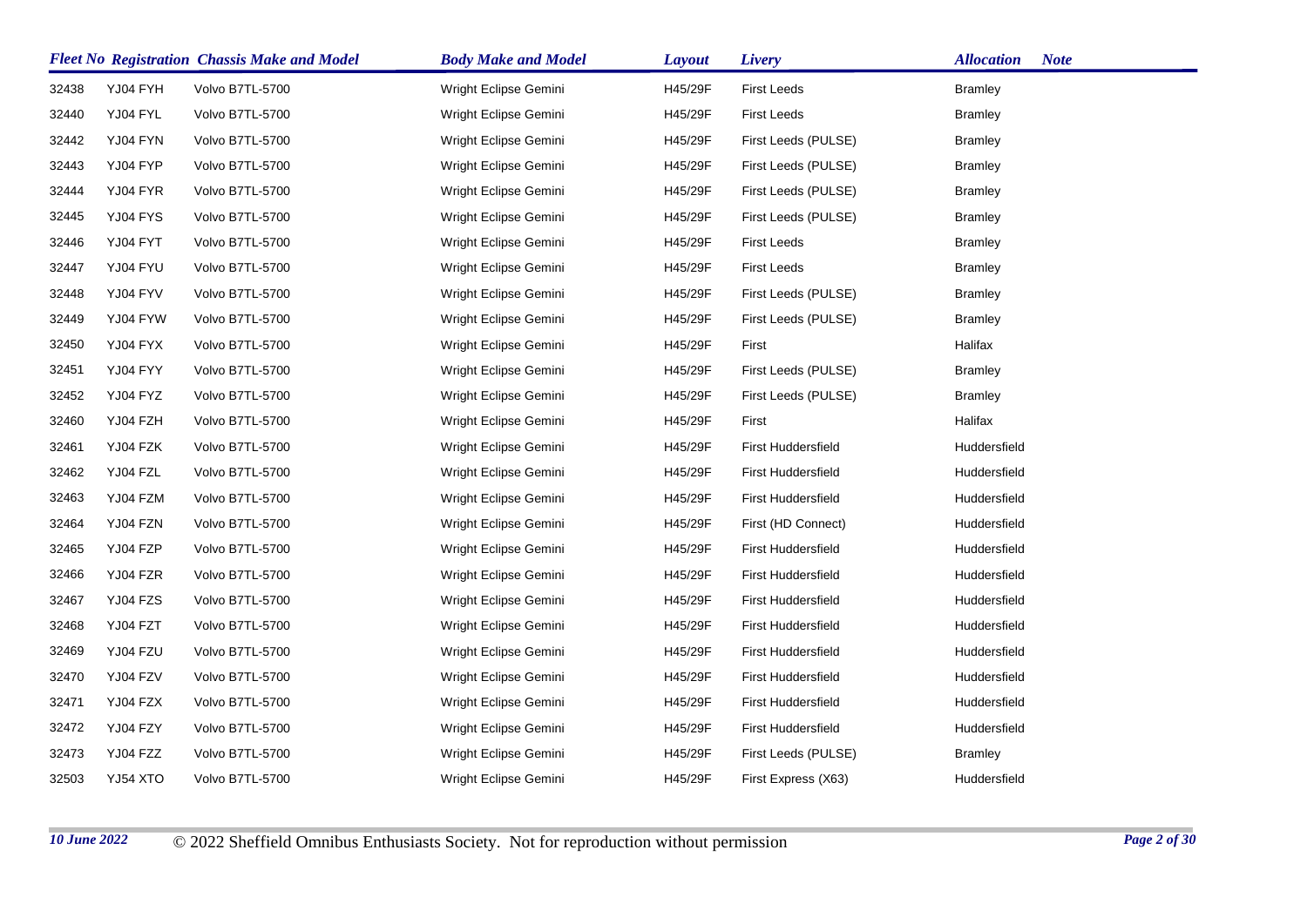|       |          | <b>Fleet No Registration Chassis Make and Model</b> | <b>Body Make and Model</b> | <b>Layout</b> | Livery                    | <b>Note</b><br><b>Allocation</b> |
|-------|----------|-----------------------------------------------------|----------------------------|---------------|---------------------------|----------------------------------|
| 32504 | YJ54 XTP | Volvo B7TL-5700                                     | Wright Eclipse Gemini      | H45/29F       | First Express (X63)       | Huddersfield                     |
| 32505 | YJ54 XTR | Volvo B7TL-5700                                     | Wright Eclipse Gemini      | H45/29F       | First Express (X63)       | Huddersfield                     |
| 32506 | YJ54 XTT | Volvo B7TL-5700                                     | Wright Eclipse Gemini      | H45/29F       | First Express (X63)       | Huddersfield                     |
| 32507 | YJ54 XTU | Volvo B7TL-5700                                     | Wright Eclipse Gemini      | H45/29F       | First Express (X63)       | Huddersfield                     |
| 32508 | YJ54 XTV | Volvo B7TL-5700                                     | Wright Eclipse Gemini      | H45/29F       | First Express (X63)       | Huddersfield                     |
| 32509 | YJ54 XTW | Volvo B7TL-5700                                     | Wright Eclipse Gemini      | H45/29F       | First Huddersfield        | Huddersfield                     |
| 32510 | YJ54 XTX | Volvo B7TL-5700                                     | Wright Eclipse Gemini      | H45/29F       | First Huddersfield        | Huddersfield                     |
| 32511 | YJ54 XTZ | Volvo B7TL-5700                                     | Wright Eclipse Gemini      | H45/29F       | <b>First Huddersfield</b> | Huddersfield                     |
| 32512 | YJ54 XUA | Volvo B7TL-5700                                     | Wright Eclipse Gemini      | H45/29F       | First (HD Connect)        | Huddersfield                     |
| 32513 | YJ54 XUB | Volvo B7TL-5700                                     | Wright Eclipse Gemini      | H45/29F       | <b>First Huddersfield</b> | Huddersfield                     |
| 32514 | YJ54 XUC | Volvo B7TL-5700                                     | Wright Eclipse Gemini      | H45/29F       | First Huddersfield        | Huddersfield                     |
| 32515 | YJ54 XUD | Volvo B7TL-5700                                     | Wright Eclipse Gemini      | H45/29F       | <b>First Huddersfield</b> | Huddersfield                     |
| 32516 | YJ54 XUE | Volvo B7TL-5700                                     | Wright Eclipse Gemini      | H45/29F       | First (HD Connect)        | Huddersfield                     |
| 32517 | YJ54 XUF | Volvo B7TL-5700                                     | Wright Eclipse Gemini      | H45/29F       | First (HD Connect)        | Huddersfield                     |
| 32518 | YJ54 XUG | Volvo B7TL-5700                                     | Wright Eclipse Gemini      | H45/29F       | First Huddersfield        | Huddersfield                     |
| 32519 | YJ54 XUH | Volvo B7TL-5700                                     | Wright Eclipse Gemini      | H45/29F       | First (HD Connect)        | Huddersfield                     |
| 32520 | YJ54 XUK | Volvo B7TL-5700                                     | Wright Eclipse Gemini      | H45/29F       | <b>First Halifax</b>      | Halifax                          |
| 32521 | YJ54 XUM | Volvo B7TL-5700                                     | Wright Eclipse Gemini      | H45/29F       | <b>First Halifax</b>      | Halifax                          |
| 32522 | YJ54 XUN | Volvo B7TL-5700                                     | Wright Eclipse Gemini      | H45/29F       | <b>First Halifax</b>      | Halifax                          |
| 32523 | YJ54 XUO | Volvo B7TL-5700                                     | Wright Eclipse Gemini      | H45/29F       | <b>First Halifax</b>      | Halifax                          |
| 32524 | YJ54 XUP | Volvo B7TL-5700                                     | Wright Eclipse Gemini      | H45/29F       | <b>First Halifax</b>      | Halifax                          |
| 32528 | YJ54 XUV | Volvo B7TL-5700                                     | Wright Eclipse Gemini      | H45/29F       | <b>First Halifax</b>      | Halifax                          |
| 32529 | YJ54 XUW | Volvo B7TL-5700                                     | Wright Eclipse Gemini      | H45/29F       | <b>First Halifax</b>      | Halifax                          |
| 32533 | YJ54 XVA | Volvo B7TL-5700                                     | Wright Eclipse Gemini      | H45/29F       | <b>First Halifax</b>      | Halifax                          |
| 32534 | YJ54 XVB | Volvo B7TL-5700                                     | Wright Eclipse Gemini      | H45/29F       | First (HX Connect)        | Halifax                          |
| 32535 | YJ54 XVC | Volvo B7TL-5700                                     | Wright Eclipse Gemini      | H45/29F       | First                     | Halifax                          |
| 32536 | YJ54 XVD | Volvo B7TL-5700                                     | Wright Eclipse Gemini      | H45/29F       | <b>First Halifax</b>      | Halifax                          |
| 32537 | YJ05 VUX | Volvo B7TL-5700                                     | Wright Eclipse Gemini      | H45/29F       | <b>First Bradford</b>     | <b>Bradford</b>                  |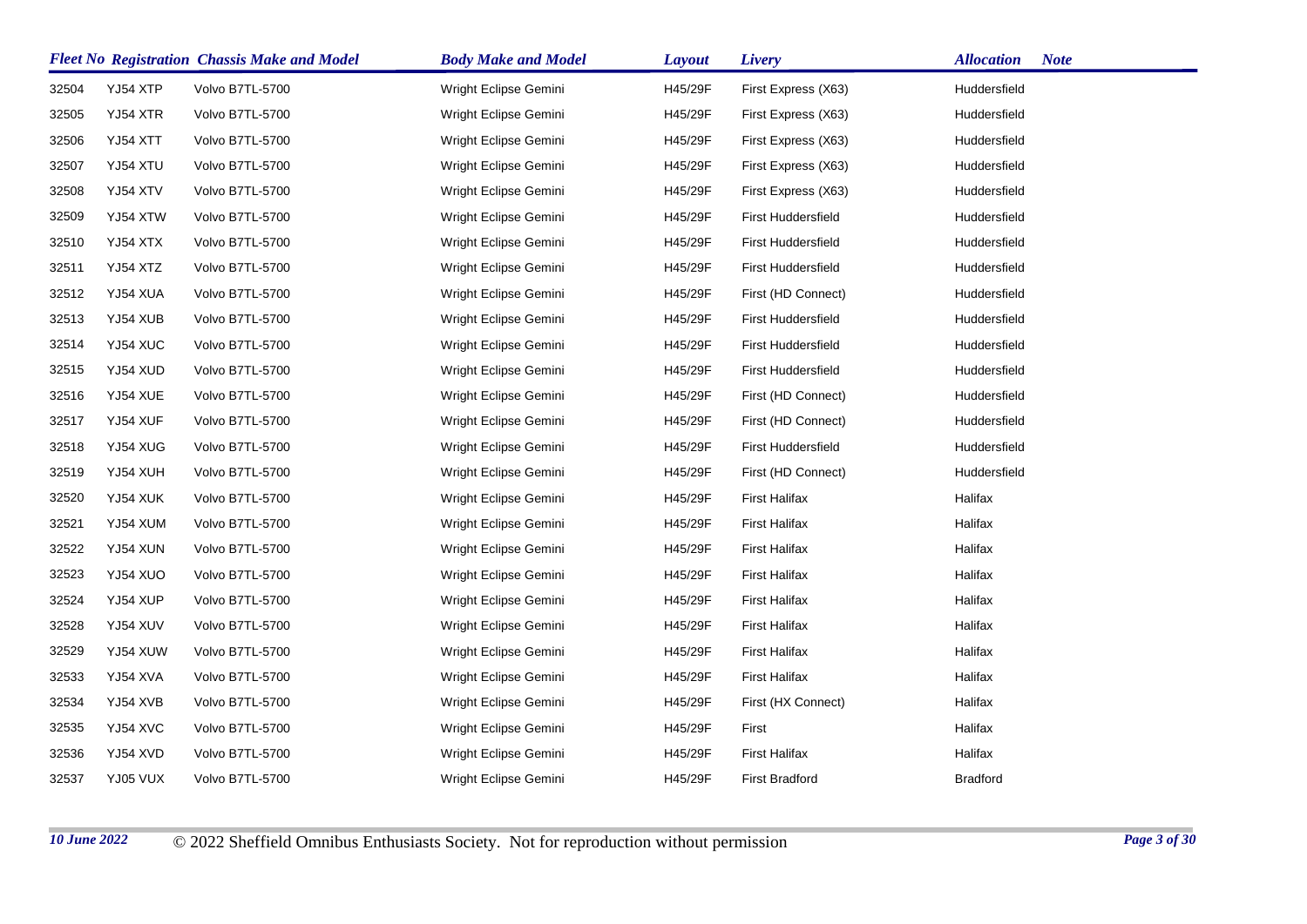|       |                      | <b>Fleet No Registration Chassis Make and Model</b> | <b>Body Make and Model</b>      | <b>Layout</b> | Livery                | <b>Allocation</b>   | <b>Note</b>            |
|-------|----------------------|-----------------------------------------------------|---------------------------------|---------------|-----------------------|---------------------|------------------------|
| 32538 | YJ05 VUW             | Volvo B7TL-5700                                     | Wright Eclipse Gemini           | H45/29F       | First (HX Connect)    | Halifax             |                        |
| 32541 | YJ05 VWF             | Volvo B7TL-5700                                     | Wright Eclipse Gemini           | H45/29F       | <b>First Halifax</b>  | Halifax             |                        |
| 32542 | YJ05 VWH             | Volvo B7TL-5700                                     | Wright Eclipse Gemini           | H45/29F       | <b>First Halifax</b>  | Halifax             |                        |
| 32684 | WX56 HJZ             | Volvo B7TL-5700                                     | Wright Eclipse Gemini           | H45/29F       | <b>First Halifax</b>  | Halifax             |                        |
| 32685 | WX56 HKA             | Volvo B7TL-5700                                     | Wright Eclipse Gemini           | H45/29F       | <b>First Halifax</b>  | Halifax             |                        |
| 32692 | YJ06 XLK             | Volvo B7TL-5700                                     | Wright Eclipse Gemini           | H45/29F       | <b>First Halifax</b>  | Halifax             | named 'Kevin Casey'    |
| 32693 | YJ06 XLL             | Volvo B7TL-5700                                     | Wright Eclipse Gemini           | H45/29F       | <b>First Halifax</b>  | Halifax             | named 'M Sabir'        |
| 32694 | YJ06 XLM             | Volvo B7TL-5700                                     | Wright Eclipse Gemini           | H45/29F       | <b>First Halifax</b>  | Halifax             | named 'Darek Kot'      |
| 32695 | YJ06 XLN             | Volvo B7TL-5700                                     | Wright Eclipse Gemini           | H45/29F       | First (HX Connect)    | Halifax             | named 'Sue Pate'       |
| 32696 | YJ06 XLO             | Volvo B7TL-5700                                     | Wright Eclipse Gemini           | H45/29F       | First (HX Connect)    | Halifax             |                        |
| 32697 | YJ06 XLP             | Volvo B7TL-5700                                     | Wright Eclipse Gemini           | H45/29F       | <b>First Bradford</b> | <b>Bradford</b>     |                        |
| 33480 | YX66 WKC             | Alexander Dennis E40D                               | Alexander Dennis Enviro 400 MMC | H45/29F       | First Express (X84)   | Hunslet Park        | named 'Samuel Ledgard' |
| 33481 | YX66 WKD             | Alexander Dennis E40D                               | Alexander Dennis Enviro 400 MMC | H45/29F       | First Express (X84)   | Hunslet Park        |                        |
| 33482 | YX66 WKE             | Alexander Dennis E40D                               | Alexander Dennis Enviro 400 MMC | H45/29F       | First Express (X84)   | <b>Hunslet Park</b> |                        |
| 33483 | YX66 WJG             | Alexander Dennis E40D                               | Alexander Dennis Enviro 400 MMC | H45/29F       | First Express (X84)   | <b>Hunslet Park</b> |                        |
| 33484 | YX66 WKG             | Alexander Dennis E40D                               | Alexander Dennis Enviro 400 MMC | H45/29F       | First Express (X84)   | <b>Hunslet Park</b> |                        |
| 33485 | YX66 WKH             | Alexander Dennis E40D                               | Alexander Dennis Enviro 400 MMC | H45/29F       | First Express (X84)   | Hunslet Park        |                        |
| 33486 | YX66 WKJ             | Alexander Dennis E40D                               | Alexander Dennis Enviro 400 MMC | H45/29F       | First Express (X84)   | <b>Hunslet Park</b> |                        |
| 33487 | YX66 WKK             | Alexander Dennis E40D                               | Alexander Dennis Enviro 400 MMC | H45/29F       | First Express (X84)   | Hunslet Park        |                        |
| 33873 | SN <sub>14</sub> TUY | Alexander Dennis E40D                               | Alexander Dennis Enviro 400     | H45/30F       | <b>First Halifax</b>  | Halifax             |                        |
| 33874 | SN <sub>14</sub> TVA | Alexander Dennis E40D                               | Alexander Dennis Enviro 400     | H45/30F       | <b>First Halifax</b>  | Halifax             |                        |
| 33875 | SN <sub>14</sub> TVC | Alexander Dennis E40D                               | Alexander Dennis Enviro 400     | H45/30F       | <b>First Halifax</b>  | Halifax             |                        |
| 33876 | SN <sub>14</sub> TVD | Alexander Dennis E40D                               | Alexander Dennis Enviro 400     | H45/30F       | <b>First Halifax</b>  | Halifax             |                        |
| 33877 | SN <sub>14</sub> TVE | Alexander Dennis E40D                               | Alexander Dennis Enviro 400     | H45/30F       | <b>First Halifax</b>  | Halifax             |                        |
| 33878 | SN <sub>14</sub> TVF | Alexander Dennis E40D                               | Alexander Dennis Enviro 400     | H45/30F       | <b>First Halifax</b>  | Halifax             |                        |
| 33879 | SN <sub>14</sub> TVJ | Alexander Dennis E40D                               | Alexander Dennis Enviro 400     | H45/30F       | <b>First Halifax</b>  | Halifax             |                        |
| 33880 | SN <sub>14</sub> TVK | Alexander Dennis E40D                               | Alexander Dennis Enviro 400     | H45/30F       | <b>First Halifax</b>  | Halifax             |                        |
| 33881 | SN14 TVL             | Alexander Dennis E40D                               | Alexander Dennis Enviro 400     | H45/30F       | <b>First Halifax</b>  | Halifax             |                        |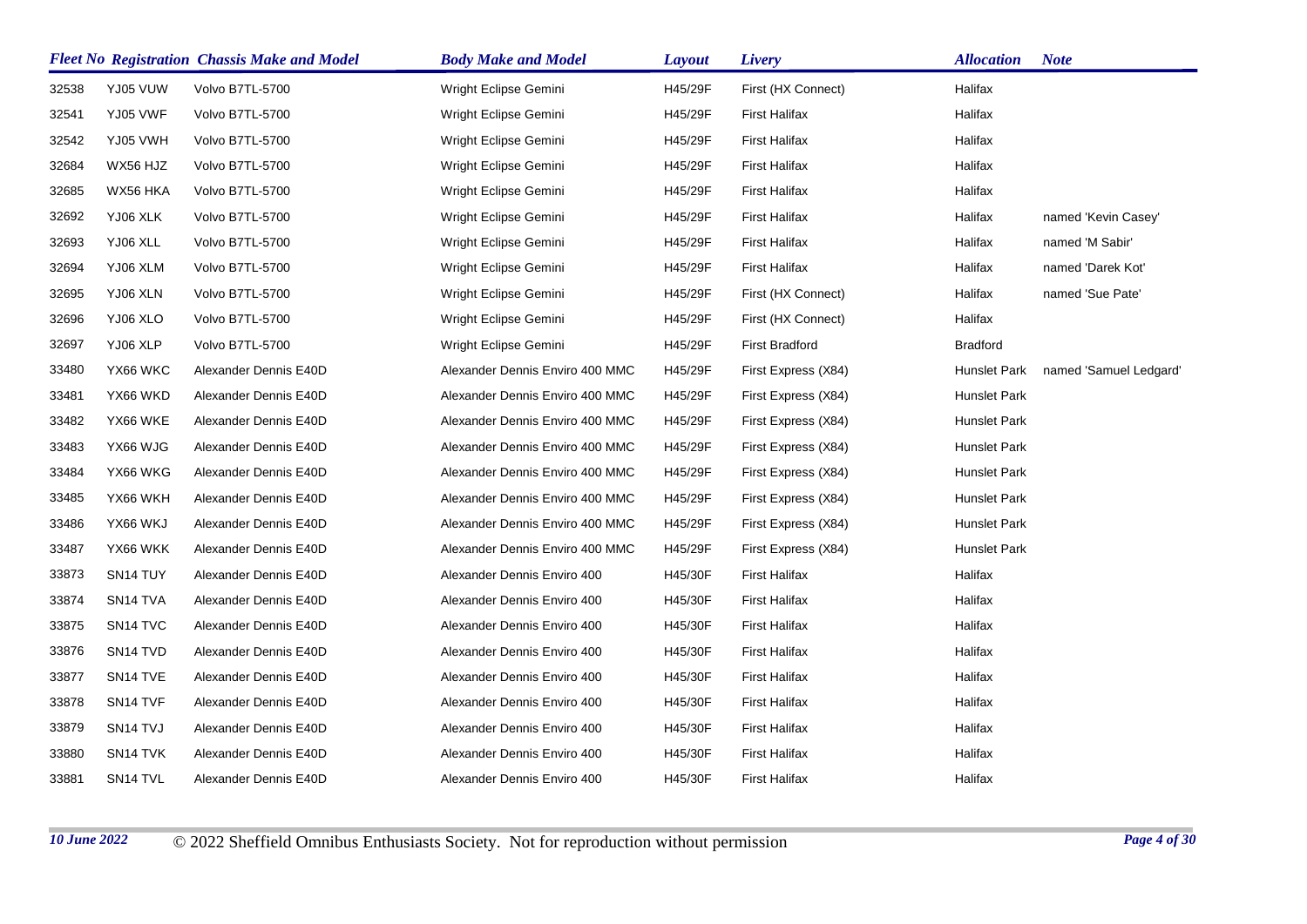|       |                                  | <b>Fleet No Registration Chassis Make and Model</b> | <b>Body Make and Model</b>  | <b>Layout</b> | <b>Livery</b>             | <b>Allocation</b> | <b>Note</b>           |
|-------|----------------------------------|-----------------------------------------------------|-----------------------------|---------------|---------------------------|-------------------|-----------------------|
| 33882 | SN <sub>14</sub> TVM             | Alexander Dennis E40D                               | Alexander Dennis Enviro 400 | H45/30F       | <b>First Halifax</b>      | Halifax           |                       |
| 33883 | SN <sub>14</sub> TVO             | Alexander Dennis E40D                               | Alexander Dennis Enviro 400 | H45/30F       | First Halifax             | Halifax           |                       |
| 33884 | SN <sub>14</sub> TVP             | Alexander Dennis E40D                               | Alexander Dennis Enviro 400 | H45/30F       | First Halifax             | Halifax           |                       |
| 33885 | SN <sub>14</sub> TVT             | Alexander Dennis E40D                               | Alexander Dennis Enviro 400 | H45/30F       | <b>First Halifax</b>      | Halifax           |                       |
| 33886 | SN <sub>14</sub> TVU             | Alexander Dennis E40D                               | Alexander Dennis Enviro 400 | H45/30F       | First                     | Huddersfield      |                       |
| 33887 | SN14 TVV                         | Alexander Dennis E40D                               | Alexander Dennis Enviro 400 | H45/30F       | First                     | Huddersfield      |                       |
| 33888 | SL14 DBO                         | Alexander Dennis E40D                               | Alexander Dennis Enviro 400 | H45/30F       | First                     | Huddersfield      |                       |
| 33889 | SL14 DBU                         | Alexander Dennis E40D                               | Alexander Dennis Enviro 400 | H45/30F       | <b>First Huddersfield</b> | Huddersfield      |                       |
| 33890 | SL14 DBV                         | Alexander Dennis E40D                               | Alexander Dennis Enviro 400 | H45/30F       | First                     | Huddersfield      |                       |
| 35100 | SK17 HHD                         | Wrightbus StreetDeck                                | <b>Wright StreetDeck</b>    | H45/28F       | <b>First Leeds</b>        | <b>Bradford</b>   |                       |
| 35202 | SL <sub>16</sub> PZZ             | <b>Wrightbus StreetDeck</b>                         | <b>Wright StreetDeck</b>    | H45/28F       | Leeds City                | <b>Bramley</b>    |                       |
| 35203 | SL16 RDY                         | <b>Wrightbus StreetDeck</b>                         | <b>Wright StreetDeck</b>    | H45/28F       | Leeds City                | <b>Bramley</b>    |                       |
| 35205 | SL16 REU                         | <b>Wrightbus StreetDeck</b>                         | <b>Wright StreetDeck</b>    | H45/28F       | Leeds City                | <b>Bramley</b>    |                       |
| 35207 | SL16 RFF                         | <b>Wrightbus StreetDeck</b>                         | <b>Wright StreetDeck</b>    | H45/28F       | Leeds City                | <b>Bramley</b>    |                       |
| 35208 | SL <sub>16</sub> RFJ             | <b>Wrightbus StreetDeck</b>                         | Wright StreetDeck           | H45/28F       | First Leeds (PULSE)       | <b>Bramley</b>    |                       |
| 35210 | SL <sub>16</sub> RFN             | Wrightbus StreetDeck                                | <b>Wright StreetDeck</b>    | H45/28F       | Leeds City                | <b>Bramley</b>    |                       |
| 35211 | SL <sub>16</sub> RFO             | <b>Wrightbus StreetDeck</b>                         | <b>Wright StreetDeck</b>    | H45/28F       | Leeds City                | <b>Bramley</b>    |                       |
| 35213 | SL <sub>16</sub> RFY             | <b>Wrightbus StreetDeck</b>                         | <b>Wright StreetDeck</b>    | H45/28F       | First Leeds (Park & Ride) | <b>Bradford</b>   |                       |
| 35214 | SL <sub>16</sub> RFZ             | <b>Wrightbus StreetDeck</b>                         | <b>Wright StreetDeck</b>    | H45/28F       | First Bradford (PULSE)    | <b>Bradford</b>   |                       |
| 35215 | SL <sub>16</sub> R <sub>GO</sub> | Wrightbus StreetDeck                                | <b>Wright StreetDeck</b>    | H45/28F       | First Bradford (PULSE)    | <b>Bradford</b>   |                       |
| 35216 | SL16 RGU                         | <b>Wrightbus StreetDeck</b>                         | <b>Wright StreetDeck</b>    | H45/28F       | First Bradford (PULSE)    | <b>Bradford</b>   |                       |
| 35217 | SL16 RGV                         | <b>Wrightbus StreetDeck</b>                         | <b>Wright StreetDeck</b>    | H45/28F       | First Bradford (PULSE)    | <b>Bradford</b>   |                       |
| 35218 | SL <sub>16</sub> RGX             | <b>Wrightbus StreetDeck</b>                         | <b>Wright StreetDeck</b>    | H45/28F       | First Bradford (PULSE)    | <b>Bradford</b>   |                       |
| 35219 | SL <sub>16</sub> RGY             | <b>Wrightbus StreetDeck</b>                         | Wright StreetDeck           | H45/28F       | First Bradford (PULSE)    | <b>Bradford</b>   |                       |
| 35220 | SL16 RGZ                         | <b>Wrightbus StreetDeck</b>                         | Wright StreetDeck           | H45/28F       | First Bradford (PULSE)    | <b>Bradford</b>   |                       |
| 35221 | SL16 RHA                         | <b>Wrightbus StreetDeck</b>                         | <b>Wright StreetDeck</b>    | H45/28F       | First Bradford (PULSE)    | <b>Bradford</b>   | named 'Nigel Boocock' |
| 35222 | SL16 YOH                         | <b>Wrightbus StreetDeck</b>                         | <b>Wright StreetDeck</b>    | H45/28F       | First Bradford (PULSE)    | <b>Bradford</b>   | named 'Tomasz Gollob' |
| 35223 | SL <sub>16</sub> YOJ             | <b>Wrightbus StreetDeck</b>                         | <b>Wright StreetDeck</b>    | H45/28F       | First Bradford (PULSE)    | <b>Bradford</b>   |                       |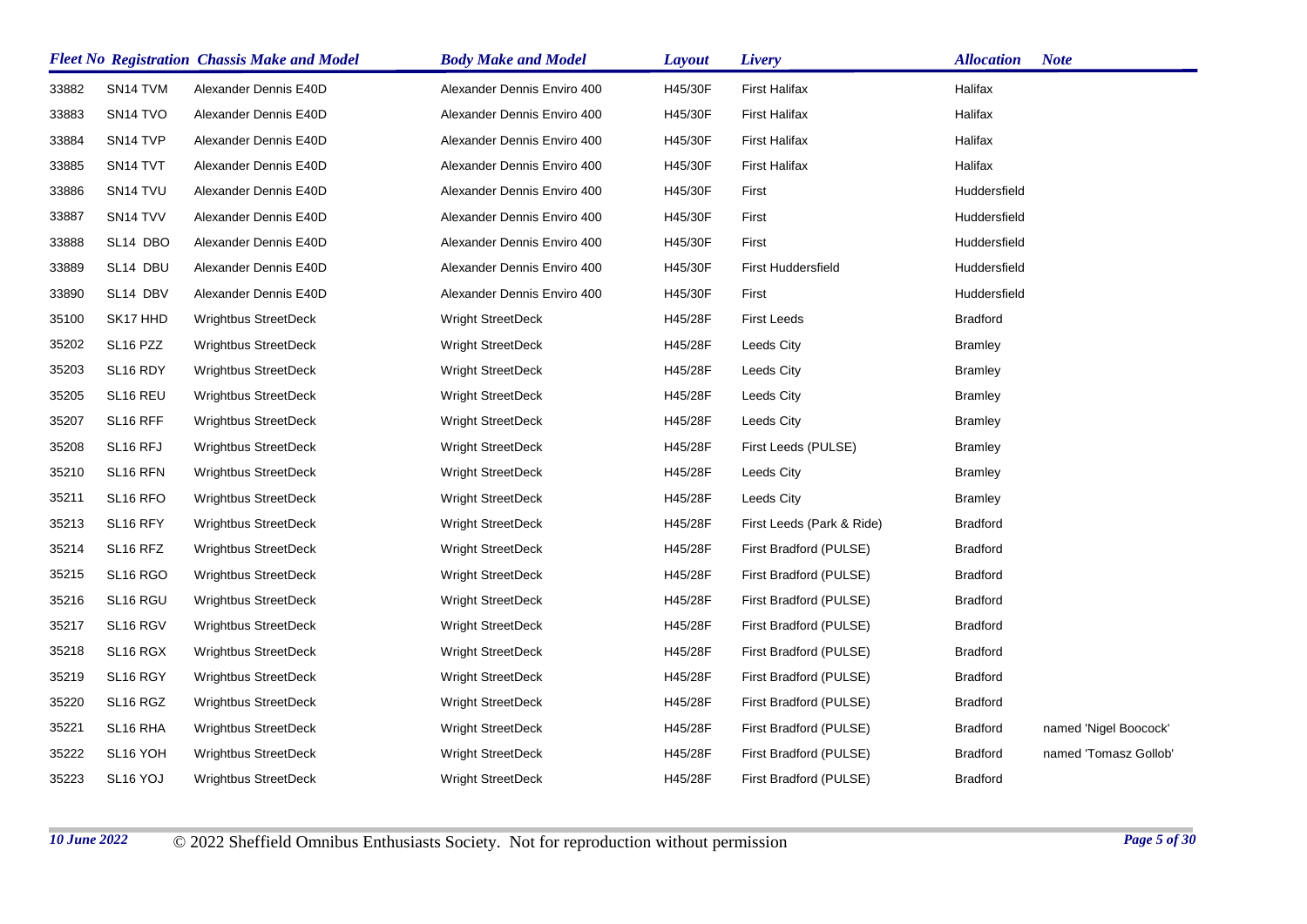|       |                      | <b>Fleet No Registration Chassis Make and Model</b> | <b>Body Make and Model</b> | <b>Layout</b> | Livery                 | <b>Allocation</b> | <b>Note</b>            |
|-------|----------------------|-----------------------------------------------------|----------------------------|---------------|------------------------|-------------------|------------------------|
| 35224 | SL16 YOK             | <b>Wrightbus StreetDeck</b>                         | <b>Wright StreetDeck</b>   | H45/28F       | <b>First Bradford</b>  | <b>Bradford</b>   | named 'Alan Grahme'    |
| 35225 | SL <sub>16</sub> YOM | <b>Wrightbus StreetDeck</b>                         | <b>Wright StreetDeck</b>   | H45/28F       | First Bradford (PULSE) | <b>Bradford</b>   |                        |
| 35226 | SL16 YON             | Wrightbus StreetDeck                                | <b>Wright StreetDeck</b>   | H45/28F       | First Bradford (PULSE) | <b>Bradford</b>   |                        |
| 35227 | <b>SL16 YOO</b>      | <b>Wrightbus StreetDeck</b>                         | Wright StreetDeck          | H45/28F       | First Bradford (PULSE) | <b>Bradford</b>   | named 'Zenon Plech'    |
| 35228 | SL <sub>16</sub> YOP | Wrightbus StreetDeck                                | Wright StreetDeck          | H45/28F       | First Bradford (PULSE) | <b>Bradford</b>   | named 'Erik Gundersen' |
| 35229 | SL16 YOR             | <b>Wrightbus StreetDeck</b>                         | <b>Wright StreetDeck</b>   | H45/28F       | First Express (X6)     | <b>Bradford</b>   |                        |
| 35230 | SL <sub>16</sub> YOT | <b>Wrightbus StreetDeck</b>                         | Wright StreetDeck          | H45/28F       | First Express (X6)     | <b>Bradford</b>   |                        |
| 35231 | SL <sub>16</sub> YOV | Wrightbus StreetDeck                                | Wright StreetDeck          | H45/28F       | First Express (X6)     | <b>Bradford</b>   |                        |
| 35232 | SL16 RHE             | <b>Wrightbus StreetDeck</b>                         | <b>Wright StreetDeck</b>   | H45/28F       | First Express (X6)     | <b>Bradford</b>   |                        |
| 35233 | SL16 RHF             | Wrightbus StreetDeck                                | Wright StreetDeck          | H45/28F       | First Express (X6)     | <b>Bradford</b>   |                        |
| 35234 | SL <sub>16</sub> RHJ | <b>Wrightbus StreetDeck</b>                         | <b>Wright StreetDeck</b>   | H45/28F       | First Express (X6)     | <b>Bradford</b>   |                        |
| 35235 | SL <sub>16</sub> YOW | <b>Wrightbus StreetDeck</b>                         | <b>Wright StreetDeck</b>   | H45/28F       | First Express (X6)     | <b>Bradford</b>   |                        |
| 35236 | SL16 YOY             | <b>Wrightbus StreetDeck</b>                         | <b>Wright StreetDeck</b>   | H45/28F       | First Express (X6)     | <b>Bradford</b>   |                        |
| 35237 | SL16 YPA             | <b>Wrightbus StreetDeck</b>                         | Wright StreetDeck          | H45/28F       | First Express (X6)     | <b>Bradford</b>   |                        |
| 35238 | SL16 YPC             | <b>Wrightbus StreetDeck</b>                         | Wright StreetDeck          | H45/28F       | First Express (X6)     | <b>Bradford</b>   | named 'Lee Stones'     |
| 35261 | SL67 VWM             | <b>Wrightbus StreetDeck</b>                         | <b>Wright StreetDeck</b>   | H45/28F       | Leeds City             | Bramley           |                        |
| 35262 | SL67 VWN             | <b>Wrightbus StreetDeck</b>                         | Wright StreetDeck          | H45/28F       | Leeds City (yellow)    | Bramley           |                        |
| 35263 | SL67 VWO             | <b>Wrightbus StreetDeck</b>                         | <b>Wright StreetDeck</b>   | H45/28F       | Leeds City (yellow)    | Bramley           |                        |
| 35264 | SL67 VWP             | <b>Wrightbus StreetDeck</b>                         | <b>Wright StreetDeck</b>   | H45/28F       | Leeds City             | Bramley           |                        |
| 35265 | SL67 VWR             | <b>Wrightbus StreetDeck</b>                         | <b>Wright StreetDeck</b>   | H45/28F       | <b>Leeds City</b>      | Bramley           |                        |
| 35266 | SL67 VWS             | Wrightbus StreetDeck                                | <b>Wright StreetDeck</b>   | H45/28F       | Leeds City             | Bramley           |                        |
| 35267 | SL67 VWT             | <b>Wrightbus StreetDeck</b>                         | Wright StreetDeck          | H45/28F       | Leeds City (red)       | Hunslet Park      |                        |
| 35268 | SL67 VWU             | <b>Wrightbus StreetDeck</b>                         | <b>Wright StreetDeck</b>   | H45/28F       | Leeds City             | Hunslet Park      |                        |
| 35269 | SL67 VWV             | <b>Wrightbus StreetDeck</b>                         | <b>Wright StreetDeck</b>   | H45/28F       | Leeds City (red)       | Hunslet Park      |                        |
| 35270 | SL67 VWW             | <b>Wrightbus StreetDeck</b>                         | <b>Wright StreetDeck</b>   | H45/28F       | Leeds City (red)       | Hunslet Park      |                        |
| 35271 | SL67 VWX             | <b>Wrightbus StreetDeck</b>                         | <b>Wright StreetDeck</b>   | H45/28F       | Leeds City (red)       | Hunslet Park      |                        |
| 35272 | SL67 VWY             | <b>Wrightbus StreetDeck</b>                         | <b>Wright StreetDeck</b>   | H45/28F       | Leeds City             | Hunslet Park      |                        |
| 35273 | SL67 VXA             | <b>Wrightbus StreetDeck</b>                         | <b>Wright StreetDeck</b>   | H45/28F       | Leeds City             | Hunslet Park      |                        |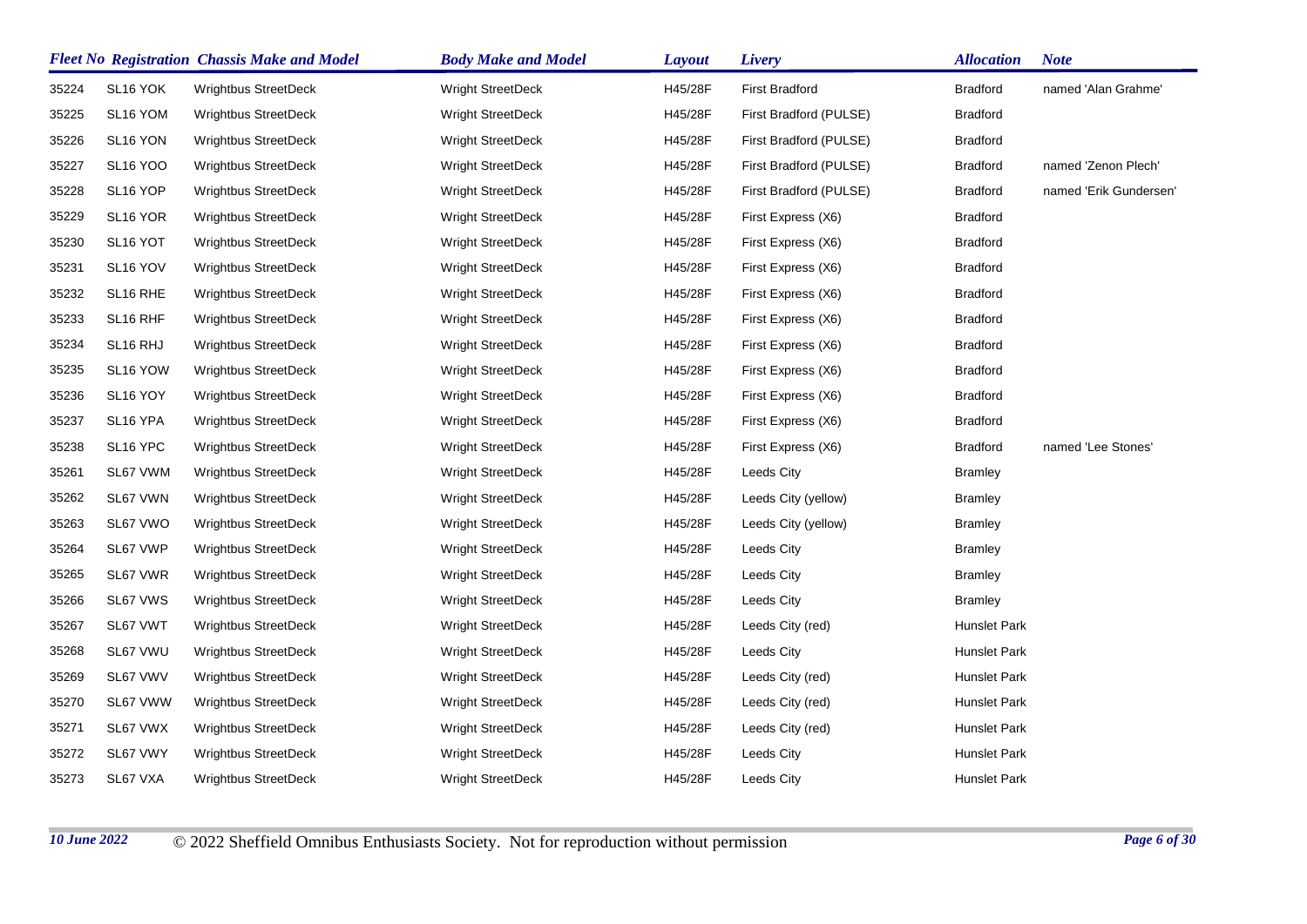|       |                                   | <b>Fleet No Registration Chassis Make and Model</b> | <b>Body Make and Model</b> | <b>Layout</b> | Livery               | <b>Allocation</b><br><b>Note</b>       |
|-------|-----------------------------------|-----------------------------------------------------|----------------------------|---------------|----------------------|----------------------------------------|
| 35274 | SL67 VXB                          | <b>Wrightbus StreetDeck</b>                         | Wright StreetDeck          | H45/28F       | Leeds City           | <b>Hunslet Park</b>                    |
| 35275 | SL67 VXC                          | Wrightbus StreetDeck                                | <b>Wright StreetDeck</b>   | H45/28F       | Leeds City (red)     | Hunslet Park                           |
| 35276 | SL67 VXD                          | <b>Wrightbus StreetDeck</b>                         | Wright StreetDeck          | H45/28F       | Leeds City           | Hunslet Park                           |
| 35277 | SL67 VXE                          | <b>Wrightbus StreetDeck</b>                         | Wright StreetDeck          | H45/28F       | Leeds City (red)     | Hunslet Park                           |
| 35278 | SL67 VXF                          | <b>Wrightbus StreetDeck</b>                         | Wright StreetDeck          | H45/28F       | Leeds City           | Hunslet Park                           |
| 35279 | SL67 VXG                          | Wrightbus StreetDeck                                | Wright StreetDeck          | H45/28F       | Leeds City           | Hunslet Park                           |
| 35280 | SL67 VXH                          | <b>Wrightbus StreetDeck</b>                         | Wright StreetDeck          | H45/28F       | Leeds City           | <b>Hunslet Park</b>                    |
| 35281 | SL67 VXJ                          | Wrightbus StreetDeck                                | Wright StreetDeck          | H45/28F       | Leeds City           | Hunslet Park                           |
| 35282 | SL67 VXK                          | <b>Wrightbus StreetDeck</b>                         | <b>Wright StreetDeck</b>   | H45/28F       | Leeds City (red)     | <b>Bramley</b>                         |
| 35283 | SL67 VXM                          | <b>Wrightbus StreetDeck</b>                         | Wright StreetDeck          | H45/28F       | Leeds City           | <b>Bramley</b>                         |
| 35284 | SL67 VXN                          | <b>Wrightbus StreetDeck</b>                         | <b>Wright StreetDeck</b>   | H45/28F       | Leeds City           | <b>Bramley</b>                         |
| 35285 | SL67 VXO                          | <b>Wrightbus StreetDeck</b>                         | Wright StreetDeck          | H45/28F       | Leeds City           | <b>Bramley</b>                         |
| 35286 | SL67 VXP                          | Wrightbus StreetDeck                                | Wright StreetDeck          | H45/28F       | Leeds City (red)     | <b>Bramley</b>                         |
| 35287 | SL67 VXR                          | Wrightbus StreetDeck                                | <b>Wright StreetDeck</b>   | H45/28F       | Leeds City           | Bramley                                |
| 35288 | SL67 VXS                          | <b>Wrightbus StreetDeck</b>                         | Wright StreetDeck          | H45/28F       | Leeds City           | <b>Bramley</b>                         |
| 35289 | SL67 VXT                          | <b>Wrightbus StreetDeck</b>                         | <b>Wright StreetDeck</b>   | H45/28F       | Leeds City           | <b>Bramley</b>                         |
| 35290 | SL67 VXU                          | <b>Wrightbus StreetDeck</b>                         | Wright StreetDeck          | H45/28F       | Leeds City (red)     | <b>Bramley</b>                         |
| 35291 | SL67 VXV                          | <b>Wrightbus StreetDeck</b>                         | Wright StreetDeck          | H45/28F       | Leeds City (red)     | <b>Bramley</b>                         |
| 35292 | SL67 VXW                          | <b>Wrightbus StreetDeck</b>                         | Wright StreetDeck          | H45/28F       | Leeds City           | Bramley                                |
| 35293 | SL67 VXX                          | <b>Wrightbus StreetDeck</b>                         | Wright StreetDeck          | H45/28F       | Leeds City           | Bramley                                |
| 35294 | SL67 VXY                          | <b>Wrightbus StreetDeck</b>                         | <b>Wright StreetDeck</b>   | H45/28F       | Leeds City           | <b>Bramley</b>                         |
| 35301 | SN <sub>18</sub> X <sub>X</sub> W | <b>Wrightbus StreetDeck</b>                         | Wright StreetDeck          | H45/28F       | Park & Ride (orange) | Hunslet Park                           |
| 35302 | SN <sub>18</sub> XXY              | <b>Wrightbus StreetDeck</b>                         | <b>Wright StreetDeck</b>   | H45/28F       | Park & Ride (orange) | Hunslet Park                           |
| 35303 | SN <sub>18</sub> X <sub>XZ</sub>  | Wrightbus StreetDeck                                | Wright StreetDeck          | H45/28F       | Park & Ride (orange) | Hunslet Park                           |
| 35304 | SN <sub>18</sub> XYA              | Wrightbus StreetDeck                                | Wright StreetDeck          | H45/28F       | Park & Ride (orange) | Hunslet Park                           |
| 35305 | SN <sub>18</sub> X <sub>Y</sub> B | <b>Wrightbus StreetDeck</b>                         | Wright StreetDeck          | H45/28F       | Park & Ride (green)  | Hunslet Park                           |
| 35306 | SN <sub>18</sub> XYC              | <b>Wrightbus StreetDeck</b>                         | Wright StreetDeck          | H45/28F       | Park & Ride (green)  | <b>Hunslet Park</b>                    |
| 35307 | SN <sub>18</sub> XYD              | <b>Wrightbus StreetDeck</b>                         | <b>Wright StreetDeck</b>   | H45/28F       | Park & Ride (green)  | Hunslet Park<br>named 'Marcelo Bielsa' |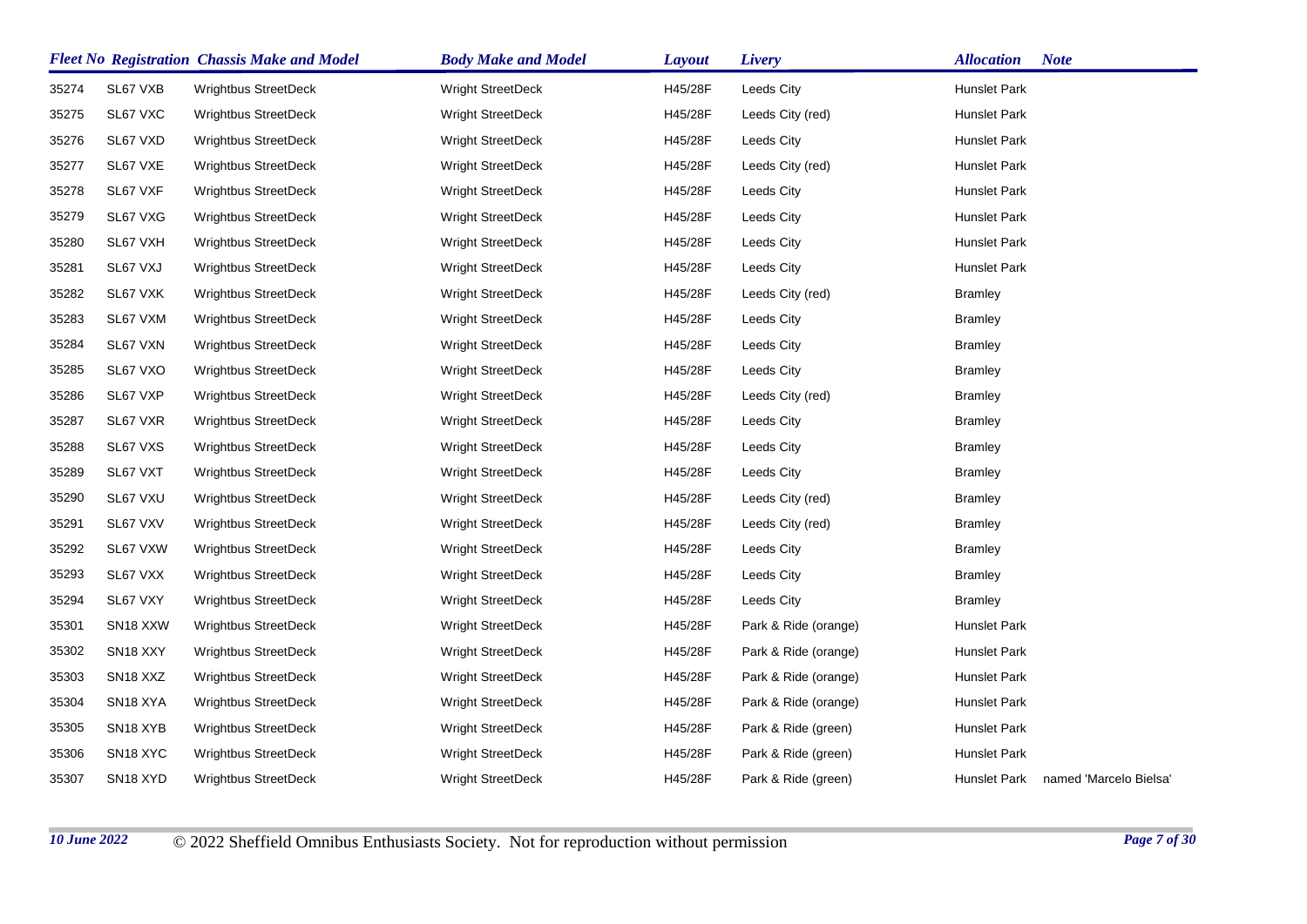|       |                      | <b>Fleet No Registration Chassis Make and Model</b> | <b>Body Make and Model</b> | <b>Layout</b> | Livery              | <b>Allocation</b><br><b>Note</b> |
|-------|----------------------|-----------------------------------------------------|----------------------------|---------------|---------------------|----------------------------------|
| 35308 | SN <sub>18</sub> XYE | <b>Wrightbus StreetDeck</b>                         | <b>Wright StreetDeck</b>   | H45/28F       | Park & Ride (green) | <b>Hunslet Park</b>              |
| 35501 | SK68 TNX             | <b>Wrightbus StreetDeck</b>                         | <b>Wright StreetDeck</b>   | H45/28F       | Leeds City (red)    | Hunslet Park                     |
| 35502 | SK68 TNZ             | <b>Wrightbus StreetDeck</b>                         | <b>Wright StreetDeck</b>   | H45/28F       | Leeds City          | Hunslet Park                     |
| 35503 | SK68 TOA             | <b>Wrightbus StreetDeck</b>                         | <b>Wright StreetDeck</b>   | H45/28F       | Leeds City (red)    | Hunslet Park                     |
| 35504 | SK68 TOH             | <b>Wrightbus StreetDeck</b>                         | <b>Wright StreetDeck</b>   | H45/28F       | Leeds City (red)    | Hunslet Park                     |
| 35505 | SK68 TOU             | Wrightbus StreetDeck                                | Wright StreetDeck          | H45/28F       | Leeds City (red)    | Hunslet Park                     |
| 35506 | SK68 TOV             | Wrightbus StreetDeck                                | Wright StreetDeck          | H45/28F       | Leeds City (red)    | Hunslet Park                     |
| 35507 | SK68 TPF             | <b>Wrightbus StreetDeck</b>                         | <b>Wright StreetDeck</b>   | H45/28F       | Leeds City          | Hunslet Park                     |
| 35508 | SK68 TPO             | <b>Wrightbus StreetDeck</b>                         | <b>Wright StreetDeck</b>   | H45/28F       | Leeds City          | Hunslet Park                     |
| 35509 | SK68 TPU             | <b>Wrightbus StreetDeck</b>                         | <b>Wright StreetDeck</b>   | H45/28F       | Leeds City          | Hunslet Park                     |
| 35510 | SK68 TPV             | <b>Wrightbus StreetDeck</b>                         | <b>Wright StreetDeck</b>   | H45/28F       | Leeds City          | Hunslet Park                     |
| 35511 | SK68 TPX             | <b>Wrightbus StreetDeck</b>                         | <b>Wright StreetDeck</b>   | H45/28F       | Leeds City          | Hunslet Park                     |
| 35512 | SK68 TPY             | <b>Wrightbus StreetDeck</b>                         | <b>Wright StreetDeck</b>   | H45/28F       | Leeds City          | Hunslet Park                     |
| 35513 | SK68 TPZ             | <b>Wrightbus StreetDeck</b>                         | <b>Wright StreetDeck</b>   | H45/28F       | Leeds City (red)    | Hunslet Park                     |
| 35514 | SK68 TRV             | Wrightbus StreetDeck                                | Wright StreetDeck          | H45/28F       | Leeds City (red)    | Hunslet Park                     |
| 35515 | SK68 TRX             | Wrightbus StreetDeck                                | Wright StreetDeck          | H45/28F       | Leeds City (red)    | Hunslet Park                     |
| 35516 | SK68 TRZ             | <b>Wrightbus StreetDeck</b>                         | <b>Wright StreetDeck</b>   | H45/28F       | Leeds City          | Hunslet Park                     |
| 35517 | SK68 TSO             | Wrightbus StreetDeck                                | Wright StreetDeck          | H45/28F       | Leeds City          | Hunslet Park                     |
| 35518 | SK68 TSU             | <b>Wrightbus StreetDeck</b>                         | <b>Wright StreetDeck</b>   | H45/28F       | Leeds City (blue)   | Hunslet Park                     |
| 35519 | SK68 TSV             | <b>Wrightbus StreetDeck</b>                         | <b>Wright StreetDeck</b>   | H45/28F       | Leeds City (blue)   | Hunslet Park                     |
| 35520 | SK68 TSX             | <b>Wrightbus StreetDeck</b>                         | <b>Wright StreetDeck</b>   | H45/28F       | Leeds City (blue)   | Hunslet Park                     |
| 35521 | SK68 TSY             | Wrightbus StreetDeck                                | Wright StreetDeck          | H45/28F       | Leeds City (blue)   | Hunslet Park                     |
| 35522 | SK68 TSZ             | <b>Wrightbus StreetDeck</b>                         | <b>Wright StreetDeck</b>   | H45/28F       | Leeds City (blue)   | Hunslet Park                     |
| 35523 | SK68 TTE             | Wrightbus StreetDeck                                | Wright StreetDeck          | H45/28F       | Leeds City (blue)   | Hunslet Park                     |
| 35524 | SK68 TTF             | <b>Wrightbus StreetDeck</b>                         | <b>Wright StreetDeck</b>   | H45/28F       | Leeds City (blue)   | Hunslet Park                     |
| 35525 | SK68 TTJ             | Wrightbus StreetDeck                                | Wright StreetDeck          | H45/28F       | Leeds City          | Hunslet Park                     |
| 35526 | SK68 TTO             | Wrightbus StreetDeck                                | <b>Wright StreetDeck</b>   | H45/28F       | Leeds City (blue)   | Hunslet Park                     |
| 35527 | SK68 TTU             | Wrightbus StreetDeck                                | Wright StreetDeck          | H45/28F       | Leeds City          | Hunslet Park                     |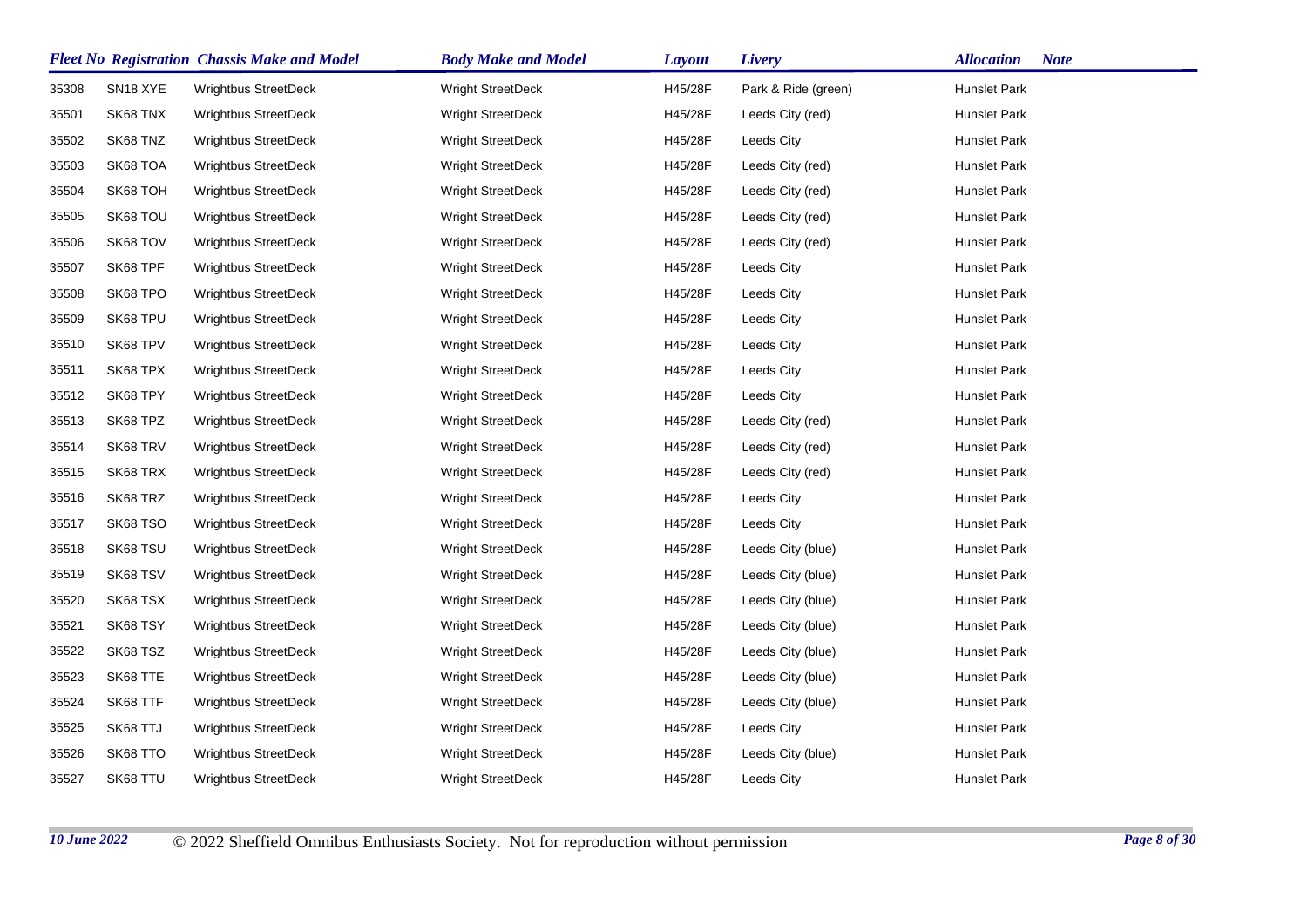|       |          | <b>Fleet No Registration Chassis Make and Model</b> | <b>Body Make and Model</b> | <b>Layout</b> | Livery            | <b>Allocation</b>   | <b>Note</b>            |
|-------|----------|-----------------------------------------------------|----------------------------|---------------|-------------------|---------------------|------------------------|
| 35528 | SK68 TTV | <b>Wrightbus StreetDeck</b>                         | Wright StreetDeck          | H45/28F       | Leeds City (blue) | <b>Hunslet Park</b> |                        |
| 35529 | SK68 TTX | <b>Wrightbus StreetDeck</b>                         | <b>Wright StreetDeck</b>   | H45/28F       | Leeds City (blue) | Hunslet Park        |                        |
| 35530 | SK68 TTZ | Wrightbus StreetDeck                                | Wright StreetDeck          | H45/28F       | Leeds City (blue) | Hunslet Park        |                        |
| 35531 | SK68 TUA | Wrightbus StreetDeck                                | Wright StreetDeck          | H45/28F       | Leeds City (blue) | Hunslet Park        |                        |
| 35532 | SK68 TUH | <b>Wrightbus StreetDeck</b>                         | Wright StreetDeck          | H45/28F       | Leeds City (blue) | Hunslet Park        |                        |
| 35533 | SK68 TUJ | <b>Wrightbus StreetDeck</b>                         | Wright StreetDeck          | H45/28F       | Leeds City (blue) | Hunslet Park        |                        |
| 35534 | SK68 TUO | <b>Wrightbus StreetDeck</b>                         | Wright StreetDeck          | H45/28F       | Leeds City (blue) | Hunslet Park        |                        |
| 35535 | SK68 TUP | Wrightbus StreetDeck                                | Wright StreetDeck          | H45/28F       | Leeds City (blue) | Hunslet Park        |                        |
| 35536 | SK68 TUU | <b>Wrightbus StreetDeck</b>                         | <b>Wright StreetDeck</b>   | H45/28F       | Leeds City (blue) | Hunslet Park        |                        |
| 35537 | SK68 TUV | <b>Wrightbus StreetDeck</b>                         | Wright StreetDeck          | H45/28F       | Leeds City (blue) | Hunslet Park        |                        |
| 35538 | SK68 TUW | Wrightbus StreetDeck                                | Wright StreetDeck          | H45/28F       | Leeds City        | Hunslet Park        |                        |
| 35539 | SK68 TUY | Wrightbus StreetDeck                                | Wright StreetDeck          | H45/28F       | Leeds City        | Hunslet Park        |                        |
| 35540 | SK68 TVA | <b>Wrightbus StreetDeck</b>                         | Wright StreetDeck          | H45/28F       | Leeds City (blue) | Hunslet Park        |                        |
| 35541 | SK68 TVC | <b>Wrightbus StreetDeck</b>                         | Wright StreetDeck          | H45/28F       | Leeds City (blue) | Hunslet Park        |                        |
| 35542 | SK68 TVD | <b>Wrightbus StreetDeck</b>                         | Wright StreetDeck          | H45/28F       | Leeds City (blue) | Hunslet Park        |                        |
| 35543 | SK68 TVE | Wrightbus StreetDeck                                | Wright StreetDeck          | H45/28F       | Leeds City (blue) | Hunslet Park        |                        |
| 35544 | SK68 TVF | <b>Wrightbus StreetDeck</b>                         | Wright StreetDeck          | H45/28F       | Leeds City (blue) | Hunslet Park        |                        |
| 35545 | SK68 TVJ | Wrightbus StreetDeck                                | Wright StreetDeck          | H45/28F       | Leeds City (blue) | Hunslet Park        |                        |
| 35546 | SK68 TVL | Wrightbus StreetDeck                                | Wright StreetDeck          | H45/28F       | Leeds City        | Hunslet Park        |                        |
| 35547 | SK68 TVM | <b>Wrightbus StreetDeck</b>                         | Wright StreetDeck          | H45/28F       | Leeds City        | Hunslet Park        |                        |
| 35548 | SK68 TVN | <b>Wrightbus StreetDeck</b>                         | <b>Wright StreetDeck</b>   | H45/28F       | Leeds City        | Hunslet Park        |                        |
| 35549 | SK68 TVO | Wrightbus StreetDeck                                | Wright StreetDeck          | H45/28F       | Leeds City        | Hunslet Park        |                        |
| 35550 | SK68 TVP | Wrightbus StreetDeck                                | Wright StreetDeck          | H45/28F       | Leeds City        | Hunslet Park        |                        |
| 35551 | SK68 TVT | <b>Wrightbus StreetDeck</b>                         | Wright StreetDeck          | H45/28F       | Leeds City (red)  | Hunslet Park        |                        |
| 35552 | SK68 TVU | Wrightbus StreetDeck                                | Wright StreetDeck          | H45/28F       | Leeds City        | Hunslet Park        |                        |
| 35553 | SK68 TVV | Wrightbus StreetDeck                                | Wright StreetDeck          | H45/28F       | Leeds City (blue) | Hunslet Park        |                        |
| 35554 | SK68 TVW | <b>Wrightbus StreetDeck</b>                         | Wright StreetDeck          | H45/28F       | Leeds City        | <b>Hunslet Park</b> |                        |
| 35555 | SK68 TVX | <b>Wrightbus StreetDeck</b>                         | <b>Wright StreetDeck</b>   | H45/28F       | Leeds City (blue) | Hunslet Park        | named 'Nazrul Hussain' |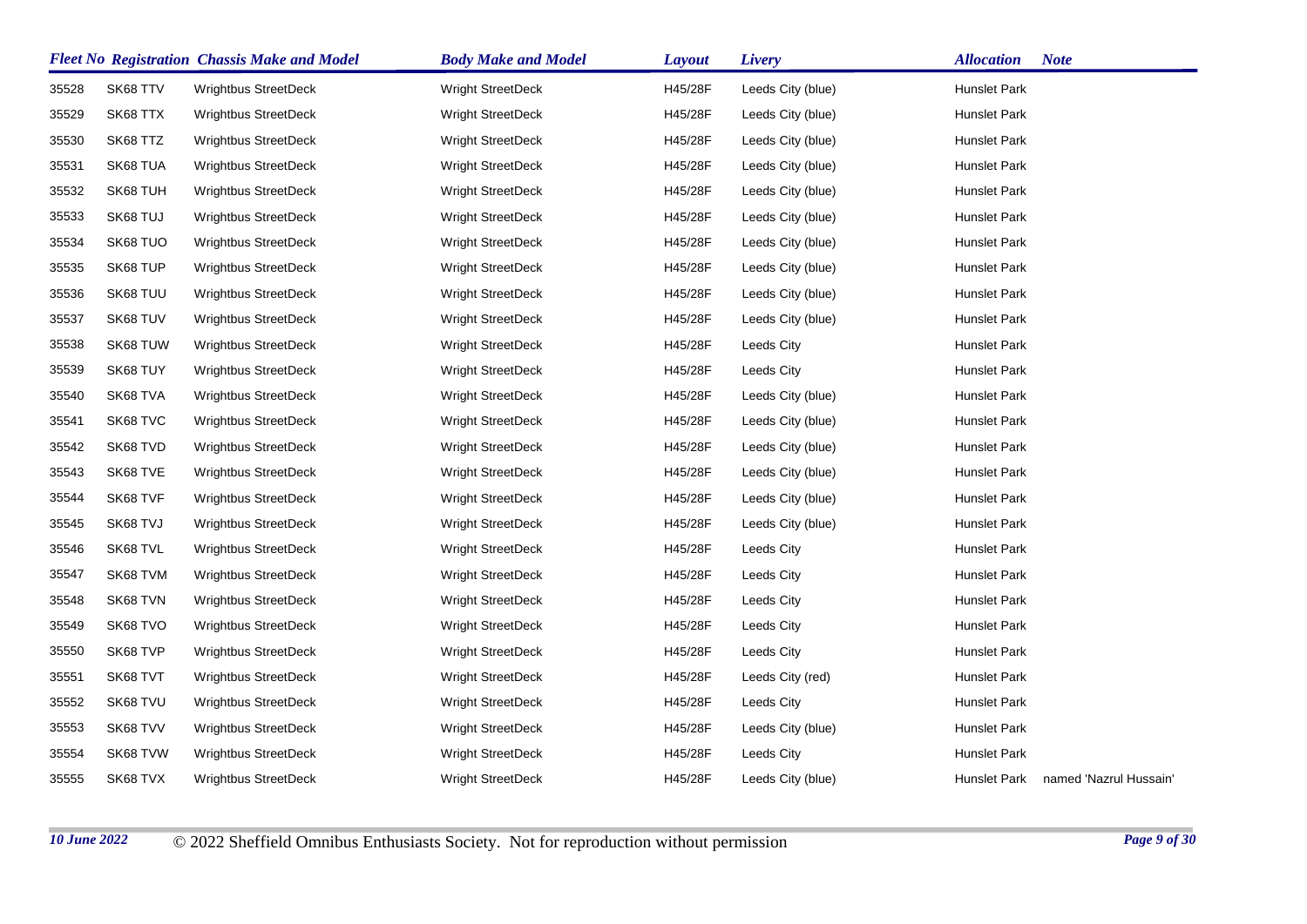|       |                      | <b>Fleet No Registration Chassis Make and Model</b> | <b>Body Make and Model</b> | Layout  | Livery            | <b>Allocation</b> | <b>Note</b>                |
|-------|----------------------|-----------------------------------------------------|----------------------------|---------|-------------------|-------------------|----------------------------|
| 35556 | SK68 TVY             | <b>Wrightbus StreetDeck</b>                         | <b>Wright StreetDeck</b>   | H45/28F | Leeds City (blue) | Hunslet Park      |                            |
| 35557 | SK68 TVZ             | <b>Wrightbus StreetDeck</b>                         | <b>Wright StreetDeck</b>   | H45/28F | Leeds City (blue) | Hunslet Park      |                            |
| 35558 | SK68 TWA             | <b>Wrightbus StreetDeck</b>                         | <b>Wright StreetDeck</b>   | H45/28F | Leeds City (blue) | Hunslet Park      |                            |
| 35559 | SK68 TWC             | <b>Wrightbus StreetDeck</b>                         | <b>Wright StreetDeck</b>   | H45/28F | Leeds City (blue) | Hunslet Park      |                            |
| 35560 | SK68 TWD             | <b>Wrightbus StreetDeck</b>                         | Wright StreetDeck          | H45/28F | Leeds City (blue) | Hunslet Park      | named 'Andy Stecko'        |
| 35561 | SK68 TWE             | <b>Wrightbus StreetDeck</b>                         | <b>Wright StreetDeck</b>   | H45/28F | Leeds City (blue) | Hunslet Park      |                            |
| 35562 | SK68 TWF             | Wrightbus StreetDeck                                | Wright StreetDeck          | H45/28F | Leeds City        | Hunslet Park      | named 'Jim Soper'          |
| 35563 | SM68 EPA             | <b>Wrightbus StreetDeck</b>                         | <b>Wright StreetDeck</b>   | H45/28F | Leeds City        | <b>Bramley</b>    |                            |
| 35564 | SK19 EZU             | <b>Wrightbus StreetDeck</b>                         | Wright StreetDeck          | H45/28F | Leeds City        | <b>Bramley</b>    |                            |
| 35565 | SK68 TXS             | <b>Wrightbus StreetDeck</b>                         | <b>Wright StreetDeck</b>   | H45/28F | Leeds City        | <b>Bramley</b>    |                            |
| 35566 | SK19 EZT             | <b>Wrightbus StreetDeck</b>                         | Wright StreetDeck          | H45/28F | Leeds City        | <b>Bramley</b>    |                            |
| 35567 | SK <sub>19</sub> EZS | <b>Wrightbus StreetDeck</b>                         | <b>Wright StreetDeck</b>   | H45/28F | Leeds City        | <b>Bramley</b>    |                            |
| 35568 | SM68 EPC             | <b>Wrightbus StreetDeck</b>                         | Wright StreetDeck          | H45/28F | Leeds City        | <b>Bramley</b>    |                            |
| 35569 | SK <sub>19</sub> EZR | <b>Wrightbus StreetDeck</b>                         | <b>Wright StreetDeck</b>   | H45/28F | Leeds City        | <b>Bramley</b>    |                            |
| 35570 | SM68 EPD             | Wrightbus StreetDeck                                | <b>Wright StreetDeck</b>   | H45/28F | Leeds City        | <b>Bramley</b>    |                            |
| 35571 | SK19 EZP             | <b>Wrightbus StreetDeck</b>                         | <b>Wright StreetDeck</b>   | H45/28F | Leeds City        | <b>Bramley</b>    |                            |
| 35572 | SK <sub>19</sub> EZO | <b>Wrightbus StreetDeck</b>                         | <b>Wright StreetDeck</b>   | H45/28F | Leeds City        | <b>Bramley</b>    |                            |
| 35573 | SK19 EZN             | <b>Wrightbus StreetDeck</b>                         | <b>Wright StreetDeck</b>   | H45/28F | Leeds City        | <b>Bramley</b>    |                            |
| 35574 | SK19 EZM             | <b>Wrightbus StreetDeck</b>                         | <b>Wright StreetDeck</b>   | H45/28F | Leeds City        | <b>Bramley</b>    | named 'Andy Bedford'       |
| 35575 | SK19 EZL             | Wrightbus StreetDeck                                | Wright StreetDeck          | H45/28F | Leeds City        | <b>Bramley</b>    |                            |
| 35576 | SK <sub>19</sub> EZJ | <b>Wrightbus StreetDeck</b>                         | <b>Wright StreetDeck</b>   | H45/28F | Leeds City        | <b>Bramley</b>    |                            |
| 35577 | SK19 EZH             | <b>Wrightbus StreetDeck</b>                         | Wright StreetDeck          | H45/28F | Leeds City        | <b>Bramley</b>    |                            |
| 35578 | SK <sub>19</sub> EZG | <b>Wrightbus StreetDeck</b>                         | <b>Wright StreetDeck</b>   | H45/28F | Leeds City        | <b>Bramley</b>    |                            |
| 35579 | SK19 EZF             | <b>Wrightbus StreetDeck</b>                         | Wright StreetDeck          | H45/28F | Leeds City        | <b>Bramley</b>    |                            |
| 35580 | SK <sub>19</sub> EZE | <b>Wrightbus StreetDeck</b>                         | <b>Wright StreetDeck</b>   | H45/28F | Leeds City        | <b>Bramley</b>    |                            |
| 35581 | SK19 EZD             | Wrightbus StreetDeck                                | Wright StreetDeck          | H45/28F | Leeds City        | <b>Bramley</b>    |                            |
| 35582 | SK <sub>19</sub> EZC | <b>Wrightbus StreetDeck</b>                         | <b>Wright StreetDeck</b>   | H45/28F | Leeds City        | <b>Bramley</b>    |                            |
| 35583 | BX69 CVG             | Wrightbus StreetDeck                                | Wright StreetDeck          | H45/28F | Leeds City        | Hunslet Park      | named 'John Snowy<br>Dyer' |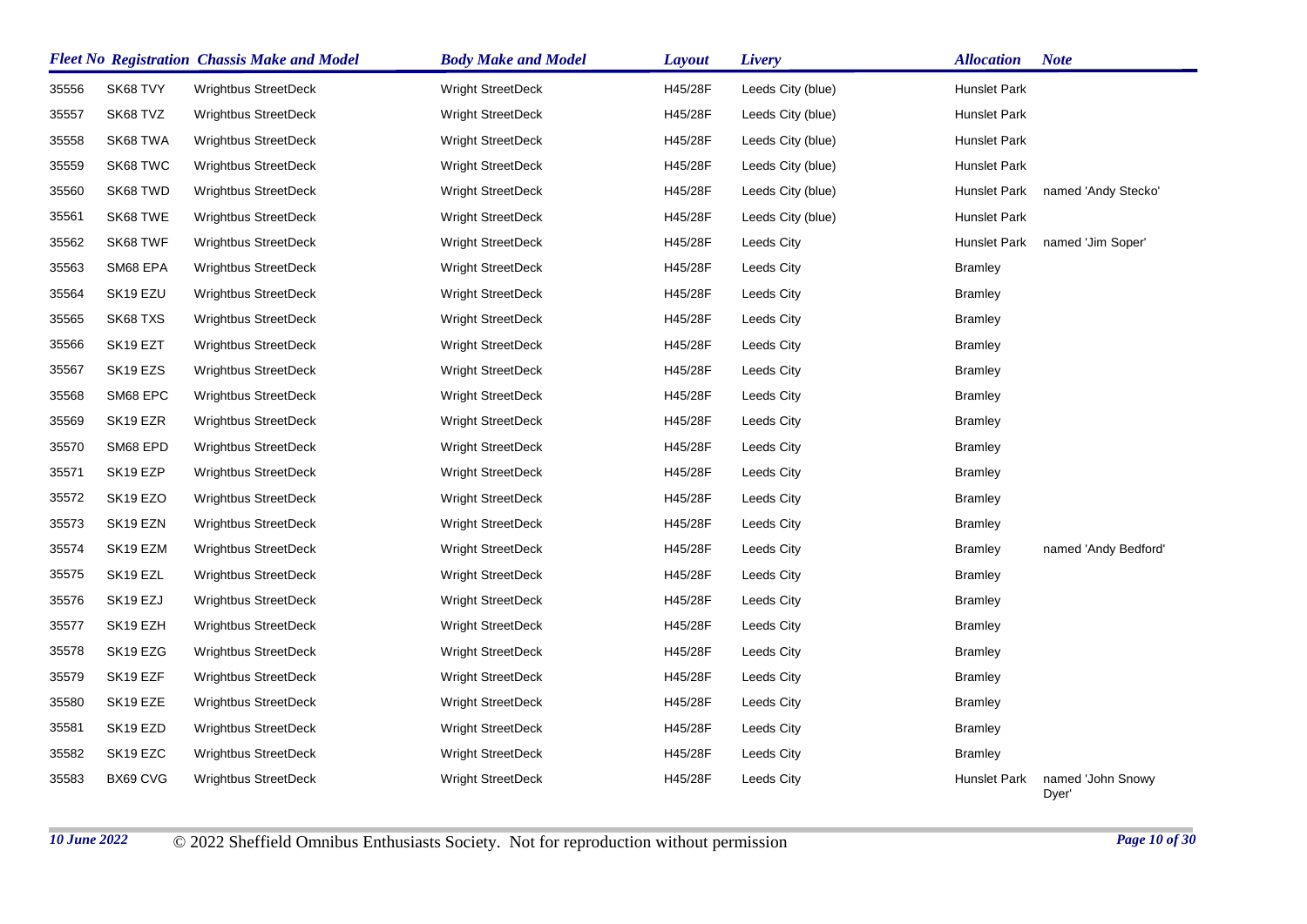|       |          | <b>Fleet No Registration Chassis Make and Model</b> | <b>Body Make and Model</b> | <b>Layout</b> | <b>Livery</b>     | <b>Note</b><br><b>Allocation</b> |
|-------|----------|-----------------------------------------------------|----------------------------|---------------|-------------------|----------------------------------|
| 35584 | BX69 CVH | <b>Wrightbus StreetDeck</b>                         | <b>Wright StreetDeck</b>   | H45/28F       | Leeds City        | Hunslet Park                     |
| 35585 | YJ70 BGU | <b>Wrightbus StreetDeck</b>                         | <b>Wright StreetDeck</b>   | H45/28F       | Leeds City        | Hunslet Park                     |
| 35586 | YJ70 BGV | <b>Wrightbus StreetDeck</b>                         | <b>Wright StreetDeck</b>   | H45/28F       | Leeds City        | Hunslet Park                     |
| 35587 | YE69 YGF | Wrightbus StreetDeck                                | Wright StreetDeck          | H45/28F       | Leeds City        | Hunslet Park                     |
| 35588 | YE69 YGZ | Wrightbus StreetDeck                                | Wright StreetDeck          | H45/28F       | Leeds City        | Hunslet Park                     |
| 35589 | YE69 YGY | Wrightbus StreetDeck                                | <b>Wright StreetDeck</b>   | H45/28F       | Leeds City        | Hunslet Park                     |
| 35590 | YE69 YGX | Wrightbus StreetDeck                                | <b>Wright StreetDeck</b>   | H45/28F       | Leeds City        | Hunslet Park                     |
| 35591 | YE69 YGW | Wrightbus StreetDeck                                | Wright StreetDeck          | H45/28F       | Leeds City        | Hunslet Park                     |
| 35592 | YJ70 BHL | <b>Wrightbus StreetDeck</b>                         | <b>Wright StreetDeck</b>   | H45/28F       | Leeds City        | Hunslet Park                     |
| 35593 | YJ70 BHN | <b>Wrightbus StreetDeck</b>                         | <b>Wright StreetDeck</b>   | H45/28F       | Leeds City        | Hunslet Park                     |
| 35594 | YJ70 BHO | <b>Wrightbus StreetDeck</b>                         | Wright StreetDeck          | H45/28F       | Leeds City        | Hunslet Park                     |
| 35595 | YE69 YGD | Wrightbus StreetDeck                                | <b>Wright StreetDeck</b>   | H45/28F       | Leeds City        | Hunslet Park                     |
| 35596 | YE69 YGC | <b>Wrightbus StreetDeck</b>                         | Wright StreetDeck          | H45/28F       | Leeds City        | Hunslet Park                     |
| 35597 | YE69 YGA | Wrightbus StreetDeck                                | <b>Wright StreetDeck</b>   | H45/28F       | Leeds City        | Hunslet Park                     |
| 35598 | YE69 YFZ | <b>Wrightbus StreetDeck</b>                         | <b>Wright StreetDeck</b>   | H45/28F       | Leeds City        | Hunslet Park                     |
| 35599 | YE69 YFY | <b>Wrightbus StreetDeck</b>                         | <b>Wright StreetDeck</b>   | H45/28F       | Leeds City        | Hunslet Park                     |
| 35600 | YE69 YFX | <b>Wrightbus StreetDeck</b>                         | <b>Wright StreetDeck</b>   | H45/28F       | Leeds City (grey) | <b>Bramley</b>                   |
| 35601 | YE69 YFW | <b>Wrightbus StreetDeck</b>                         | <b>Wright StreetDeck</b>   | H45/28F       | Leeds City (grey) | <b>Bramley</b>                   |
| 35602 | YE69 YFV | Wrightbus StreetDeck                                | Wright StreetDeck          | H45/28F       | Leeds City (grey) | <b>Bramley</b>                   |
| 35603 | YE69 YFU | <b>Wrightbus StreetDeck</b>                         | Wright StreetDeck          | H45/28F       | Leeds City (grey) | <b>Bramley</b>                   |
| 35604 | YE69 YFT | Wrightbus StreetDeck                                | Wright StreetDeck          | H45/28F       | Leeds City (grey) | <b>Bramley</b>                   |
| 35605 | YE69 YGP | <b>Wrightbus StreetDeck</b>                         | <b>Wright StreetDeck</b>   | H45/28F       | Leeds City        | <b>Bramley</b>                   |
| 35606 | YE69 YGO | <b>Wrightbus StreetDeck</b>                         | <b>Wright StreetDeck</b>   | H45/28F       | Leeds City (grey) | <b>Bramley</b>                   |
| 35607 | YE69 YGN | <b>Wrightbus StreetDeck</b>                         | <b>Wright StreetDeck</b>   | H45/28F       | Leeds City (grey) | <b>Bramley</b>                   |
| 35608 | YE69 YGM | <b>Wrightbus StreetDeck</b>                         | <b>Wright StreetDeck</b>   | H45/28F       | Leeds City (grey) | <b>Bramley</b>                   |
| 35609 | YE69 YGL | <b>Wrightbus StreetDeck</b>                         | Wright StreetDeck          | H45/28F       | Leeds City (grey) | <b>Bramley</b>                   |
| 35610 | YE69 YGK | <b>Wrightbus StreetDeck</b>                         | <b>Wright StreetDeck</b>   | H45/28F       | Leeds City (grey) | <b>Bramley</b>                   |
| 35611 | YE69 YGJ | Wrightbus StreetDeck                                | Wright StreetDeck          | H45/28F       | Leeds City (grey) | <b>Bramley</b>                   |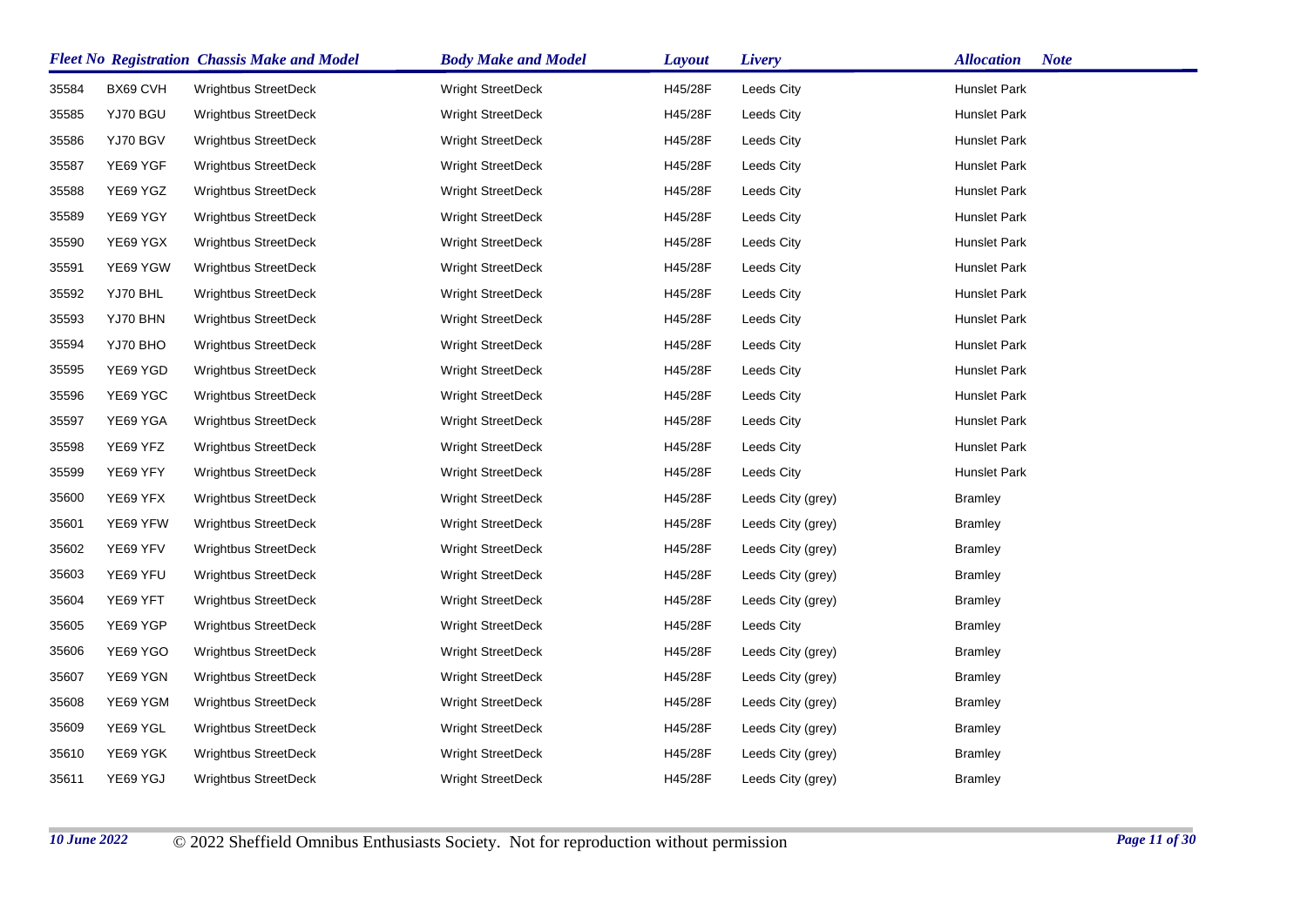|       |          | <b>Fleet No Registration Chassis Make and Model</b> | <b>Body Make and Model</b> | <b>Layout</b> | Livery              | <b>Allocation</b>   | <b>Note</b>        |
|-------|----------|-----------------------------------------------------|----------------------------|---------------|---------------------|---------------------|--------------------|
| 35612 | YE69 YGH | <b>Wrightbus StreetDeck</b>                         | <b>Wright StreetDeck</b>   | H45/28F       | Leeds City (grey)   | <b>Bramley</b>      |                    |
| 35613 | YE69 YGG | <b>Wrightbus StreetDeck</b>                         | <b>Wright StreetDeck</b>   | H45/28F       | Leeds City (grey)   | <b>Bramley</b>      |                    |
| 35614 | YE69 YGV | <b>Wrightbus StreetDeck</b>                         | <b>Wright StreetDeck</b>   | H45/28F       | Leeds City (grey)   | <b>Bramley</b>      |                    |
| 35615 | YE69 YGU | <b>Wrightbus StreetDeck</b>                         | <b>Wright StreetDeck</b>   | H45/28F       | Leeds City (grey)   | <b>Bramley</b>      |                    |
| 35616 | YE69 YGT | <b>Wrightbus StreetDeck</b>                         | Wright StreetDeck          | H45/28F       | Leeds City (grey)   | <b>Bramley</b>      |                    |
| 35617 | YJ70 BGX | <b>Wrightbus StreetDeck</b>                         | <b>Wright StreetDeck</b>   | H45/28F       | Leeds City (grey)   | Bramley             |                    |
| 35618 | YJ70 BGY | <b>Wrightbus StreetDeck</b>                         | <b>Wright StreetDeck</b>   | H45/28F       | Leeds City (grey)   | <b>Bramley</b>      |                    |
| 35619 | YJ70 BGZ | <b>Wrightbus StreetDeck</b>                         | Wright StreetDeck          | H45/28F       | Leeds City (grey)   | <b>Bramley</b>      |                    |
| 35620 | YJ70 BHA | <b>Wrightbus StreetDeck</b>                         | Wright StreetDeck          | H45/28F       | Leeds City (grey)   | <b>Bramley</b>      |                    |
| 35621 | YJ70 BHD | <b>Wrightbus StreetDeck</b>                         | <b>Wright StreetDeck</b>   | H45/28F       | Leeds City (grey)   | <b>Bramley</b>      |                    |
| 35622 | YJ70 BHE | <b>Wrightbus StreetDeck</b>                         | <b>Wright StreetDeck</b>   | H45/28F       | Leeds City (grey)   | <b>Bramley</b>      |                    |
| 35623 | YJ70 BHF | Wrightbus StreetDeck                                | Wright StreetDeck          | H45/28F       | Leeds City (grey)   | <b>Bramley</b>      |                    |
| 35624 | YJ70 BHK | <b>Wrightbus StreetDeck</b>                         | <b>Wright StreetDeck</b>   | H45/28F       | Leeds City (grey)   | Bramley             |                    |
| 35625 | YE69 YGR | <b>Wrightbus StreetDeck</b>                         | <b>Wright StreetDeck</b>   | H45/28F       | Leeds City (grey)   | <b>Bramley</b>      |                    |
| 35626 | YE69 YHN | <b>Wrightbus StreetDeck</b>                         | Wright StreetDeck          | H45/28F       | Leeds City (grey)   | <b>Bramley</b>      |                    |
| 35627 | YE69 YHM | <b>Wrightbus StreetDeck</b>                         | <b>Wright StreetDeck</b>   | H45/28F       | Leeds City (grey)   | Bramley             |                    |
| 35628 | YE69 YHL | <b>Wrightbus StreetDeck</b>                         | <b>Wright StreetDeck</b>   | H45/28F       | Leeds City (grey)   | <b>Bramley</b>      |                    |
| 35629 | YE69 YHK | <b>Wrightbus StreetDeck</b>                         | <b>Wright StreetDeck</b>   | H45/28F       | Leeds City (grey)   | <b>Bramley</b>      |                    |
| 35630 | YE69 YHJ | Wrightbus StreetDeck                                | Wright StreetDeck          | H45/28F       | Leeds City (grey)   | Bramley             |                    |
| 35631 | BX69 CVE | <b>Wrightbus StreetDeck</b>                         | <b>Wright StreetDeck</b>   | H45/28F       | Leeds City (grey)   | Bramley             |                    |
| 35632 | YE69 YHH | <b>Wrightbus StreetDeck</b>                         | <b>Wright StreetDeck</b>   | H45/28F       | Leeds City (grey)   | <b>Bramley</b>      |                    |
| 35633 | BX69 CVF | Wrightbus StreetDeck                                | Wright StreetDeck          | H45/28F       | Leeds City (grey)   | <b>Bramley</b>      |                    |
| 35634 | YE69 YHG | <b>Wrightbus StreetDeck</b>                         | <b>Wright StreetDeck</b>   | H45/28F       | Leeds City          | <b>Hunslet Park</b> |                    |
| 35635 | YE69 YHF | <b>Wrightbus StreetDeck</b>                         | <b>Wright StreetDeck</b>   | H45/28F       | Leeds City          | Hunslet Park        |                    |
| 35636 | YE69 YHB | <b>Wrightbus StreetDeck</b>                         | <b>Wright StreetDeck</b>   | H45/28F       | Leeds City (yellow) | <b>Bramley</b>      |                    |
| 35637 | YE69 YHA | Wrightbus StreetDeck                                | Wright StreetDeck          | H45/28F       | Leeds City (yellow) | <b>Bramley</b>      |                    |
| 35638 | MD71 ENU | <b>Wrightbus StreetDeck</b>                         | <b>Wright StreetDeck</b>   | H45/28F       | City of Bradford    | <b>Bradford</b>     | named 'Mick Blair' |
| 35639 | MD71 ENV | <b>Wrightbus StreetDeck</b>                         | <b>Wright StreetDeck</b>   | H45/28F       | City of Bradford    | <b>Bradford</b>     |                    |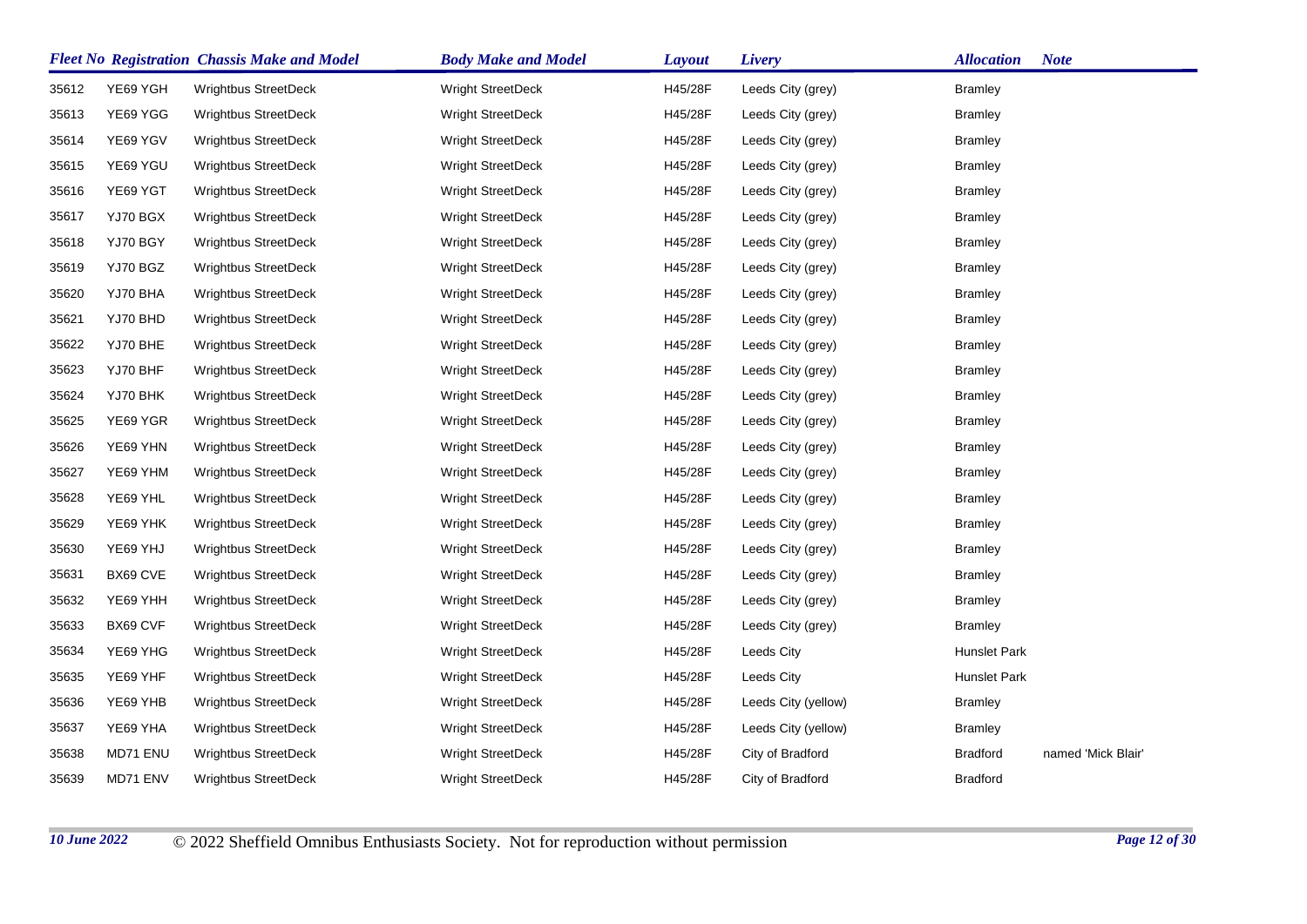|       |          | <b>Fleet No Registration Chassis Make and Model</b> | <b>Body Make and Model</b> | <b>Layout</b> | Livery                | <b>Allocation</b><br><b>Note</b> |
|-------|----------|-----------------------------------------------------|----------------------------|---------------|-----------------------|----------------------------------|
| 35640 | MD71 ENW | <b>Wrightbus StreetDeck</b>                         | <b>Wright StreetDeck</b>   | H45/28F       | City of Bradford      | <b>Bradford</b>                  |
| 35641 | MD71 ENX | <b>Wrightbus StreetDeck</b>                         | <b>Wright StreetDeck</b>   | H45/28F       | City of Bradford      | <b>Bradford</b>                  |
| 35642 | MD71 ENY | <b>Wrightbus StreetDeck</b>                         | Wright StreetDeck          | H45/28F       | City of Bradford      | <b>Bradford</b>                  |
| 35643 | MD71 EOA | <b>Wrightbus StreetDeck</b>                         | Wright StreetDeck          | H45/28F       | City of Bradford      | <b>Bradford</b>                  |
| 35644 | MD71 EOB | Wrightbus StreetDeck                                | Wright StreetDeck          | H45/28F       | City of Bradford      | <b>Bradford</b>                  |
| 35645 | MD71 EOC | <b>Wrightbus StreetDeck</b>                         | <b>Wright StreetDeck</b>   | H45/28F       | City of Bradford      | <b>Bradford</b>                  |
| 35646 | MD71 EOE | <b>Wrightbus StreetDeck</b>                         | <b>Wright StreetDeck</b>   | H45/28F       | City of Bradford      | <b>Bradford</b>                  |
| 35647 | MD71 EOF | <b>Wrightbus StreetDeck</b>                         | Wright StreetDeck          | H45/28F       | City of Bradford      | <b>Bradford</b>                  |
| 35648 | MD71 EOG | <b>Wrightbus StreetDeck</b>                         | <b>Wright StreetDeck</b>   | H45/28F       | City of Bradford      | <b>Bradford</b>                  |
| 35649 | MD71 EOH | <b>Wrightbus StreetDeck</b>                         | <b>Wright StreetDeck</b>   | H45/28F       | City of Bradford      | <b>Bradford</b>                  |
| 35650 | MD71 EOJ | Wrightbus StreetDeck                                | Wright StreetDeck          | H45/28F       | City of Bradford      | <b>Bradford</b>                  |
| 35651 | MD71 EOK | <b>Wrightbus StreetDeck</b>                         | <b>Wright StreetDeck</b>   | H45/28F       | City of Bradford      | <b>Bradford</b>                  |
| 35652 | MD71 EOL | <b>Wrightbus StreetDeck</b>                         | <b>Wright StreetDeck</b>   | H45/28F       | City of Bradford      | <b>Bradford</b>                  |
| 35653 | MD71 EOM | <b>Wrightbus StreetDeck</b>                         | <b>Wright StreetDeck</b>   | H45/28F       | City of Bradford      | <b>Bradford</b>                  |
| 35654 | MD71 EOO | <b>Wrightbus StreetDeck</b>                         | <b>Wright StreetDeck</b>   | H45/28F       | City of Bradford      | <b>Bradford</b>                  |
| 35655 | MD71 EOP | <b>Wrightbus StreetDeck</b>                         | <b>Wright StreetDeck</b>   | H45/28F       | City of Bradford      | <b>Bradford</b>                  |
| 35656 | MD71 EOR | <b>Wrightbus StreetDeck</b>                         | <b>Wright StreetDeck</b>   | H45/28F       | City of Bradford      | <b>Bradford</b>                  |
| 35657 | MD71 EOS | <b>Wrightbus StreetDeck</b>                         | <b>Wright StreetDeck</b>   | H45/28F       | City of Bradford      | <b>Bradford</b>                  |
| 35658 | MD71 EOT | <b>Wrightbus StreetDeck</b>                         | Wright StreetDeck          | H45/28F       | City of Bradford      | <b>Bradford</b>                  |
| 35659 | MD71 EOU | Wrightbus StreetDeck                                | Wright StreetDeck          | H45/28F       | City of Bradford      | <b>Bradford</b>                  |
| 35660 | MD71 EOV | Wrightbus StreetDeck                                | <b>Wright StreetDeck</b>   | H45/28F       | City of Bradford      | <b>Bradford</b>                  |
| 35661 | MD71 EOW | <b>Wrightbus StreetDeck</b>                         | <b>Wright StreetDeck</b>   | H45/28F       | City of Bradford      | <b>Bradford</b>                  |
| 35662 | MD71 EOX | <b>Wrightbus StreetDeck</b>                         | <b>Wright StreetDeck</b>   | H45/28F       | City of Bradford      | <b>Bradford</b>                  |
| 35663 | MD71 EOY | <b>Wrightbus StreetDeck</b>                         | <b>Wright StreetDeck</b>   | H45/28F       | City of Bradford      | <b>Bradford</b>                  |
| 35664 | MD71 EOZ | <b>Wrightbus StreetDeck</b>                         | <b>Wright StreetDeck</b>   | H45/28F       | City of Bradford      | <b>Bradford</b>                  |
| 35665 | MD71 EPA | <b>Wrightbus StreetDeck</b>                         | <b>Wright StreetDeck</b>   | H45/28F       | City of Bradford      | <b>Bradford</b>                  |
| 37026 | YJ06 XKP | Volvo B7TL-5700                                     | Wright Eclipse Gemini      | H45/29F       | <b>First Bradford</b> | <b>Bradford</b>                  |
| 37028 | YJ06 XKT | Volvo B7TL-5700                                     | Wright Eclipse Gemini      | H45/29F       | First (HD Connect)    | Huddersfield                     |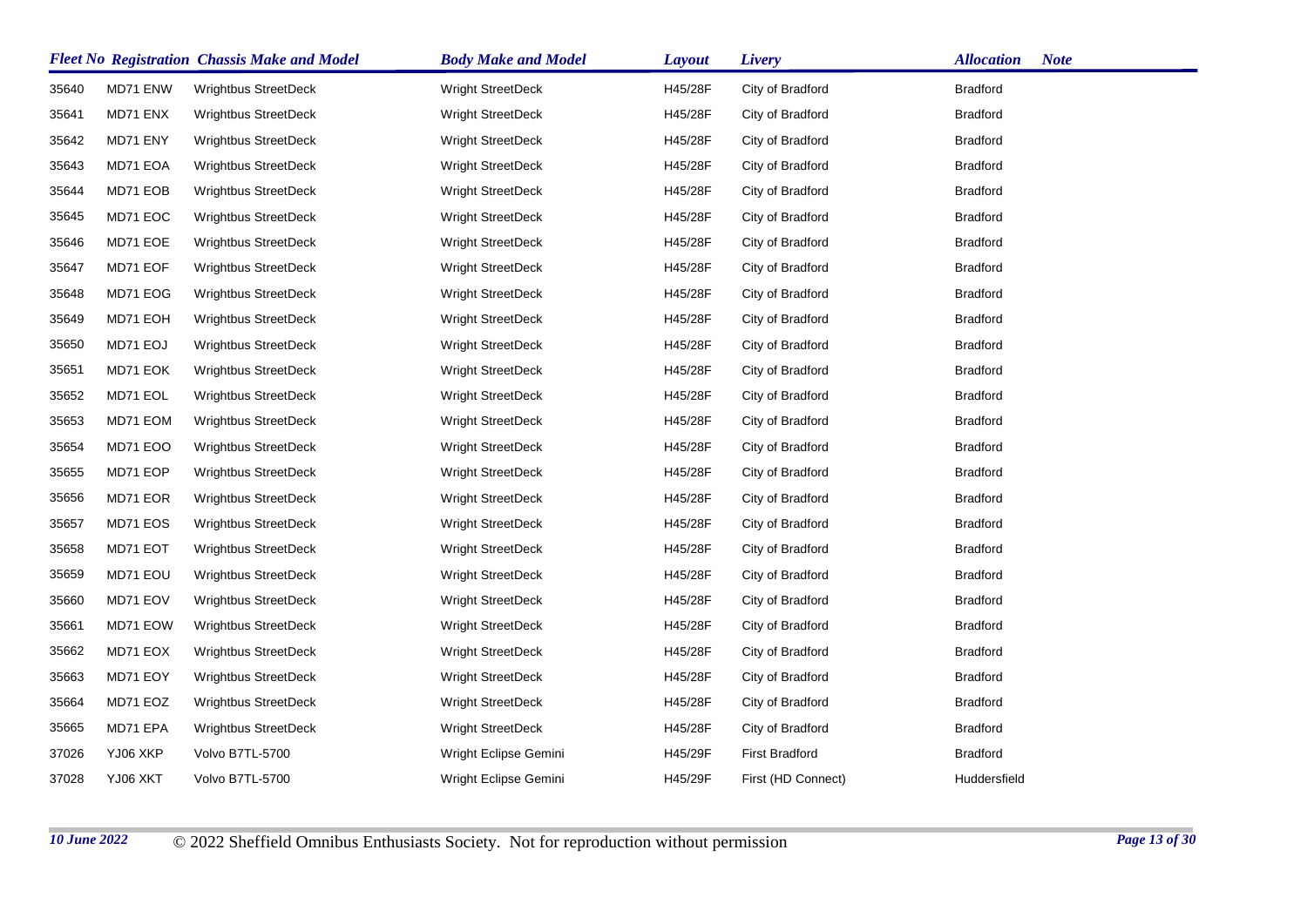|       |          | <b>Fleet No Registration Chassis Make and Model</b> | <b>Body Make and Model</b> | <b>Layout</b> | Livery                | <b>Allocation</b> | <b>Note</b>               |
|-------|----------|-----------------------------------------------------|----------------------------|---------------|-----------------------|-------------------|---------------------------|
| 37029 | YJ06 XKU | Volvo B7TL-5700                                     | Wright Eclipse Gemini      | H45/29F       | First (HD Connect)    | Huddersfield      |                           |
| 37030 | YJ06 XKV | Volvo B7TL-5700                                     | Wright Eclipse Gemini      | H45/29F       | First (HD Connect)    | Huddersfield      |                           |
| 37032 | YJ06 XKX | Volvo B7TL-5700                                     | Wright Eclipse Gemini      | H45/29F       | First (HD Connect)    | Huddersfield      |                           |
| 37033 | YJ06 XKY | Volvo B7TL-5700                                     | Wright Eclipse Gemini      | H45/29F       | First (HD Connect)    | Huddersfield      |                           |
| 37038 | YJ06 XLD | Volvo B7TL-5700                                     | Wright Eclipse Gemini      | H45/29F       | First (HD Connect)    | Huddersfield      |                           |
| 37039 | YJ06 XLE | Volvo B7TL-5700                                     | Wright Eclipse Gemini      | H45/29F       | <b>First Bradford</b> | <b>Bradford</b>   |                           |
| 37040 | YJ06 XLF | Volvo B7TL-5700                                     | Wright Eclipse Gemini      | H45/29F       | <b>First Bradford</b> | <b>Bradford</b>   |                           |
| 37041 | YJ06 XLG | Volvo B7TL-5700                                     | Wright Eclipse Gemini      | H45/29F       | First (HD Connect)    | Huddersfield      |                           |
| 37046 | YJ06 XLW | Volvo B7TL-5700                                     | Wright Eclipse Gemini      | H45/29F       | <b>First Halifax</b>  | Halifax           |                           |
| 37047 | YJ06 XLX | Volvo B7TL-5700                                     | Wright Eclipse Gemini      | H45/29F       | <b>First Halifax</b>  | Halifax           |                           |
| 37048 | YJ06 XLY | Volvo B7TL-5700                                     | Wright Eclipse Gemini      | H45/29F       | First (HX Connect)    | Halifax           | named 'Geoffrey Hilditch' |
| 37049 | YJ06 XLZ | Volvo B7TL-5700                                     | Wright Eclipse Gemini      | H45/29F       | First (HX Connect)    | Halifax           |                           |
| 37050 | YJ06 XMA | Volvo B7TL-5700                                     | Wright Eclipse Gemini      | H45/29F       | <b>First Halifax</b>  | Halifax           | named 'Eric Boocock'      |
| 37051 | YJ06 XMB | Volvo B7TL-5700                                     | Wright Eclipse Gemini      | H45/29F       | <b>First Halifax</b>  | Halifax           |                           |
| 37052 | YJ06 XMC | Volvo B7TL-5700                                     | Wright Eclipse Gemini      | H45/29F       | <b>First Halifax</b>  | Halifax           |                           |
| 37063 | YK57 EZS | Volvo B9TL-5800                                     | Wright Eclipse Gemini      | H45/29F       | <b>First Halifax</b>  | Halifax           |                           |
| 37064 | YK57 EZT | Volvo B9TL-5800                                     | Wright Eclipse Gemini      | H45/29F       | <b>First Halifax</b>  | Halifax           |                           |
| 37071 | YJ08 GVE | Volvo B9TL-5800                                     | Wright Eclipse Gemini      | H45/29F       | City of Bradford      | <b>Bradford</b>   |                           |
| 37072 | YJ08 GVF | Volvo B9TL-5800                                     | Wright Eclipse Gemini      | H45/29F       | City of Bradford      | <b>Bradford</b>   |                           |
| 37073 | YJ08 GVG | Volvo B9TL-5800                                     | Wright Eclipse Gemini      | H45/29F       | <b>First Bradford</b> | <b>Bradford</b>   |                           |
| 37074 | YJ08 GVK | Volvo B9TL-5800                                     | Wright Eclipse Gemini      | H45/29F       | <b>First Bradford</b> | <b>Bradford</b>   |                           |
| 37075 | YJ08 GVL | Volvo B9TL-5800                                     | Wright Eclipse Gemini      | H45/29F       | <b>First Bradford</b> | <b>Bradford</b>   |                           |
| 37076 | YJ08 GVM | Volvo B9TL-5800                                     | Wright Eclipse Gemini      | H45/29F       | <b>First Bradford</b> | <b>Bradford</b>   |                           |
| 37077 | YJ08 GVN | Volvo B9TL-5800                                     | Wright Eclipse Gemini      | H45/29F       | <b>First Bradford</b> | <b>Bradford</b>   |                           |
| 37078 | YJ08 GVO | Volvo B9TL-5800                                     | Wright Eclipse Gemini      | H45/29F       | <b>First Bradford</b> | <b>Bradford</b>   |                           |
| 37079 | YJ08 GVP | Volvo B9TL-5800                                     | Wright Eclipse Gemini      | H45/29F       | <b>First Bradford</b> | <b>Bradford</b>   |                           |
| 37080 | YJ08 GVR | Volvo B9TL-5800                                     | Wright Eclipse Gemini      | H45/29F       | <b>First Bradford</b> | <b>Bradford</b>   |                           |
| 37081 | YJ08 GVT | Volvo B9TL-5800                                     | Wright Eclipse Gemini      | H45/29F       | <b>First Bradford</b> | <b>Bradford</b>   |                           |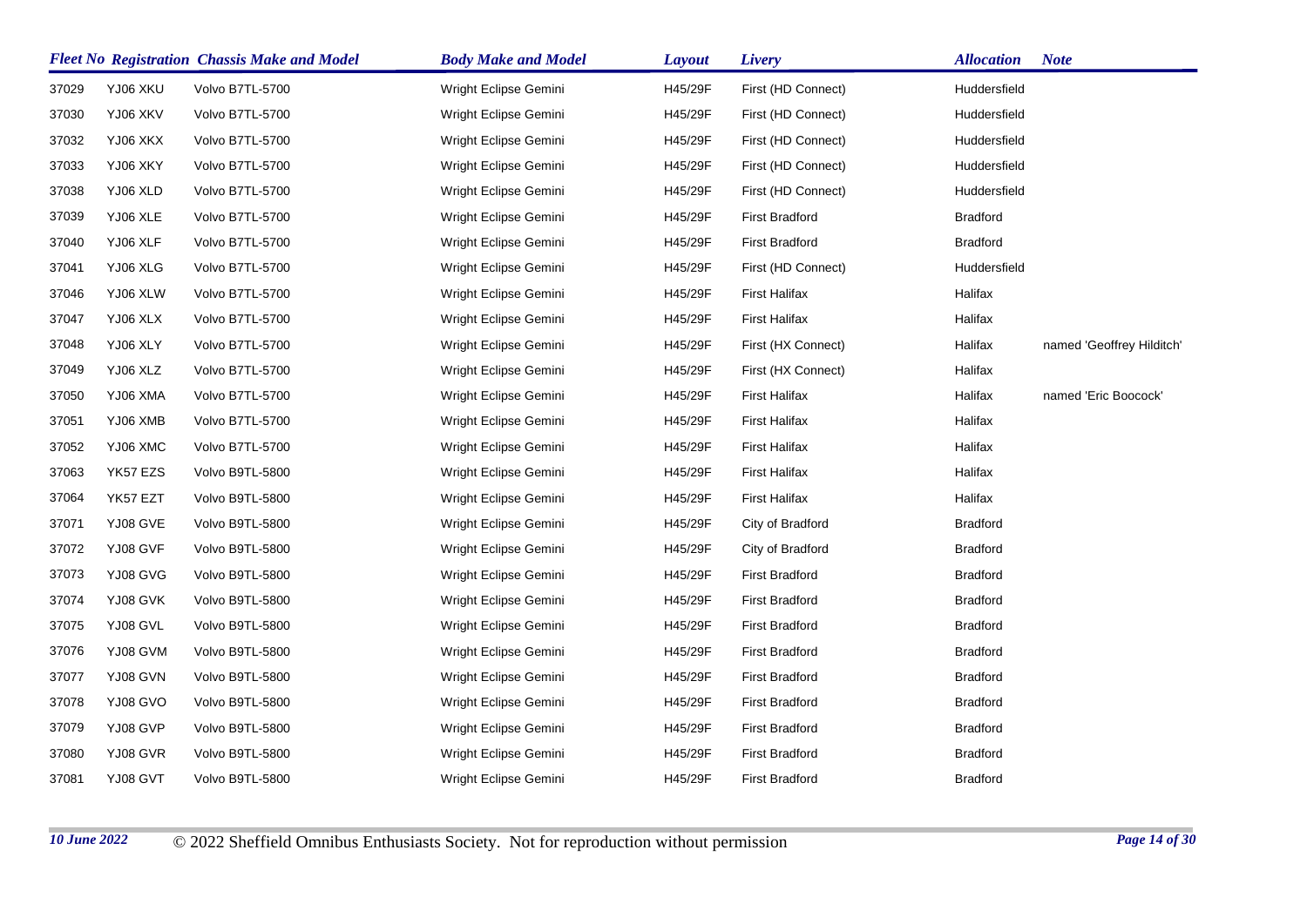|       |          | <b>Fleet No Registration Chassis Make and Model</b> | <b>Body Make and Model</b> | <b>Layout</b> | Livery                | <b>Note</b><br><b>Allocation</b> |
|-------|----------|-----------------------------------------------------|----------------------------|---------------|-----------------------|----------------------------------|
| 37082 | YJ08 GVU | Volvo B9TL-5800                                     | Wright Eclipse Gemini      | H45/29F       | <b>First Bradford</b> | <b>Bradford</b>                  |
| 37083 | YJ08 GVV | Volvo B9TL-5800                                     | Wright Eclipse Gemini      | H45/29F       | First Express (X63)   | Huddersfield                     |
| 37084 | YJ08 GVW | Volvo B9TL-5800                                     | Wright Eclipse Gemini      | H45/29F       | First Express (X63)   | Huddersfield                     |
| 37085 | YJ08 GVX | Volvo B9TL-5800                                     | Wright Eclipse Gemini      | H45/29F       | First Express (X63)   | Huddersfield                     |
| 37086 | YJ08 GVY | Volvo B9TL-5800                                     | Wright Eclipse Gemini      | H45/29F       | First Express (X63)   | Huddersfield                     |
| 37087 | YJ08 GVZ | Volvo B9TL-5800                                     | Wright Eclipse Gemini      | H45/29F       | First Express (X63)   | Huddersfield                     |
| 37088 | YJ08 GWA | Volvo B9TL-5800                                     | Wright Eclipse Gemini      | H45/29F       | <b>First Bradford</b> | <b>Bradford</b>                  |
| 37090 | YJ08 GWD | Volvo B9TL-5800                                     | Wright Eclipse Gemini      | H45/29F       | <b>First Bradford</b> | <b>Bradford</b>                  |
| 37091 | YJ08 GWE | Volvo B9TL-5800                                     | Wright Eclipse Gemini      | H45/29F       | <b>First Bradford</b> | <b>Bradford</b>                  |
| 37092 | YJ08 GWF | Volvo B9TL-5800                                     | Wright Eclipse Gemini      | H45/29F       | <b>First Bradford</b> | <b>Bradford</b>                  |
| 37093 | YJ08 GWG | Volvo B9TL-5800                                     | Wright Eclipse Gemini      | H45/29F       | <b>First Bradford</b> | <b>Bradford</b>                  |
| 37094 | YJ08 GWK | Volvo B9TL-5800                                     | Wright Eclipse Gemini      | H45/29F       | <b>First Bradford</b> | <b>Bradford</b>                  |
| 37095 | YJ08 GWL | Volvo B9TL-5800                                     | Wright Eclipse Gemini      | H45/29F       | <b>First Bradford</b> | <b>Bradford</b>                  |
| 37096 | YJ08 GWM | Volvo B9TL-5800                                     | Wright Eclipse Gemini      | H45/29F       | <b>First Bradford</b> | <b>Bradford</b>                  |
| 37097 | YJ08 GWN | Volvo B9TL-5800                                     | Wright Eclipse Gemini      | H45/29F       | <b>First Bradford</b> | <b>Bradford</b>                  |
| 37098 | YJ08 GWO | Volvo B9TL-5800                                     | Wright Eclipse Gemini      | H45/29F       | <b>First Bradford</b> | <b>Bradford</b>                  |
| 37099 | YJ08 GWP | Volvo B9TL-5800                                     | Wright Eclipse Gemini      | H45/29F       | <b>First Bradford</b> | <b>Bradford</b>                  |
| 37100 | YJ08 GWU | Volvo B9TL-5800                                     | Wright Eclipse Gemini      | H45/29F       | <b>First Bradford</b> | <b>Bradford</b>                  |
| 37101 | YJ08 GWV | Volvo B9TL-5800                                     | Wright Eclipse Gemini      | H45/29F       | <b>First Bradford</b> | <b>Bradford</b>                  |
| 37102 | YJ08 GWW | Volvo B9TL-5800                                     | Wright Eclipse Gemini      | H45/29F       | <b>First Bradford</b> | <b>Bradford</b>                  |
| 37123 | YK07 AYY | Volvo B9TL-5800                                     | Wright Eclipse Gemini      | H45/29F       | <b>First Leeds</b>    | Hunslet Park                     |
| 37124 | YK07 AYZ | Volvo B9TL-5800                                     | Wright Eclipse Gemini      | H45/29F       | Leeds City            | Hunslet Park                     |
| 37125 | YK57 CJF | Volvo B9TL-5800                                     | Wright Eclipse Gemini      | H45/29F       | <b>First Leeds</b>    | Hunslet Park                     |
| 37126 | YK57 CJJ | Volvo B9TL-5800                                     | Wright Eclipse Gemini      | H45/29F       | <b>First Leeds</b>    | Hunslet Park                     |
| 37127 | YK57 CJO | Volvo B9TL-5800                                     | Wright Eclipse Gemini      | H45/29F       | <b>First Leeds</b>    | Hunslet Park                     |
| 37128 | YK57 CJU | Volvo B9TL-5800                                     | Wright Eclipse Gemini      | H45/29F       | Leeds City            | Hunslet Park                     |
| 37129 | YK57 CJV | Volvo B9TL-5800                                     | Wright Eclipse Gemini      | H45/29F       | Leeds City            | Hunslet Park                     |
| 37130 | YK57 CJX | Volvo B9TL-5800                                     | Wright Eclipse Gemini      | H45/29F       | <b>First Leeds</b>    | Hunslet Park                     |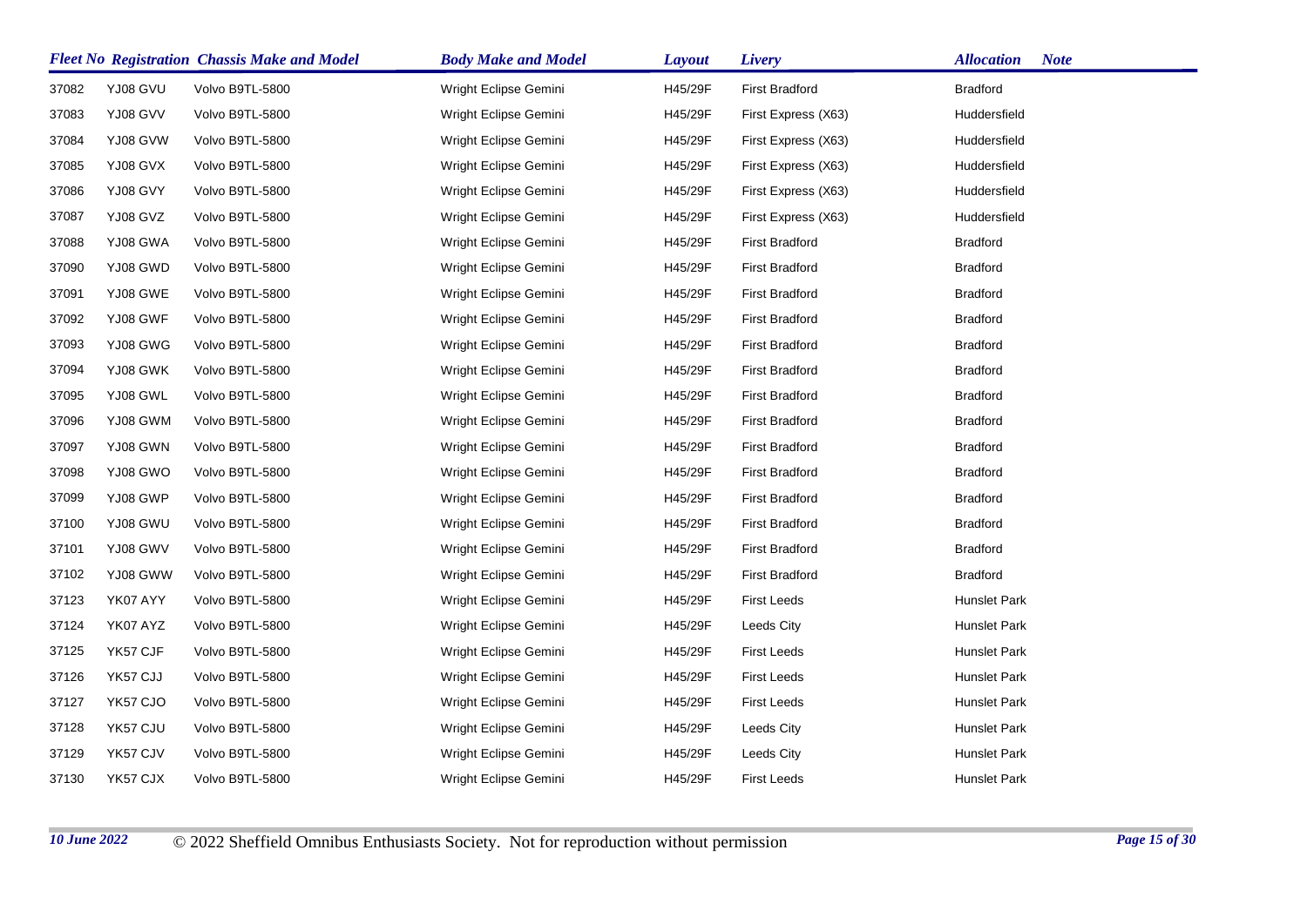|       | <b>Fleet No Registration Chassis Make and Model</b> |                 | <b>Body Make and Model</b> | Layout  | Livery                    | <b>Allocation</b> | <b>Note</b>                     |
|-------|-----------------------------------------------------|-----------------|----------------------------|---------|---------------------------|-------------------|---------------------------------|
| 37131 | YK57 CJY                                            | Volvo B9TL-5800 | Wright Eclipse Gemini      | H45/29F | <b>First Leeds</b>        | Hunslet Park      |                                 |
| 37132 | YK57 CJZ                                            | Volvo B9TL-5800 | Wright Eclipse Gemini      | H45/29F | <b>First Leeds</b>        | Hunslet Park      |                                 |
| 37258 | YN07 MKZ                                            | Volvo B9TL-5800 | Wright Eclipse Gemini      | H45/29F | <b>First Huddersfield</b> | Huddersfield      |                                 |
| 37291 | MX07 BTO                                            | Volvo B9TL-5800 | Wright Eclipse Gemini      | H45/29F | <b>First Huddersfield</b> | Huddersfield      | named 'G.S. (Tony)<br>Randhawa' |
| 37292 | MX07 BTU                                            | Volvo B9TL-5800 | Wright Eclipse Gemini      | H45/29F | <b>First Huddersfield</b> | Huddersfield      | named 'Finbarr<br>O'Sullivan'   |
| 37293 | MX07 BTV                                            | Volvo B9TL-5800 | Wright Eclipse Gemini      | H45/29F | <b>First Huddersfield</b> | Huddersfield      | named 'Jack Taylor'             |
| 37294 | MX07 BTY                                            | Volvo B9TL-5800 | Wright Eclipse Gemini      | H45/29F | <b>First Huddersfield</b> | Huddersfield      |                                 |
| 37295 | MX07 BTZ                                            | Volvo B9TL-5800 | Wright Eclipse Gemini      | H45/29F | <b>First Huddersfield</b> | Huddersfield      |                                 |
| 37296 | MX07 BUA                                            | Volvo B9TL-5800 | Wright Eclipse Gemini      | H45/29F | <b>First Huddersfield</b> | Huddersfield      |                                 |
| 37298 | MX07 BUF                                            | Volvo B9TL-5800 | Wright Eclipse Gemini      | H45/29F | <b>First Huddersfield</b> | Huddersfield      |                                 |
| 37299 | MX07 BUH                                            | Volvo B9TL-5800 | Wright Eclipse Gemini      | H45/29F | <b>First Huddersfield</b> | Huddersfield      |                                 |
| 37300 | MX07 BUJ                                            | Volvo B9TL-5800 | Wright Eclipse Gemini      | H45/29F | <b>First Huddersfield</b> | Huddersfield      | named 'Fred Krigers'            |
| 37360 | YJ58 GNP                                            | Volvo B9TL-5800 | Wright Eclipse Gemini      | H45/29F | <b>First Bradford</b>     | <b>Bradford</b>   |                                 |
| 37361 | YJ58 GMO                                            | Volvo B9TL-5800 | Wright Eclipse Gemini      | H45/29F | <b>First Bradford</b>     | <b>Bradford</b>   |                                 |
| 37362 | YJ58 GNU                                            | Volvo B9TL-5800 | Wright Eclipse Gemini      | H45/29F | <b>First Bradford</b>     | <b>Bradford</b>   |                                 |
| 37363 | YJ58 GMU                                            | Volvo B9TL-5800 | Wright Eclipse Gemini      | H45/29F | <b>First Bradford</b>     | <b>Bradford</b>   |                                 |
| 37364 | YJ58 GNV                                            | Volvo B9TL-5800 | Wright Eclipse Gemini      | H45/29F | <b>First Bradford</b>     | <b>Bradford</b>   |                                 |
| 37365 | YJ58 GMV                                            | Volvo B9TL-5800 | Wright Eclipse Gemini      | H45/29F | <b>First Bradford</b>     | <b>Bradford</b>   |                                 |
| 37366 | YJ58 GNX                                            | Volvo B9TL-5800 | Wright Eclipse Gemini      | H45/29F | <b>First Bradford</b>     | <b>Bradford</b>   |                                 |
| 37500 | YN08 PMO                                            | Volvo B9TL-5800 | Wright Eclipse Gemini      | H45/29F | <b>First Huddersfield</b> | Huddersfield      |                                 |
| 37501 | YN08 PMU                                            | Volvo B9TL-5800 | Wright Eclipse Gemini      | H45/29F | <b>First Bradford</b>     | <b>Bradford</b>   |                                 |
| 37502 | YN08 PMV                                            | Volvo B9TL-5800 | Wright Eclipse Gemini      | H45/29F | Leeds City                | Hunslet Park      |                                 |
| 37503 | YN08 PMX                                            | Volvo B9TL-5800 | Wright Eclipse Gemini      | H45/29F | Leeds City                | Hunslet Park      |                                 |
| 37504 | YN08 PMY                                            | Volvo B9TL-5800 | Wright Eclipse Gemini      | H45/29F | First                     | <b>Bradford</b>   |                                 |
| 37505 | YN08 PNE                                            | Volvo B9TL-5800 | Wright Eclipse Gemini      | H45/29F | First (HX Connect)        | Halifax           |                                 |
| 37506 | YN08 PNF                                            | Volvo B9TL-5800 | Wright Eclipse Gemini      | H45/29F | Leeds City                | <b>Bramley</b>    |                                 |
| 37507 | YN08 PNJ                                            | Volvo B9TL-5800 | Wright Eclipse Gemini      | H45/29F | First (HX Connect)        | Halifax           | named 'Mav Simpson'             |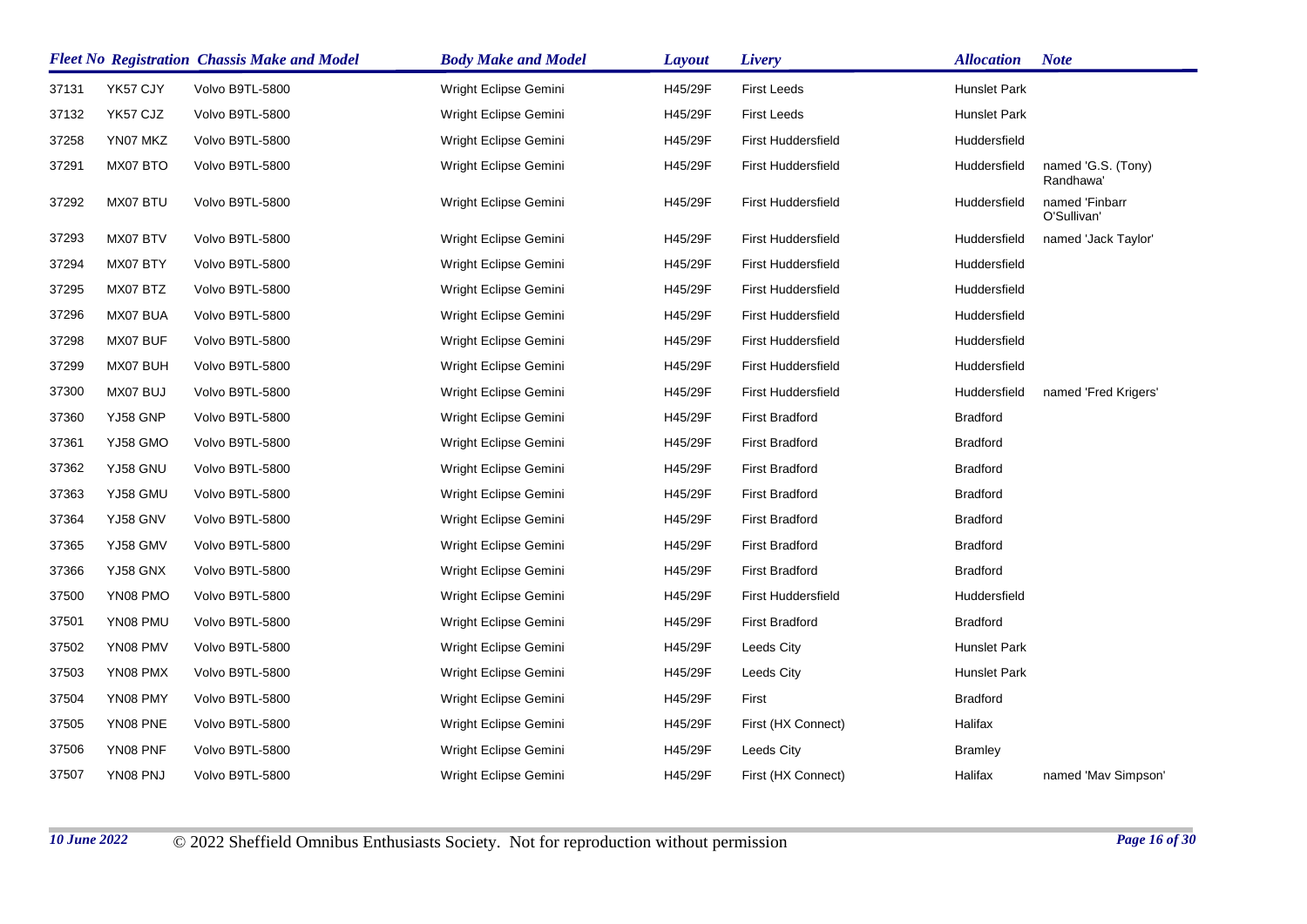|       |                 | <b>Fleet No Registration Chassis Make and Model</b> | <b>Body Make and Model</b> | <b>Layout</b> | Livery                | <b>Allocation</b> | <b>Note</b>          |
|-------|-----------------|-----------------------------------------------------|----------------------------|---------------|-----------------------|-------------------|----------------------|
| 37508 | YN08 PNK        | Volvo B9TL-5800                                     | Wright Eclipse Gemini      | H45/29F       | First Halifax         | Halifax           |                      |
| 37525 | YN58 ETT        | Volvo B9TL-5800                                     | Wright Eclipse Gemini      | H45/29F       | First Huddersfield    | Huddersfield      |                      |
| 37645 | YJ58 RNN        | Volvo B9TL-5800                                     | Wright Eclipse Gemini      | H45/29F       | First Leeds (PULSE)   | Bramley           |                      |
| 37646 | YJ58 RNO        | Volvo B9TL-5800                                     | Wright Eclipse Gemini      | H45/29F       | First Leeds (PULSE)   | Bramley           |                      |
| 37647 | YJ58 RNU        | Volvo B9TL-5800                                     | Wright Eclipse Gemini      | H45/29F       | Leeds City            | <b>Bramley</b>    | named 'Manni Howard' |
| 37648 | YJ58 RNV        | Volvo B9TL-5800                                     | Wright Eclipse Gemini      | H45/29F       | Leeds City            | Bramley           |                      |
| 37649 | YJ58 RNX        | Volvo B9TL-5800                                     | Wright Eclipse Gemini      | H45/29F       | First Leeds (PULSE)   | <b>Bramley</b>    |                      |
| 37650 | YJ58 RNY        | Volvo B9TL-5800                                     | Wright Eclipse Gemini      | H45/29F       | First Leeds (PULSE)   | <b>Bramley</b>    |                      |
| 37651 | YJ58 RNZ        | Volvo B9TL-5800                                     | Wright Eclipse Gemini      | H45/29F       | First Leeds (PULSE)   | Bramley           |                      |
| 37652 | YJ58 ROH        | Volvo B9TL-5800                                     | Wright Eclipse Gemini      | H45/29F       | First Leeds (PULSE)   | Bramley           |                      |
| 37653 | YJ58 ROU        | Volvo B9TL-5800                                     | Wright Eclipse Gemini      | H45/29F       | Leeds City            | <b>Bramley</b>    |                      |
| 37654 | YJ58 RPO        | Volvo B9TL-5800                                     | Wright Eclipse Gemini      | H45/29F       | <b>First Leeds</b>    | Bramley           |                      |
| 37655 | YJ58 RPU        | Volvo B9TL-5800                                     | Wright Eclipse Gemini      | H45/29F       | Leeds City            | <b>Bramley</b>    |                      |
| 37656 | YJ58 RPV        | Volvo B9TL-5800                                     | Wright Eclipse Gemini      | H45/29F       | Leeds City            | <b>Bramley</b>    |                      |
| 37657 | YJ58 RPX        | Volvo B9TL-5800                                     | Wright Eclipse Gemini      | H45/29F       | Leeds City            | <b>Bramley</b>    |                      |
| 37658 | YJ58 RPY        | Volvo B9TL-5800                                     | Wright Eclipse Gemini      | H45/29F       | Leeds City            | <b>Bramley</b>    |                      |
| 37659 | YJ58 RPZ        | Volvo B9TL-5800                                     | Wright Eclipse Gemini      | H45/29F       | First Leeds (PULSE)   | Bramley           |                      |
| 37660 | YJ58 RRO        | Volvo B9TL-5800                                     | Wright Eclipse Gemini      | H45/29F       | Leeds City            | <b>Bramley</b>    |                      |
| 37661 | YJ58 RRU        | Volvo B9TL-5800                                     | Wright Eclipse Gemini      | H45/29F       | First Leeds (PULSE)   | Bramley           |                      |
| 37662 | YJ58 RRV        | Volvo B9TL-5800                                     | Wright Eclipse Gemini      | H45/29F       | Leeds City            | <b>Bramley</b>    |                      |
| 37663 | YJ58 RRX        | Volvo B9TL-5800                                     | Wright Eclipse Gemini      | H45/29F       | Leeds City            | <b>Bramley</b>    |                      |
| 37664 | YJ58 RRY        | Volvo B9TL-5800                                     | Wright Eclipse Gemini      | H45/29F       | First Leeds (PULSE)   | Bramley           |                      |
| 37665 | YJ58 RRZ        | Volvo B9TL-5800                                     | Wright Eclipse Gemini      | H45/29F       | First Leeds (PULSE)   | Bramley           |                      |
| 37666 | <b>YJ58 RSO</b> | Volvo B9TL-5800                                     | Wright Eclipse Gemini      | H45/29F       | Leeds City            | Bramley           |                      |
| 37667 | YJ58 RSU        | Volvo B9TL-5800                                     | Wright Eclipse Gemini      | H45/29F       | <b>First Bradford</b> | <b>Bradford</b>   |                      |
| 37669 | YJ58 RSX        | Volvo B9TL-5800                                     | Wright Eclipse Gemini      | H45/29F       | <b>First Bradford</b> | <b>Bradford</b>   |                      |
| 37670 | YJ58 RSY        | Volvo B9TL-5800                                     | Wright Eclipse Gemini      | H45/29F       | <b>First Bradford</b> | <b>Bradford</b>   |                      |
| 37672 | YJ58 RTO        | Volvo B9TL-5800                                     | Wright Eclipse Gemini      | H45/29F       | Leeds City            | Hunslet Park      |                      |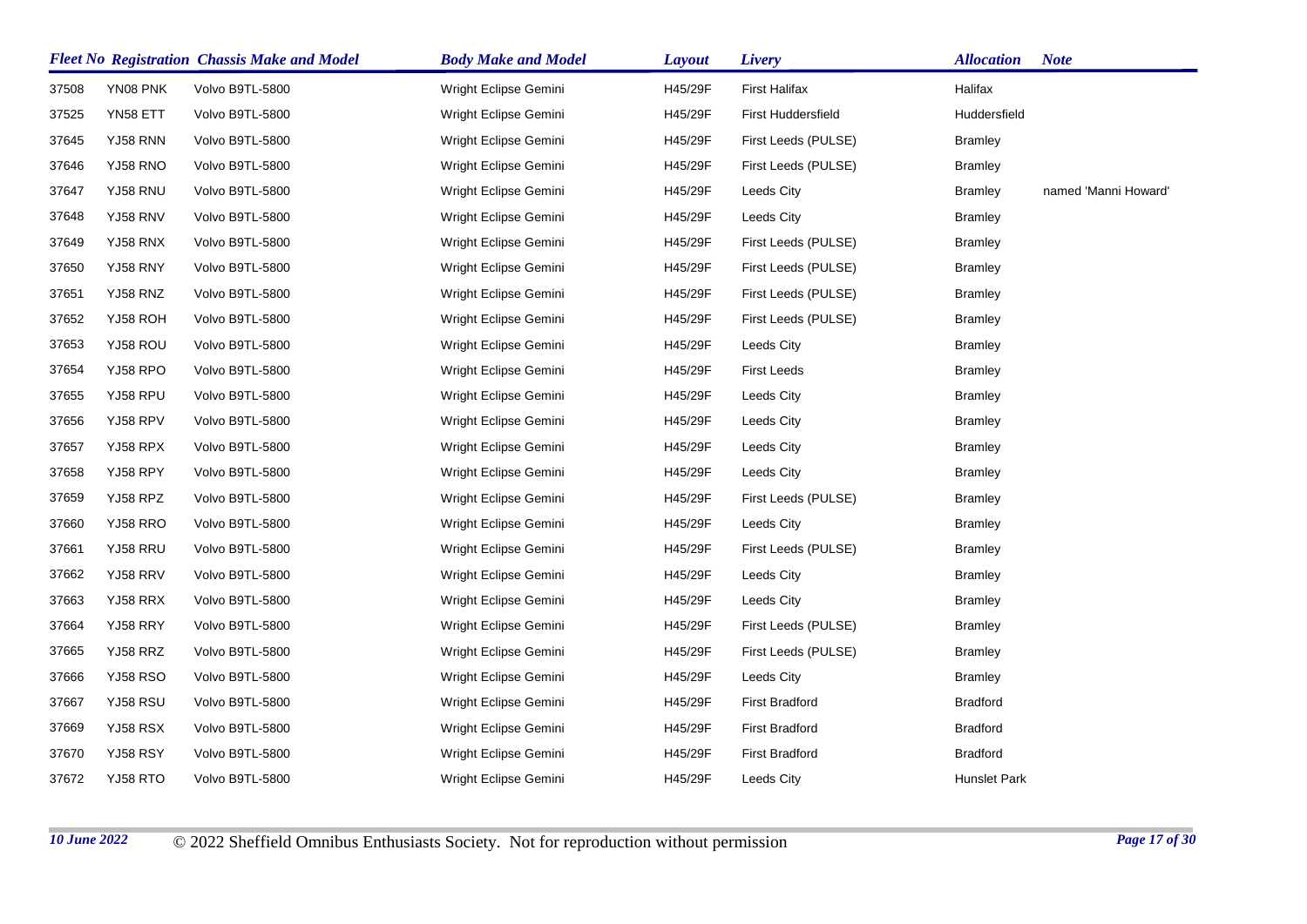|       |          | <b>Fleet No Registration Chassis Make and Model</b> | <b>Body Make and Model</b> | <b>Layout</b> | Livery                    | <b>Allocation</b>   | <b>Note</b>            |
|-------|----------|-----------------------------------------------------|----------------------------|---------------|---------------------------|---------------------|------------------------|
| 37674 | YJ58 RTV | Volvo B9TL-5800                                     | Wright Eclipse Gemini      | H45/29F       | Yorkshire Rider           | <b>Bramley</b>      | named 'Brian Parkin'   |
| 37675 | YJ58 RTX | Volvo B9TL-5800                                     | Wright Eclipse Gemini      | H45/29F       | West Yorkshire            | <b>Bramley</b>      | carries fleet no. 1812 |
| 37680 | YJ09 FVM | Volvo B9TL-5800                                     | Wright Eclipse Gemini      | H45/29F       | Leeds City                | <b>Bramley</b>      |                        |
| 37681 | YJ09 FVN | Volvo B9TL-5800                                     | Wright Eclipse Gemini      | H45/29F       | <b>First Bradford</b>     | <b>Bradford</b>     |                        |
| 37683 | YJ09 FVP | Volvo B9TL-5800                                     | Wright Eclipse Gemini      | H45/29F       | <b>First Leeds</b>        | <b>Bramley</b>      |                        |
| 37684 | YJ09 FVE | Volvo B9TL-5800                                     | Wright Eclipse Gemini      | H45/29F       | <b>First Leeds</b>        | Hunslet Park        |                        |
| 37686 | YJ09 NZY | Volvo B9TL-5800                                     | Wright Eclipse Gemini      | H45/29F       | <b>First Huddersfield</b> | Huddersfield        |                        |
| 37687 | YJ09 OAA | Volvo B9TL-5800                                     | Wright Eclipse Gemini      | H45/29F       | <b>First Halifax</b>      | Halifax             |                        |
| 37688 | YJ09 OAB | Volvo B9TL-5800                                     | Wright Eclipse Gemini      | H45/29F       | First Huddersfield        | Huddersfield        |                        |
| 37689 | YJ09 OAC | Volvo B9TL-5800                                     | Wright Eclipse Gemini      | H45/29F       | First Huddersfield        | Huddersfield        |                        |
| 37690 | YJ09 OAD | Volvo B9TL-5800                                     | Wright Eclipse Gemini      | H45/29F       | First (HX Connect)        | Halifax             |                        |
| 37691 | YJ09 OAE | Volvo B9TL-5800                                     | Wright Eclipse Gemini      | H45/29F       | <b>First Halifax</b>      | Halifax             |                        |
| 37692 | YJ09 OAG | Volvo B9TL-5800                                     | Wright Eclipse Gemini      | H45/29F       | <b>First Halifax</b>      | Halifax             |                        |
| 37693 | YJ09 OAH | Volvo B9TL-5800                                     | Wright Eclipse Gemini      | H45/29F       | <b>First Halifax</b>      | Halifax             |                        |
| 37694 | YJ09 OAL | Volvo B9TL-5800                                     | Wright Eclipse Gemini      | H45/29F       | <b>First Halifax</b>      | Halifax             |                        |
| 37695 | YJ09 OAM | Volvo B9TL-5800                                     | Wright Eclipse Gemini      | H45/29F       | <b>First Halifax</b>      | Halifax             |                        |
| 37696 | YJ09 OAN | Volvo B9TL-5800                                     | Wright Eclipse Gemini      | H45/29F       | <b>First Halifax</b>      | Halifax             |                        |
| 37697 | YJ09 OAO | Volvo B9TL-5800                                     | Wright Eclipse Gemini      | H45/29F       | First (HX Connect)        | Halifax             |                        |
| 37698 | YJ09 OAP | Volvo B9TL-5800                                     | Wright Eclipse Gemini      | H45/29F       | <b>First Halifax</b>      | Halifax             |                        |
| 37699 | YJ09 OAS | Volvo B9TL-5800                                     | Wright Eclipse Gemini      | H45/29F       | Leeds City                | Hunslet Park        |                        |
| 37700 | YJ09 OAU | Volvo B9TL-5800                                     | Wright Eclipse Gemini      | H45/29F       | First (HX Connect)        | Halifax             |                        |
| 37701 | YJ09 OAV | Volvo B9TL-5800                                     | Wright Eclipse Gemini      | H45/29F       | <b>First Halifax</b>      | Halifax             |                        |
| 37702 | YJ09 OAW | Volvo B9TL-5800                                     | Wright Eclipse Gemini      | H45/29F       | <b>First Halifax</b>      | Halifax             |                        |
| 37703 | YJ09 OAX | Volvo B9TL-5800                                     | Wright Eclipse Gemini      | H45/29F       | <b>First Halifax</b>      | Halifax             |                        |
| 37704 | YJ09 OAY | Volvo B9TL-5800                                     | Wright Eclipse Gemini      | H45/29F       | Leeds City                | <b>Hunslet Park</b> |                        |
| 37705 | YJ09 OAZ | Volvo B9TL-5800                                     | Wright Eclipse Gemini      | H45/29F       | <b>First Bradford</b>     | <b>Bradford</b>     |                        |
| 37706 | YJ09 OBA | Volvo B9TL-5800                                     | Wright Eclipse Gemini      | H45/29F       | First                     | Hunslet Park        |                        |
| 37707 | YJ09 OBB | Volvo B9TL-5800                                     | Wright Eclipse Gemini      | H45/29F       | <b>First Bradford</b>     | <b>Bradford</b>     |                        |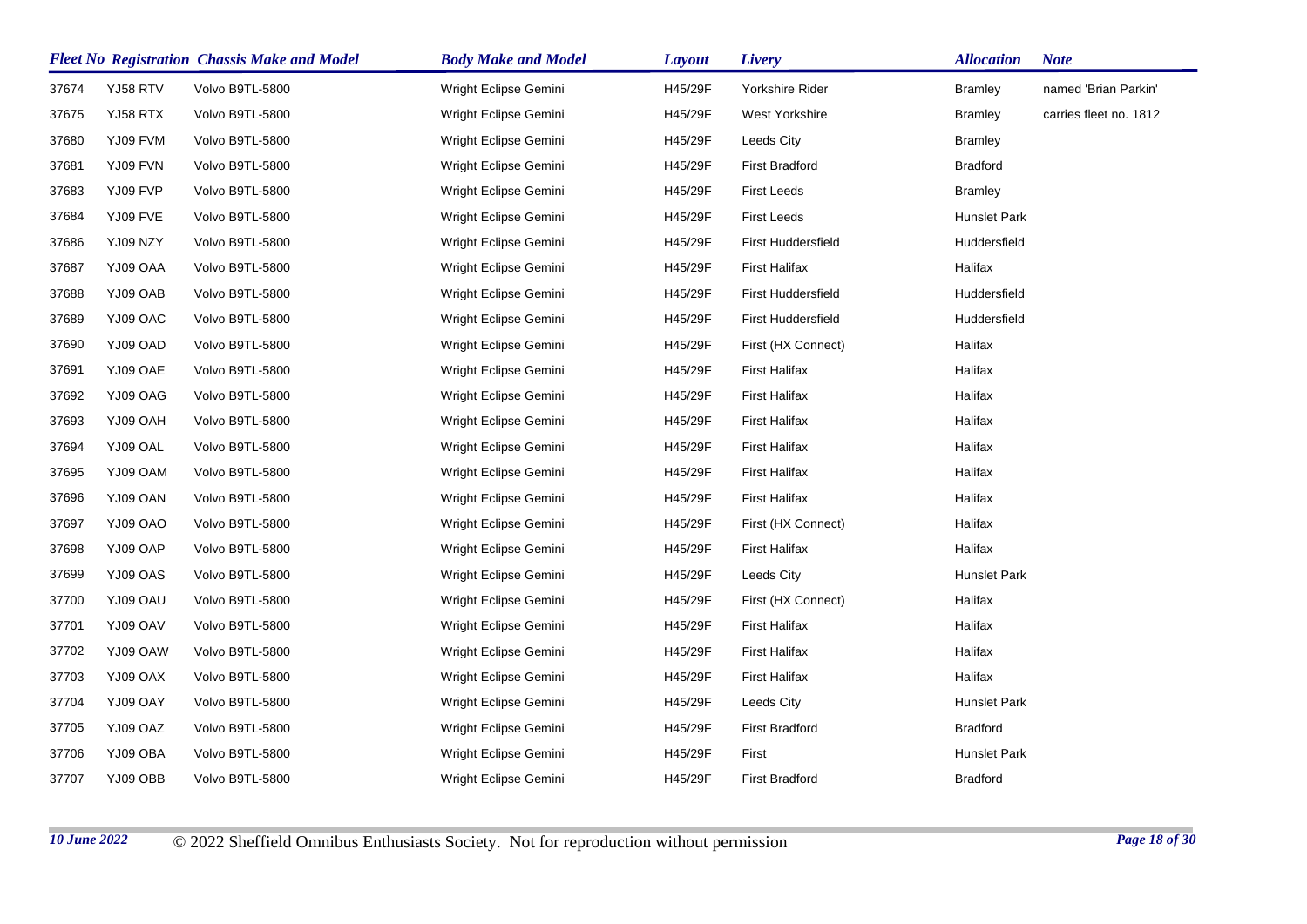|       |          | <b>Fleet No Registration Chassis Make and Model</b> | <b>Body Make and Model</b> | <b>Layout</b> | Livery                         | <b>Allocation</b> | <b>Note</b>            |
|-------|----------|-----------------------------------------------------|----------------------------|---------------|--------------------------------|-------------------|------------------------|
| 37708 | YJ09 OBC | Volvo B9TL-5800                                     | Wright Eclipse Gemini      | H45/29F       | First                          | <b>Bramley</b>    |                        |
| 37709 | YJ09 OBD | Volvo B9TL-5800                                     | Wright Eclipse Gemini      | H45/29F       | First Leeds (PULSE)            | <b>Bradford</b>   |                        |
| 37710 | YJ09 OBE | Volvo B9TL-5800                                     | Wright Eclipse Gemini      | H45/29F       | First Leeds (PULSE)            | <b>Bradford</b>   |                        |
| 37711 | YJ09 OBF | Volvo B9TL-5800                                     | Wright Eclipse Gemini      | H45/29F       | First Leeds (PULSE)            | <b>Bramley</b>    |                        |
| 37712 | YJ09 OBG | Volvo B9TL-5800                                     | Wright Eclipse Gemini      | H45/29F       | First Bradford (PULSE)         | <b>Bradford</b>   |                        |
| 37713 | YJ09 OBH | Volvo B9TL-5800                                     | Wright Eclipse Gemini      | H45/29F       | First Bradford (PULSE)         | <b>Bradford</b>   |                        |
| 37714 | YJ09 OBK | Volvo B9TL-5800                                     | Wright Eclipse Gemini      | H45/29F       | <b>First Bradford</b>          | <b>Bradford</b>   |                        |
| 37715 | YJ09 OBL | Volvo B9TL-5800                                     | Wright Eclipse Gemini      | H45/29F       | <b>First Bradford</b>          | <b>Bradford</b>   |                        |
| 37716 | YJ09 OBM | Volvo B9TL-5800                                     | Wright Eclipse Gemini      | H45/29F       | First Bradford (PULSE)         | <b>Bradford</b>   |                        |
| 37717 | YJ09 OBN | Volvo B9TL-5800                                     | Wright Eclipse Gemini      | H45/29F       | <b>First Bradford</b>          | <b>Bradford</b>   |                        |
| 37718 | YJ09 OBO | Volvo B9TL-5800                                     | Wright Eclipse Gemini      | H45/29F       | Leeds City                     | <b>Bramley</b>    |                        |
| 37719 | YJ09 OBP | Volvo B9TL-5800                                     | Wright Eclipse Gemini      | H45/29F       | <b>First Bradford</b>          | <b>Bradford</b>   |                        |
| 37720 | YJ09 OBR | Volvo B9TL-5800                                     | Wright Eclipse Gemini      | H45/29F       | First Leeds (PULSE)            | Hunslet Park      |                        |
| 37721 | YJ09 OBS | Volvo B9TL-5800                                     | Wright Eclipse Gemini      | H45/29F       | <b>First Leeds</b>             | Hunslet Park      |                        |
| 37722 | YJ09 OBT | Volvo B9TL-5800                                     | Wright Eclipse Gemini      | H45/29F       | <b>First Leeds</b>             | Hunslet Park      |                        |
| 37723 | YJ09 OBU | Volvo B9TL-5800                                     | Wright Eclipse Gemini      | H45/29F       | First Leeds (PULSE)            | Hunslet Park      |                        |
| 37724 | YJ09 OBV | Volvo B9TL-5800                                     | Wright Eclipse Gemini      | H45/29F       | Leeds City                     | <b>Bramley</b>    |                        |
| 37725 | YJ09 OBW | Volvo B9TL-5800                                     | Wright Eclipse Gemini      | H45/29F       | First Leeds (PULSE)            | Hunslet Park      |                        |
| 37726 | YJ09 OBX | Volvo B9TL-5800                                     | Wright Eclipse Gemini      | H45/29F       | First Leeds (PULSE)            | Hunslet Park      |                        |
| 37727 | YJ09 OBY | Volvo B9TL-5800                                     | Wright Eclipse Gemini      | H45/29F       | First Bradford (PULSE)         | <b>Bradford</b>   |                        |
| 37728 | YJ09 OBZ | Volvo B9TL-5800                                     | Wright Eclipse Gemini      | H45/29F       | First Bradford (PULSE)         | <b>Bradford</b>   |                        |
| 37730 | YJ09 OCB | Volvo B9TL-5800                                     | Wright Eclipse Gemini      | H45/29F       | City of Bradford               | <b>Bradford</b>   |                        |
| 37731 | YJ09 OCC | Volvo B9TL-5800                                     | Wright Eclipse Gemini      | H45/29F       | First Bradford (PULSE)         | <b>Bradford</b>   |                        |
| 37732 | YJ09 OCD | Volvo B9TL-5800                                     | Wright Eclipse Gemini      | H45/29F       | <b>Bradford City Transport</b> | <b>Bradford</b>   | named 'J Stanley King' |
| 37733 | YJ09 OCE | Volvo B9TL-5800                                     | Wright Eclipse Gemini      | H45/29F       | <b>First Bradford</b>          | <b>Bradford</b>   |                        |
| 37734 | YJ09 OCF | Volvo B9TL-5800                                     | Wright Eclipse Gemini      | H45/29F       | <b>First Bradford</b>          | <b>Bradford</b>   |                        |
| 37735 | YJ09 OCG | Volvo B9TL-5800                                     | Wright Eclipse Gemini      | H45/29F       | <b>First Bradford</b>          | <b>Bradford</b>   |                        |
| 37752 | YJ59 KSO | Volvo B9TL-5800                                     | Wright Eclipse Gemini      | H45/29F       | First Bradford (PULSE)         | <b>Bradford</b>   |                        |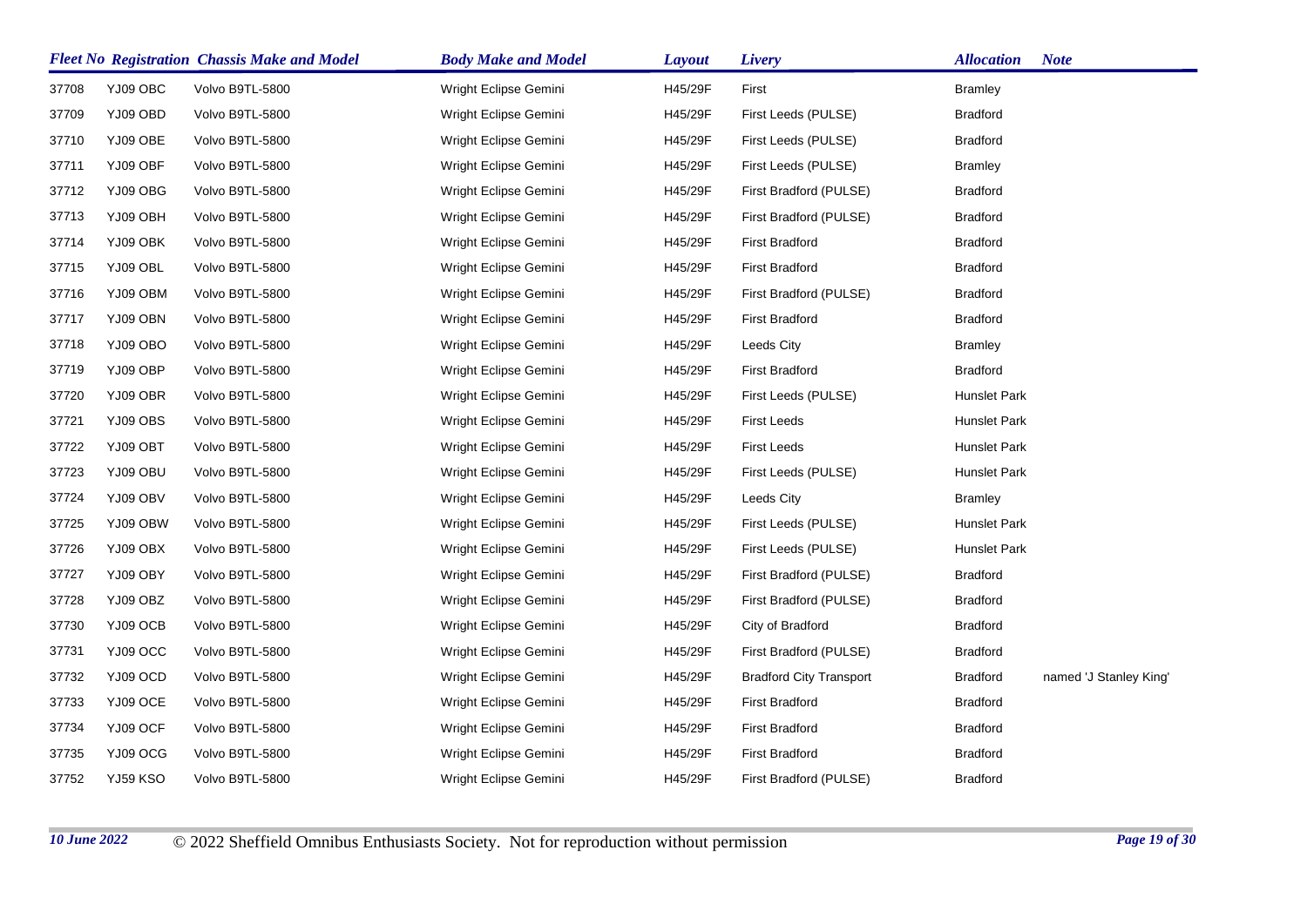|       |          | <b>Fleet No Registration Chassis Make and Model</b> | <b>Body Make and Model</b>       | Layout  | Livery                 | <b>Allocation</b> | <b>Note</b>           |
|-------|----------|-----------------------------------------------------|----------------------------------|---------|------------------------|-------------------|-----------------------|
| 37753 | YJ59 KSU | Volvo B9TL-5800                                     | Wright Eclipse Gemini            | H45/29F | First Bradford (PULSE) | <b>Bradford</b>   |                       |
| 37755 | YJ59 KSY | Volvo B9TL-5800                                     | Wright Eclipse Gemini            | H45/29F | First Bradford (PULSE) | <b>Bradford</b>   |                       |
| 38401 | LG21 HZV | BYD D8UR-DD                                         | Alexander Dennis Enviro 400 City | H43/26F | Park & Ride (purple)   | Hunslet Park      |                       |
| 38402 | LG21 HZW | BYD D8UR-DD                                         | Alexander Dennis Enviro 400 City | H43/26F | Park & Ride (purple)   | Hunslet Park      |                       |
| 38403 | LG21 HZX | BYD D8UR-DD                                         | Alexander Dennis Enviro 400 City | H43/26F | Park & Ride (purple)   | Hunslet Park      |                       |
| 38404 | LG21 HZZ | BYD D8UR-DD                                         | Alexander Dennis Enviro 400 City | H43/26F | Park & Ride (purple)   | Hunslet Park      |                       |
| 38405 | LG21 HZL | BYD D8UR-DD                                         | Alexander Dennis Enviro 400 City | H43/26F | Park & Ride (purple)   | Hunslet Park      |                       |
| 39201 | BJ60 BZA | Volvo B5LH                                          | Wright Eclipse Gemini II         | H41/23F | Leeds City             | Hunslet Park      |                       |
| 39202 | BJ60 BZB | Volvo B5LH                                          | Wright Eclipse Gemini II         | H41/23F | First Leeds Hybrid     | Hunslet Park      | named 'Rob Burrow'    |
| 39203 | BJ60 BZC | Volvo B5LH                                          | Wright Eclipse Gemini II         | H41/23F | First Leeds Hybrid     | Hunslet Park      | named 'Billy Bremner' |
| 39204 | BJ60 BZD | Volvo B5LH                                          | Wright Eclipse Gemini II         | H41/23F | Leeds City             | Hunslet Park      |                       |
| 39205 | BJ60 BZE | Volvo B5LH                                          | Wright Eclipse Gemini II         | H41/23F | Leeds City             | Hunslet Park      |                       |
| 39206 | BJ60 BZF | Volvo B5LH                                          | Wright Eclipse Gemini II         | H41/23F | Leeds City             | Hunslet Park      |                       |
| 39221 | BP11 JWA | Volvo B5LH                                          | Wright Eclipse Gemini II         | H41/23F | Leeds City             | Hunslet Park      |                       |
| 39222 | BP11 JWD | Volvo B5LH                                          | Wright Eclipse Gemini II         | H41/23F | Leeds City             | Hunslet Park      |                       |
| 39223 | BP11 JWC | Volvo B5LH                                          | Wright Eclipse Gemini II         | H41/23F | Leeds City             | Hunslet Park      |                       |
| 39224 | BP11 JWE | Volvo B5LH                                          | Wright Eclipse Gemini II         | H41/23F | Leeds City             | Hunslet Park      |                       |
| 39225 | BP11 JWF | Volvo B5LH                                          | Wright Eclipse Gemini II         | H41/23F | First Leeds Hybrid     | Hunslet Park      | named 'Jimi Heselden' |
| 39226 | BP11 JWG | Volvo B5LH                                          | Wright Eclipse Gemini II         | H41/23F | Leeds City             | Hunslet Park      |                       |
| 39227 | BP11 JWL | Volvo B5LH                                          | Wright Eclipse Gemini II         | H41/23F | Leeds City             | Hunslet Park      |                       |
| 39228 | BP11 JWM | Volvo B5LH                                          | Wright Eclipse Gemini II         | H41/23F | Leeds City             | Hunslet Park      |                       |
| 39229 | BP11 JWN | Volvo B5LH                                          | Wright Eclipse Gemini II         | H41/23F | Leeds City             | Hunslet Park      |                       |
| 39230 | BP11 JWJ | Volvo B5LH                                          | Wright Eclipse Gemini II         | H41/23F | Leeds City             | Hunslet Park      |                       |
| 39231 | BP11 JWK | Volvo B5LH                                          | Wright Eclipse Gemini II         | H41/23F | First Leeds Hybrid     | Hunslet Park      | named 'Paul Hunter'   |
| 39232 | BP11 JWO | Volvo B5LH                                          | Wright Eclipse Gemini II         | H41/23F | First Leeds Hybrid     | Hunslet Park      |                       |
| 39233 | BP11 JWU | Volvo B5LH                                          | Wright Eclipse Gemini II         | H41/23F | First Leeds Hybrid     | Hunslet Park      |                       |
| 39234 | BP11 JWV | Volvo B5LH                                          | Wright Eclipse Gemini II         | H41/23F | Leeds City             | Hunslet Park      |                       |
| 39235 | BP11 JWX | Volvo B5LH                                          | Wright Eclipse Gemini II         | H41/23F | First Leeds Hybrid     | Hunslet Park      |                       |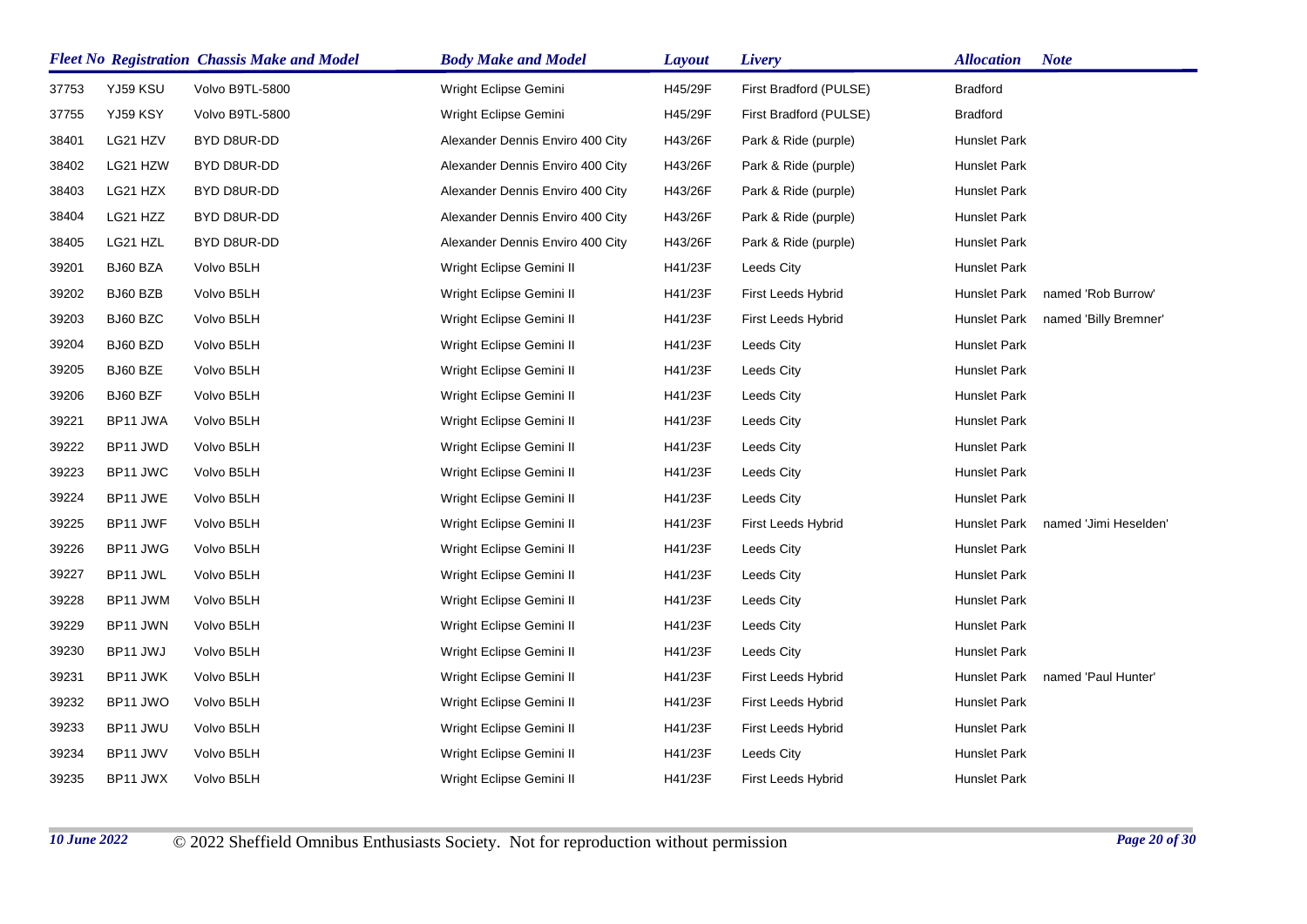|       |                      | <b>Fleet No Registration Chassis Make and Model</b> | <b>Body Make and Model</b> | <b>Layout</b>     | Livery                     | <b>Allocation</b><br><b>Note</b> |
|-------|----------------------|-----------------------------------------------------|----------------------------|-------------------|----------------------------|----------------------------------|
| 39236 | BP11 JWW             | Volvo B5LH                                          | Wright Eclipse Gemini II   | H41/23F           | Leeds City                 | Hunslet Park                     |
| 47491 | SN64 CHC             | Wrightbus StreetLite DF                             | <b>Wright StreetLite</b>   | B37F              | <b>First Huddersfield</b>  | Huddersfield                     |
| 47492 | SN64 CHD             | Wrightbus StreetLite DF                             | <b>Wright StreetLite</b>   | B37F              | First Huddersfield         | Huddersfield                     |
| 47493 | SN64 CHF             | Wrightbus StreetLite DF                             | Wright StreetLite          | B37F              | First Huddersfield         | Huddersfield                     |
| 47494 | SN64 CHG             | Wrightbus StreetLite DF                             | <b>Wright StreetLite</b>   | B37F              | First Huddersfield         | Huddersfield                     |
| 47495 | SN64 CHH             | Wrightbus StreetLite DF                             | Wright StreetLite          | B37F              | First (HD Connect)         | Huddersfield                     |
| 47496 | SN64 CHJ             | Wrightbus StreetLite DF                             | <b>Wright StreetLite</b>   | B37F              | First Huddersfield         | Huddersfield                     |
| 47497 | SN64 CHK             | Wrightbus StreetLite DF                             | Wright StreetLite          | B37F              | First Huddersfield         | Huddersfield                     |
| 47498 | SN64 CHL             | Wrightbus StreetLite DF                             | Wright StreetLite          | B37F              | First (HD Connect)         | Huddersfield                     |
| 47499 | SN64 CHO             | Wrightbus StreetLite DF                             | Wright StreetLite          | B37F              | First (HD Connect)         | Huddersfield                     |
| 47500 | SN64 CHV             | Wrightbus StreetLite DF                             | Wright StreetLite          | B37F              | First Huddersfield         | Huddersfield                     |
| 47629 | SN <sub>15</sub> ADO | Wrightbus StreetLite DF                             | Wright StreetLite          | B37F              | Leeds City                 | <b>Bramley</b>                   |
| 47630 | SN <sub>15</sub> ADU | Wrightbus StreetLite DF                             | Wright StreetLite          | B37F              | Leeds City                 | <b>Bramley</b>                   |
| 47631 | SN <sub>15</sub> ADV | Wrightbus StreetLite DF                             | Wright StreetLite          | B37F              | <b>First Leeds</b>         | <b>Bramley</b>                   |
| 47632 | SN <sub>15</sub> ADX | Wrightbus StreetLite DF                             | Wright StreetLite          | B37F              | Leeds City                 | <b>Bramley</b>                   |
| 47633 | SN <sub>15</sub> ADZ | Wrightbus StreetLite DF                             | Wright StreetLite          | B37F              | Leeds City                 | <b>Bramley</b>                   |
| 47634 | SN <sub>15</sub> AEA | Wrightbus StreetLite DF                             | Wright StreetLite          | B37F              | Leeds City                 | <b>Bramley</b>                   |
| 47639 | SN <sub>15</sub> AEF | Wrightbus StreetLite DF                             | Wright StreetLite          | B37F              | <b>First Leeds</b>         | <b>Bramley</b>                   |
| 47640 | SN <sub>15</sub> AEG | Wrightbus StreetLite DF                             | Wright StreetLite          | B37F              | First Leeds                | <b>Bramley</b>                   |
| 47641 | SN <sub>15</sub> AEJ | Wrightbus StreetLite DF                             | Wright StreetLite          | B37F              | <b>First Leeds</b>         | <b>Bramley</b>                   |
| 47642 | SN <sub>15</sub> AEK | Wrightbus StreetLite DF                             | Wright StreetLite          | B37F              | First Leeds                | <b>Bramley</b>                   |
| 53302 | YJ54 BVB             | Optare Solo M1020                                   | Optare Solo                | B37F              | <b>First Halifax</b>       | Halifax                          |
| 59201 | SJ21 NLE             | <b>Fiat Ducato</b>                                  | Mellor Orion-E             | B <sub>12</sub> F | <b>FlexiBus East Leeds</b> | Hunslet Park                     |
| 59202 | SJ21 NLF             | <b>Fiat Ducato</b>                                  | Mellor Orion-E             | B <sub>12</sub> F | FlexiBus East Leeds        | Hunslet Park                     |
| 59203 | SJ21 NLG             | <b>Fiat Ducato</b>                                  | Mellor Orion-E             | B <sub>12</sub> F | <b>FlexiBus East Leeds</b> | Hunslet Park                     |
| 59204 | SJ21 NLN             | <b>Fiat Ducato</b>                                  | Mellor Orion-E             | B12F              | <b>FlexiBus East Leeds</b> | Hunslet Park                     |
| 59205 | SJ21 NLK             | <b>Fiat Ducato</b>                                  | Mellor Orion-E             | B <sub>12</sub> F | <b>FlexiBus East Leeds</b> | Hunslet Park                     |
| 59206 | SJ21 NLL             | <b>Fiat Ducato</b>                                  | Mellor Orion-E             | B <sub>12</sub> F | <b>FlexiBus East Leeds</b> | Hunslet Park                     |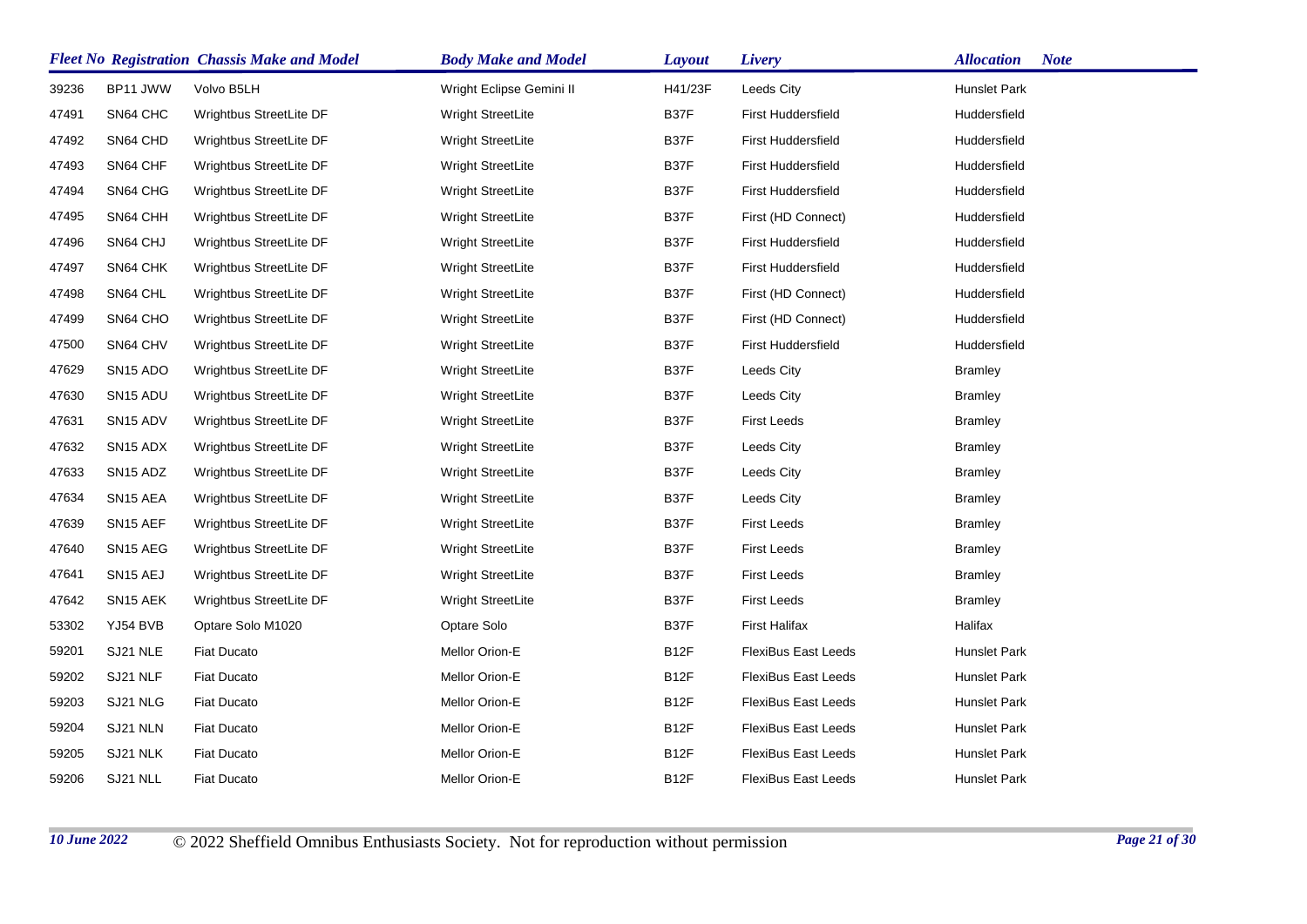|       |                      | <b>Fleet No Registration Chassis Make and Model</b> | <b>Body Make and Model</b> | Layout            | Livery                     | <b>Allocation</b>   | <b>Note</b>                           |
|-------|----------------------|-----------------------------------------------------|----------------------------|-------------------|----------------------------|---------------------|---------------------------------------|
| 59207 | SJ21 NLM             | <b>Fiat Ducato</b>                                  | Mellor Orion-E             | B <sub>12</sub> F | <b>FlexiBus East Leeds</b> | <b>Hunslet Park</b> |                                       |
| 63277 | SL <sub>15</sub> YVP | Wrightbus StreetLite DF                             | Wright StreetLite Max      | B41F              | <b>First Bradford</b>      | <b>Bradford</b>     |                                       |
| 63278 | SL15 ZFH             | Wrightbus StreetLite DF                             | Wright StreetLite Max      | <b>B41F</b>       | <b>First Bradford</b>      | <b>Bradford</b>     | named 'Ron Hiley'                     |
| 63279 | SL <sub>15</sub> ZFJ | Wrightbus StreetLite DF                             | Wright StreetLite Max      | B41F              | <b>First Bradford</b>      | <b>Bradford</b>     | named 'The Joshua<br>Project'         |
| 63280 | SL15 ZFK             | Wrightbus StreetLite DF                             | Wright StreetLite Max      | <b>B41F</b>       | <b>First Bradford</b>      | <b>Bradford</b>     | named 'Satnam Singh'                  |
| 63281 | SL15 ZFM             | Wrightbus StreetLite DF                             | Wright StreetLite Max      | <b>B41F</b>       | <b>First Bradford</b>      | <b>Bradford</b>     |                                       |
| 63282 | SL <sub>15</sub> ZFN | Wrightbus StreetLite DF                             | Wright StreetLite Max      | <b>B41F</b>       | <b>First Bradford</b>      | <b>Bradford</b>     | named 'Professor David<br>Sharpe OBE' |
| 63283 | SL <sub>15</sub> ZFO | Wrightbus StreetLite DF                             | Wright StreetLite Max      | <b>B41F</b>       | <b>First Bradford</b>      | <b>Bradford</b>     | named 'Marie Curie'                   |
| 63284 | SL15 ZFP             | Wrightbus StreetLite DF                             | Wright StreetLite Max      | B41F              | City of Bradford           | <b>Bradford</b>     | named 'Erik & Per'                    |
| 63285 | SL <sub>15</sub> ZFR | Wrightbus StreetLite DF                             | Wright StreetLite Max      | <b>B41F</b>       | <b>First Bradford</b>      | <b>Bradford</b>     |                                       |
| 63286 | SL <sub>15</sub> ZFS | Wrightbus StreetLite DF                             | Wright StreetLite Max      | <b>B41F</b>       | City of Bradford           | <b>Bradford</b>     |                                       |
| 63287 | SL15 ZFT             | Wrightbus StreetLite DF                             | Wright StreetLite Max      | <b>B41F</b>       | <b>First Bradford</b>      | <b>Bradford</b>     | named 'Abdul Raouf'                   |
| 63288 | SN65 OLX             | Wrightbus StreetLite DF                             | Wright StreetLite Max      | <b>B41F</b>       | <b>First Bradford</b>      | <b>Bradford</b>     | named 'Leo Shackleton'                |
| 63289 | SL15 ZFV             | Wrightbus StreetLite DF                             | Wright StreetLite Max      | <b>B41F</b>       | <b>First Halifax</b>       | Halifax             |                                       |
| 63290 | SL15 ZFW             | Wrightbus StreetLite DF                             | Wright StreetLite Max      | <b>B41F</b>       | <b>First Halifax</b>       | Halifax             |                                       |
| 63291 | SL <sub>15</sub> ZFX | Wrightbus StreetLite DF                             | Wright StreetLite Max      | B41F              | <b>First Halifax</b>       | Halifax             |                                       |
| 63292 | SL <sub>15</sub> ZFY | Wrightbus StreetLite DF                             | Wright StreetLite Max      | <b>B41F</b>       | <b>First Halifax</b>       | Halifax             |                                       |
| 63293 | SL <sub>15</sub> ZFZ | Wrightbus StreetLite DF                             | Wright StreetLite Max      | <b>B41F</b>       | <b>First Halifax</b>       | Halifax             |                                       |
| 63294 | SL15 ZGA             | Wrightbus StreetLite DF                             | Wright StreetLite Max      | <b>B41F</b>       | <b>First Halifax</b>       | Halifax             |                                       |
| 63295 | SL15 ZGB             | Wrightbus StreetLite DF                             | Wright StreetLite Max      | <b>B41F</b>       | <b>First Halifax</b>       | Halifax             |                                       |
| 66710 | YK53 GXV             | Volvo B7RLE                                         | Wright Eclipse Urban       | B43F              | First (HX Connect)         | Halifax             |                                       |
| 66711 | YK04 EZJ             | Volvo B7RLE                                         | Wright Eclipse Urban       | B44F              | <b>First Halifax</b>       | Halifax             |                                       |
| 66713 | YK04 EZG             | Volvo B7RLE                                         | Wright Eclipse Urban       | B44F              | <b>First Halifax</b>       | withdrawn           |                                       |
| 66715 | YK04 EZH             | Volvo B7RLE                                         | Wright Eclipse Urban       | B44F              | First                      | withdrawn           |                                       |
| 66738 | YJ54 XVM             | Volvo B7RLE                                         | Wright Eclipse Urban       | B43F              | First                      | Bramley             |                                       |
| 66740 | YJ54 XVO             | Volvo B7RLE                                         | Wright Eclipse Urban       | B43F              | First                      | Hunslet Park        |                                       |
| 66741 | YJ54 XVP             | Volvo B7RLE                                         | Wright Eclipse Urban       | B43F              | <b>First Leeds</b>         | <b>Hunslet Park</b> |                                       |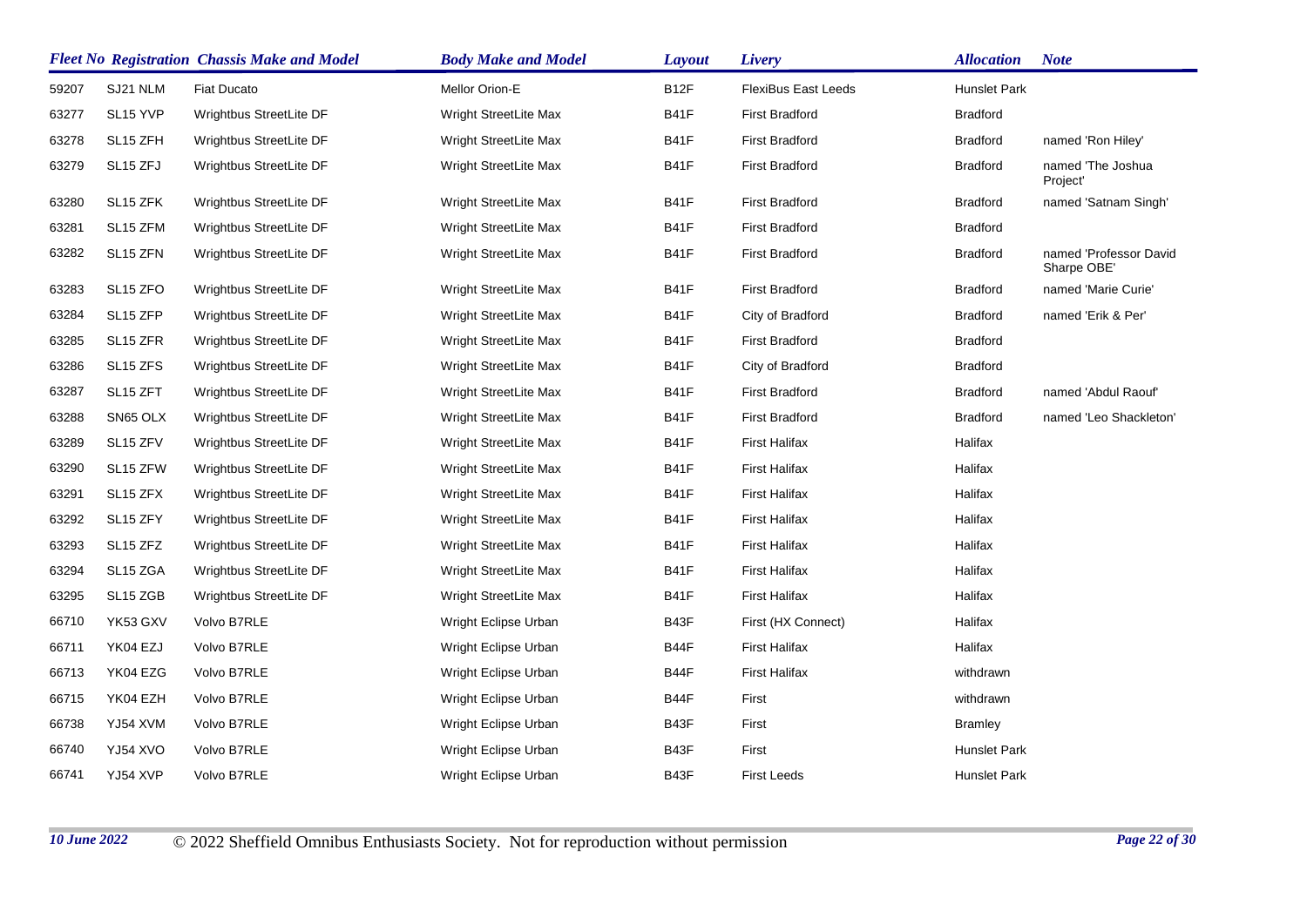|       |          | <b>Fleet No Registration Chassis Make and Model</b> | <b>Body Make and Model</b> | <b>Layout</b> | Livery                       | <b>Allocation</b> | <b>Note</b> |
|-------|----------|-----------------------------------------------------|----------------------------|---------------|------------------------------|-------------------|-------------|
| 66742 | YJ54 XVR | Volvo B7RLE                                         | Wright Eclipse Urban       | B43F          | First                        | Hunslet Park      |             |
| 66743 | YJ54 XVT | Volvo B7RLE                                         | Wright Eclipse Urban       | B43F          | <b>First Leeds</b>           | Hunslet Park      |             |
| 66744 | YJ54 XVU | Volvo B7RLE                                         | Wright Eclipse Urban       | B43F          | <b>First Halifax</b>         | Halifax           |             |
| 66745 | YJ54 XVW | Volvo B7RLE                                         | Wright Eclipse Urban       | B40F          | <b>First Halifax</b>         | Halifax           |             |
| 66746 | YJ54 XVX | Volvo B7RLE                                         | Wright Eclipse Urban       | B43F          | First (HX Connect)           | Halifax           |             |
| 66747 | YJ54 XVY | Volvo B7RLE                                         | Wright Eclipse Urban       | B43F          | First (HX Connect)           | Halifax           |             |
| 66748 | YJ54 XVZ | Volvo B7RLE                                         | Wright Eclipse Urban       | B43F          | First (HX Connect)           | Halifax           |             |
| 66749 | YJ54 XWA | Volvo B7RLE                                         | Wright Eclipse Urban       | B43F          | First                        | Huddersfield      |             |
| 66750 | YJ05 KOB | Volvo B7RLE                                         | Wright Eclipse Urban       | B43F          | First                        | Halifax           |             |
| 66751 | YJ05 KOD | Volvo B7RLE                                         | Wright Eclipse Urban       | B43F          | <b>First Halifax</b>         | Halifax           |             |
| 66752 | YJ05 KOE | Volvo B7RLE                                         | Wright Eclipse Urban       | B43F          | First (HX Connect)           | Halifax           |             |
| 66753 | YJ05 KOH | Volvo B7RLE                                         | Wright Eclipse Urban       | B43F          | First                        | Halifax           |             |
| 66754 | YJ05 KNV | Volvo B7RLE                                         | Wright Eclipse Urban       | B43F          | First                        | Halifax           |             |
| 66755 | YJ05 KNW | Volvo B7RLE                                         | Wright Eclipse Urban       | B43F          | First                        | Halifax           |             |
| 66758 | YJ05 KNZ | Volvo B7RLE                                         | Wright Eclipse Urban       | B43F          | First (HX Connect)           | Halifax           |             |
| 66761 | YJ05 VVC | Volvo B7RLE                                         | Wright Eclipse Urban       | B43F          | <b>First Driver Training</b> | <b>Bramley</b>    | <b>DTV</b>  |
| 66762 | YJ05 VVD | Volvo B7RLE                                         | Wright Eclipse Urban       | B43F          | <b>First Driver Training</b> | Halifax           | <b>DTV</b>  |
| 66766 | YJ05 VVH | Volvo B7RLE                                         | Wright Eclipse Urban       | B43F          | <b>First Leeds</b>           | <b>Bramley</b>    |             |
| 66767 | YJ05 VVK | Volvo B7RLE                                         | Wright Eclipse Urban       | B43F          | First Leeds                  | Hunslet Park      |             |
| 66768 | YJ05 VVL | Volvo B7RLE                                         | Wright Eclipse Urban       | B43F          | <b>First Leeds</b>           | Hunslet Park      |             |
| 66769 | YJ05 VVM | Volvo B7RLE                                         | Wright Eclipse Urban       | B43F          | <b>First Driver Training</b> | <b>Bramley</b>    | <b>DTV</b>  |
| 66773 | YJ05 VVR | Volvo B7RLE                                         | Wright Eclipse Urban       | B43F          | First (HD Connect)           | Huddersfield      |             |
| 66774 | YJ05 VVS | Volvo B7RLE                                         | Wright Eclipse Urban       | B43F          | <b>First Huddersfield</b>    | Huddersfield      |             |
| 66775 | YJ05 VVT | Volvo B7RLE                                         | Wright Eclipse Urban       | B43F          | <b>First Huddersfield</b>    | Huddersfield      |             |
| 66776 | YJ05 VVU | Volvo B7RLE                                         | Wright Eclipse Urban       | B43F          | First Huddersfield           | Huddersfield      |             |
| 66777 | YJ05 VVW | Volvo B7RLE                                         | Wright Eclipse Urban       | B43F          | First (HX Connect)           | Halifax           |             |
| 66778 | YJ05 VVX | Volvo B7RLE                                         | Wright Eclipse Urban       | B43F          | First (HX Connect)           | Halifax           |             |
| 66779 | YJ05 VVY | Volvo B7RLE                                         | Wright Eclipse Urban       | B43F          | First (HX Connect)           | Halifax           |             |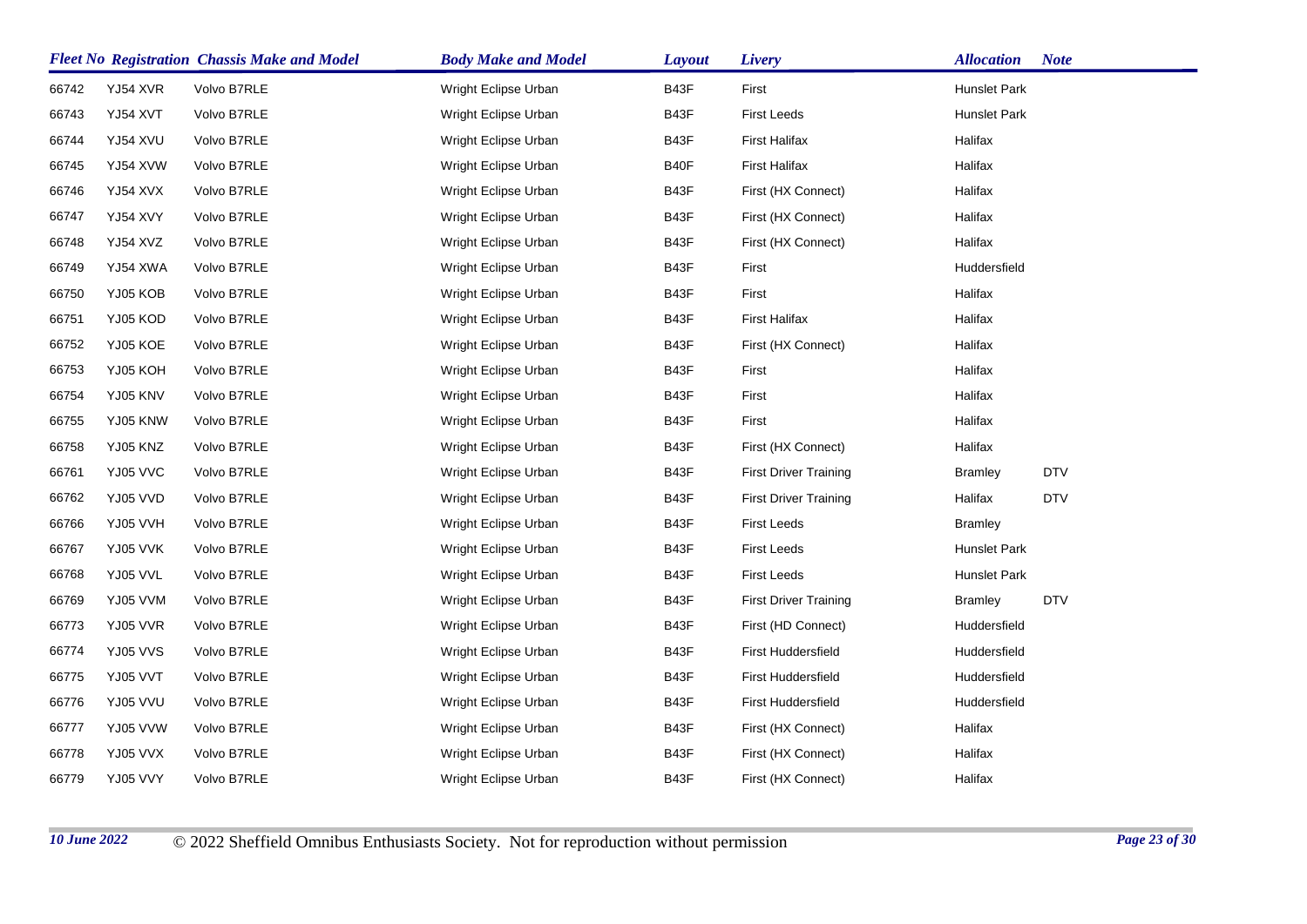|       |          | <b>Fleet No Registration Chassis Make and Model</b> | <b>Body Make and Model</b> | <b>Layout</b> | Livery                       | <b>Allocation</b> | <b>Note</b> |
|-------|----------|-----------------------------------------------------|----------------------------|---------------|------------------------------|-------------------|-------------|
| 66780 | YJ05 VVZ | Volvo B7RLE                                         | Wright Eclipse Urban       | B43F          | First (HX Connect)           | Halifax           |             |
| 66781 | YK05 FJJ | Volvo B7RLE                                         | Wright Eclipse Urban       | B43F          | <b>First Halifax</b>         | Halifax           |             |
| 66782 | YK05 FLB | Volvo B7RLE                                         | Wright Eclipse Urban       | B43F          | <b>First Halifax</b>         | Halifax           |             |
| 66783 | YK05 FJF | Volvo B7RLE                                         | Wright Eclipse Urban       | B43F          | <b>First Halifax</b>         | Halifax           |             |
| 66784 | YK05 FJE | Volvo B7RLE                                         | Wright Eclipse Urban       | B43F          | <b>First Huddersfield</b>    | Huddersfield      |             |
| 66785 | YK05 FPA | Volvo B7RLE                                         | Wright Eclipse Urban       | B43F          | <b>First Huddersfield</b>    | Huddersfield      |             |
| 66786 | YK05 FLC | Volvo B7RLE                                         | Wright Eclipse Urban       | B43F          | <b>First Huddersfield</b>    | Huddersfield      |             |
| 66787 | YK05 FOV | Volvo B7RLE                                         | Wright Eclipse Urban       | B43F          | <b>First Huddersfield</b>    | Huddersfield      |             |
| 66789 | YK05 FOT | Volvo B7RLE                                         | Wright Eclipse Urban       | B43F          | <b>First Huddersfield</b>    | Huddersfield      |             |
| 66790 | YA05 SOU | Volvo B7RLE                                         | Wright Eclipse Urban       | B43F          | First Huddersfield           | Huddersfield      |             |
| 66791 | YK05 FOP | Volvo B7RLE                                         | Wright Eclipse Urban       | B43F          | First Huddersfield           | Huddersfield      |             |
| 66792 | YA05 SOJ | Volvo B7RLE                                         | Wright Eclipse Urban       | B43F          | First Huddersfield           | Huddersfield      |             |
| 66851 | MX05 CHF | Volvo B7RLE                                         | Wright Eclipse Urban       | B43F          | <b>First Driver Training</b> | <b>Bramley</b>    | <b>DTV</b>  |
| 66948 | WX55 TZK | Volvo B7RLE                                         | Wright Eclipse Urban       | B43F          | <b>First Driver Training</b> | <b>Bramley</b>    | <b>DTV</b>  |
| 66949 | WX55 TZL | Volvo B7RLE                                         | Wright Eclipse Urban       | B43F          | <b>First Driver Training</b> | <b>Bramley</b>    | <b>DTV</b>  |
| 66972 | KX05 AOC | Volvo B7RLE                                         | Wright Eclipse Urban       | B43F          | <b>First Driver Training</b> | <b>Bramley</b>    | <b>DTV</b>  |
| 66973 | KX05 AOD | Volvo B7RLE                                         | Wright Eclipse Urban       | B43F          | <b>First Driver Training</b> | Huddersfield      | <b>DTV</b>  |
| 66974 | KX05 AOE | Volvo B7RLE                                         | Wright Eclipse Urban       | B43F          | <b>First Driver Training</b> | Huddersfield      | <b>DTV</b>  |
| 66975 | KX05 MGY | Volvo B7RLE                                         | Wright Eclipse Urban       | B43F          | <b>First Driver Training</b> | <b>Bramley</b>    | <b>DTV</b>  |
| 66995 | YJ07 LWC | Volvo B7RLE                                         | Wright Eclipse Urban       | B44F          | Leeds City                   | <b>Bramley</b>    |             |
| 66996 | YJ07 LWD | Volvo B7RLE                                         | Wright Eclipse Urban       | B44F          | Leeds City                   | <b>Bramley</b>    |             |
| 66997 | YJ07 LWE | Volvo B7RLE                                         | Wright Eclipse Urban       | B44F          | Leeds City                   | Hunslet Park      |             |
| 66998 | YJ07 LWF | Volvo B7RLE                                         | Wright Eclipse Urban       | B44F          | <b>First Leeds</b>           | Hunslet Park      |             |
| 66999 | YK57 FCL | Volvo B7RLE                                         | Wright Eclipse Urban       | B44F          | Leeds City                   | Hunslet Park      |             |
| 68676 | YK07 FTU | <b>BMC 220</b>                                      | <b>BMC Condor</b>          | B57F          | Metro School Bus             | Halifax           |             |
| 68677 | YK07 FUD | <b>BMC 220</b>                                      | <b>BMC Condor</b>          | B57F          | Metro School Bus             | Halifax           |             |
| 68680 | YK07 FUA | <b>BMC 220</b>                                      | <b>BMC Condor</b>          | B57F          | Metro School Bus             | Halifax           |             |
| 68682 | YK07 FTP | <b>BMC 220</b>                                      | <b>BMC Condor</b>          | <b>B57F</b>   | Metro School Bus             | Halifax           |             |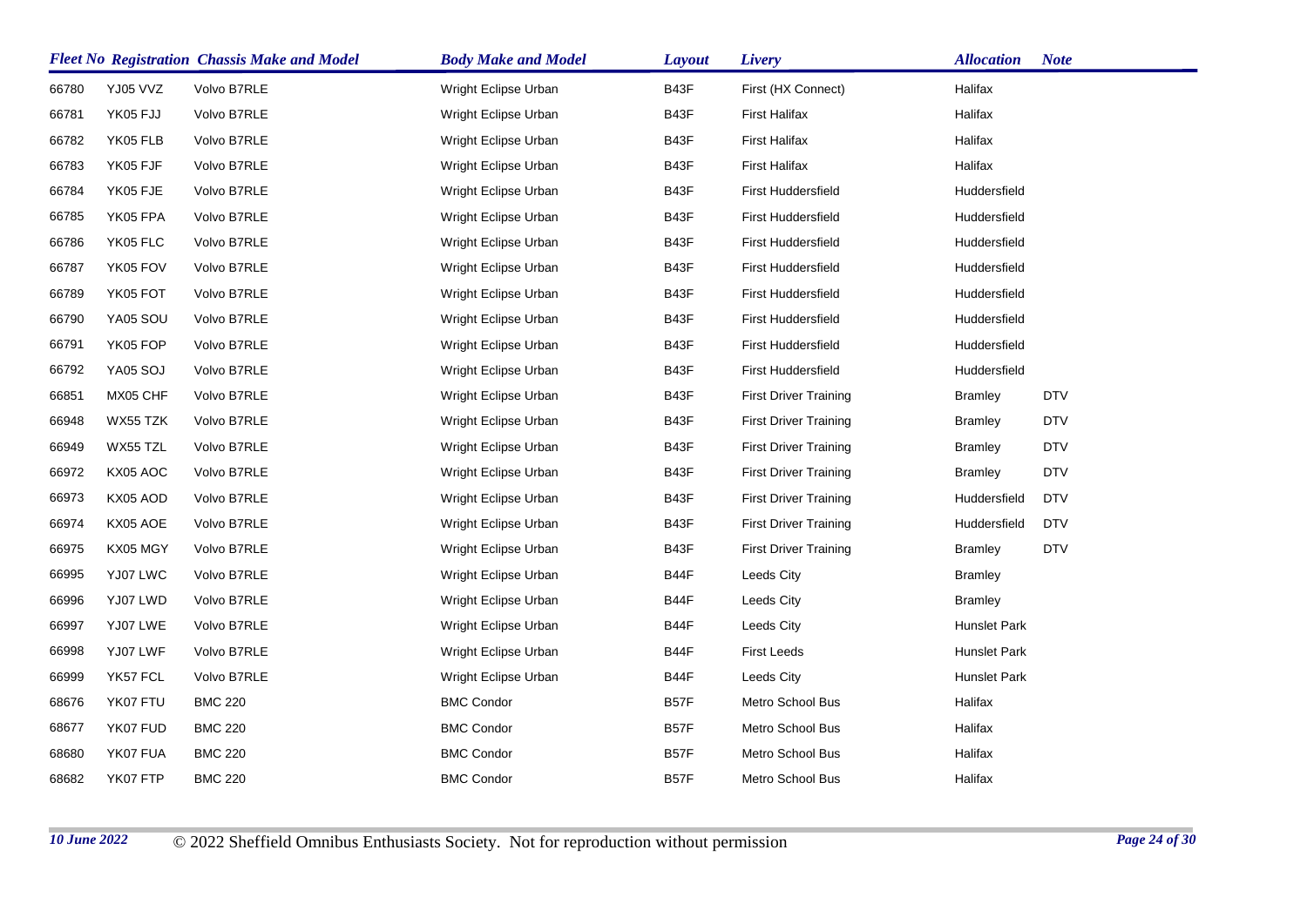|       |          | <b>Fleet No Registration Chassis Make and Model</b> | <b>Body Make and Model</b> | <b>Layout</b> | Livery              | <b>Allocation</b><br><b>Note</b> |
|-------|----------|-----------------------------------------------------|----------------------------|---------------|---------------------|----------------------------------|
| 68683 | YK07 FTT | <b>BMC 220</b>                                      | <b>BMC Condor</b>          | <b>B57F</b>   | Metro School Bus    | Halifax                          |
| 68684 | YJ57 VYX | <b>BMC 220</b>                                      | <b>BMC Condor</b>          | <b>B57F</b>   | Metro School Bus    | Huddersfield                     |
| 68685 | YJ57 VTV | <b>BMC 220</b>                                      | <b>BMC Condor</b>          | B57F          | Metro School Bus    | Huddersfield                     |
| 68686 | YJ57 VVA | <b>BMC 220</b>                                      | <b>BMC Condor</b>          | <b>B57F</b>   | Metro School Bus    | Huddersfield                     |
| 68687 | YJ57 VYY | <b>BMC 220</b>                                      | <b>BMC Condor</b>          | B57F          | Metro School Bus    | Huddersfield                     |
| 68689 | YJ08 XCR | <b>BMC 225</b>                                      | <b>BMC Condor</b>          | <b>B57F</b>   | Metro School Bus    | <b>Bradford</b>                  |
| 68690 | YJ08 XCO | <b>BMC 225</b>                                      | <b>BMC Condor</b>          | B57F          | Metro School Bus    | Huddersfield                     |
| 68691 | YJ08 XCP | <b>BMC 225</b>                                      | <b>BMC Condor</b>          | B57F          | Metro School Bus    | Huddersfield                     |
| 68692 | YJ08 XCN | <b>BMC 225</b>                                      | <b>BMC Condor</b>          | B57F          | Metro School Bus    | Huddersfield                     |
| 68693 | YJ08 XCS | <b>BMC 225</b>                                      | <b>BMC Condor</b>          | B57F          | Metro School Bus    | Huddersfield                     |
| 68694 | YK07 BJX | <b>BMC 225</b>                                      | <b>BMC Condor</b>          | <b>B55F</b>   | Metro School Bus    | Huddersfield                     |
| 68695 | YK07 BJY | <b>BMC 225</b>                                      | <b>BMC Condor</b>          | B55F          | Metro School Bus    | Huddersfield                     |
| 68696 | YK07 BJZ | <b>BMC 225</b>                                      | <b>BMC Condor</b>          | <b>B55F</b>   | Metro School Bus    | Huddersfield                     |
| 68697 | YJ07 XMB | <b>BMC 225</b>                                      | <b>BMC Condor</b>          | B57F          | Metro School Bus    | Huddersfield                     |
| 68698 | YJ07 XWG | <b>BMC 225</b>                                      | <b>BMC Condor</b>          | B57F          | Metro School Bus    | <b>Bradford</b>                  |
| 68699 | YK07 FTX | <b>BMC 225</b>                                      | <b>BMC Condor</b>          | <b>B57F</b>   | Metro School Bus    | Huddersfield                     |
| 68700 | YJ07 WBL | <b>BMC 225</b>                                      | <b>BMC Condor</b>          | B57F          | Metro School Bus    | <b>Bradford</b>                  |
| 68702 | YK06 EFR | <b>BMC 220</b>                                      | <b>BMC Condor</b>          | B57F          | Metro School Bus    | Halifax                          |
| 68704 | YJ56 ZTM | <b>BMC 225</b>                                      | <b>BMC Condor</b>          | B57F          | Metro School Bus    | Halifax                          |
| 68705 | YJ57 NFF | <b>BMC 220</b>                                      | <b>BMC Condor</b>          | <b>B57F</b>   | Metro School Bus    | Halifax                          |
| 68706 | YJ57 WKC | <b>BMC 220</b>                                      | <b>BMC Condor</b>          | <b>B57F</b>   | Metro School Bus    | Halifax                          |
| 68707 | YJ57 WKB | <b>BMC 220</b>                                      | <b>BMC Condor</b>          | <b>B57F</b>   | Metro School Bus    | Halifax                          |
| 68708 | YJ57 XND | <b>BMC 220</b>                                      | <b>BMC Condor</b>          | B57F          | Metro School Bus    | Halifax                          |
| 68709 | YJ07 FLP | <b>BMC 225</b>                                      | <b>BMC Condor</b>          | <b>B57F</b>   | Metro School Bus    | <b>Bradford</b>                  |
| 68710 | YJ07 XWF | <b>BMC 225</b>                                      | <b>BMC Condor</b>          | B57F          | Metro School Bus    | Huddersfield                     |
| 68711 | YJ07 WBK | <b>BMC 225</b>                                      | <b>BMC Condor</b>          | B57F          | Metro School Bus    | Huddersfield                     |
| 68801 | YD70 CGF | Yutong ZK6118BEVG                                   | Yutong                     | B34F          | Leeds City Electric | <b>Hunslet Park</b>              |
| 68802 | YD70 CGG | Yutong ZK6118BEVG                                   | Yutong                     | B34F          | Leeds City Electric | Hunslet Park                     |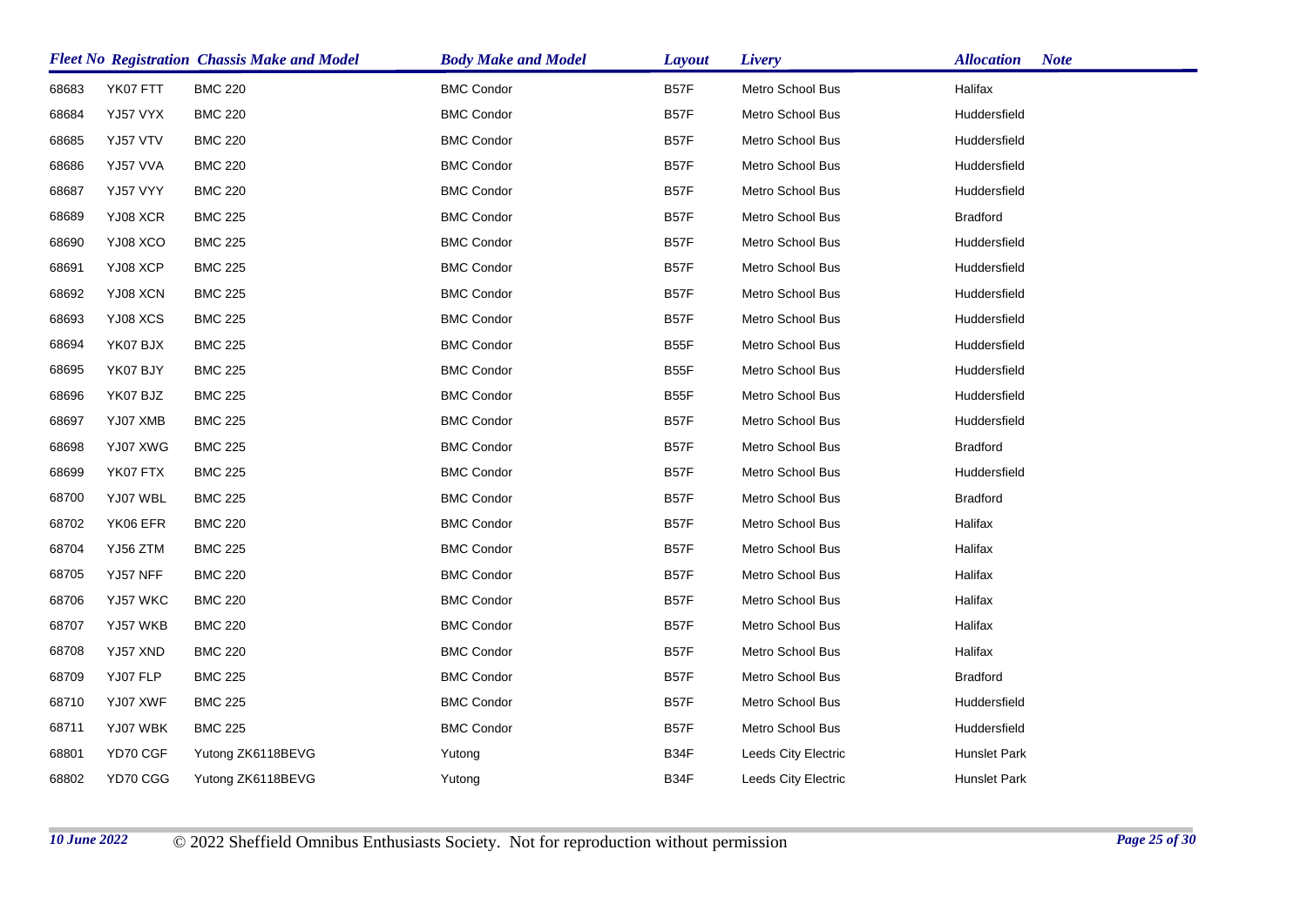|       |          | <b>Fleet No Registration Chassis Make and Model</b> | <b>Body Make and Model</b> | <b>Layout</b> | Livery                       | <b>Allocation</b>   | <b>Note</b>         |
|-------|----------|-----------------------------------------------------|----------------------------|---------------|------------------------------|---------------------|---------------------|
| 68803 | YD70 CGK | Yutong ZK6118BEVG                                   | Yutong                     | B34F          | Leeds City Electric          | Hunslet Park        |                     |
| 68804 | YD70 CGO | Yutong ZK6118BEVG                                   | Yutong                     | B34F          | Leeds City Electric          | Hunslet Park        |                     |
| 68805 | YD70 CGU | Yutong ZK6118BEVG                                   | Yutong                     | B34F          | Leeds City Electric          | Hunslet Park        |                     |
| 68806 | YD70 CGV | Yutong ZK6118BEVG                                   | Yutong                     | B34F          | Leeds City Electric          | <b>Hunslet Park</b> |                     |
| 68807 | YD70 CGX | Yutong ZK6118BEVG                                   | Yutong                     | B34F          | Leeds City Electric          | Hunslet Park        |                     |
| 68808 | YD70 CGY | Yutong ZK6118BEVG                                   | Yutong                     | B34F          | Leeds City Electric          | Hunslet Park        |                     |
| 68809 | YD70 CGZ | Yutong ZK6118BEVG                                   | Yutong                     | B34F          | Leeds City Electric          | Hunslet Park        | named 'Andy Powell' |
| 69012 | SF55 UAD | Volvo B7RLE                                         | Wright Eclipse Urban       | B43F          | <b>First Halifax</b>         | Halifax             |                     |
| 69013 | SF55 UAE | Volvo B7RLE                                         | Wright Eclipse Urban       | B43F          | <b>First Halifax</b>         | Halifax             |                     |
| 69018 | SF55 UAL | Volvo B7RLE                                         | Wright Eclipse Urban       | B43F          | <b>First Huddersfield</b>    | Huddersfield        |                     |
| 69021 | SF55 UAO | Volvo B7RLE                                         | Wright Eclipse Urban       | B43F          | <b>First Driver Training</b> | <b>Bramley</b>      | <b>DTV</b>          |
| 69027 | SF55 UAV | Volvo B7RLE                                         | Wright Eclipse Urban       | B43F          | <b>First Driver Training</b> | <b>Bramley</b>      | <b>DTV</b>          |
| 69206 | MV06 DYU | Volvo B7RLE                                         | Wright Eclipse Urban       | B43F          | <b>First Halifax</b>         | Halifax             | ex MX06 VPF         |
| 69207 | MX06 VPG | Volvo B7RLE                                         | Wright Eclipse Urban       | B43F          | <b>First Halifax</b>         | Halifax             |                     |
| 69208 | MX06 VPJ | Volvo B7RLE                                         | Wright Eclipse Urban       | B43F          | <b>First Halifax</b>         | Halifax             |                     |
| 69209 | MX06 VPK | Volvo B7RLE                                         | Wright Eclipse Urban       | B43F          | <b>First Halifax</b>         | Halifax             |                     |
| 69219 | MX56 AEJ | Volvo B7RLE                                         | Wright Eclipse Urban       | B43F          | <b>First Halifax</b>         | Halifax             |                     |
| 69268 | YJ57 YSK | Volvo B7RLE                                         | Wright Eclipse Urban       | B44F          | <b>First Leeds</b>           | <b>Bramley</b>      |                     |
| 69269 | YJ57 YSL | Volvo B7RLE                                         | Wright Eclipse Urban       | B44F          | <b>First Leeds</b>           | <b>Bramley</b>      |                     |
| 69270 | YJ07 WFW | Volvo B7RLE                                         | Wright Eclipse Urban       | B44F          | <b>First Bradford</b>        | <b>Bradford</b>     |                     |
| 69271 | YJ07 WFX | Volvo B7RLE                                         | Wright Eclipse Urban       | B44F          | <b>First Bradford</b>        | <b>Bradford</b>     |                     |
| 69272 | YJ07 WFY | Volvo B7RLE                                         | Wright Eclipse Urban       | B44F          | <b>First Bradford</b>        | <b>Bradford</b>     |                     |
| 69273 | YJ07 WFZ | Volvo B7RLE                                         | Wright Eclipse Urban       | B44F          | <b>First Bradford</b>        | <b>Bradford</b>     |                     |
| 69274 | YJ07 WGA | Volvo B7RLE                                         | Wright Eclipse Urban       | B44F          | <b>First Bradford</b>        | <b>Bradford</b>     |                     |
| 69299 | YJ08 GWX | Volvo B7RLE                                         | Wright Eclipse Urban       | B44F          | <b>First Bradford</b>        | <b>Bradford</b>     |                     |
| 69300 | YJ08 GWY | Volvo B7RLE                                         | Wright Eclipse Urban       | B44F          | <b>First Bradford</b>        | <b>Bradford</b>     |                     |
| 69306 | YJ09 FWA | Volvo B7RLE                                         | Wright Eclipse Urban       | DP44F         | <b>First Halifax</b>         | Halifax             |                     |
| 69307 | YJ09 FWB | Volvo B7RLE                                         | Wright Eclipse Urban       | DP44F         | <b>First Halifax</b>         | Halifax             | named 'Paul Varley' |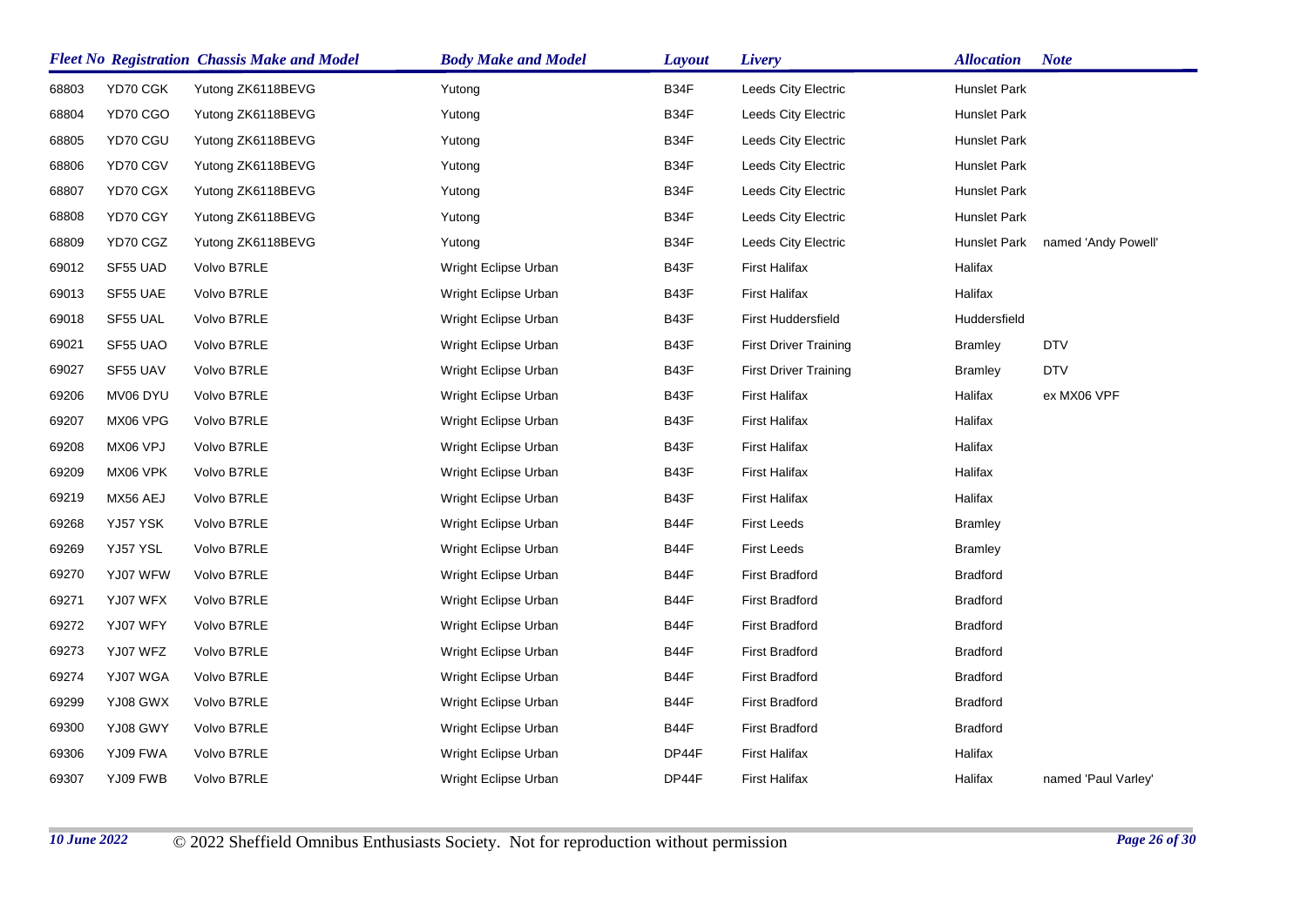|       |          | <b>Fleet No Registration Chassis Make and Model</b> | <b>Body Make and Model</b> | <b>Layout</b> | Livery                    | <b>Allocation</b><br><b>Note</b> |
|-------|----------|-----------------------------------------------------|----------------------------|---------------|---------------------------|----------------------------------|
| 69308 | YJ09 FWC | Volvo B7RLE                                         | Wright Eclipse Urban       | DP44F         | <b>First Halifax</b>      | Halifax                          |
| 69315 | YJ58 RVA | Volvo B7RLE                                         | Wright Eclipse Urban       | B44F          | <b>First Bradford</b>     | <b>Bradford</b>                  |
| 69316 | YJ09 FWL | Volvo B7RLE                                         | Wright Eclipse Urban       | B44F          | <b>First Bradford</b>     | Bradford                         |
| 69317 | YJ09 FWM | Volvo B7RLE                                         | Wright Eclipse Urban       | B44F          | <b>First Bradford</b>     | <b>Bradford</b>                  |
| 69318 | YJ09 FWN | Volvo B7RLE                                         | Wright Eclipse Urban       | B44F          | <b>First Bradford</b>     | <b>Bradford</b>                  |
| 69319 | YJ09 FWO | Volvo B7RLE                                         | Wright Eclipse Urban       | B44F          | <b>First Bradford</b>     | <b>Bradford</b>                  |
| 69320 | YJ09 FWP | Volvo B7RLE                                         | Wright Eclipse Urban       | B44F          | <b>First Bradford</b>     | <b>Bradford</b>                  |
| 69321 | YJ09 FWR | Volvo B7RLE                                         | Wright Eclipse Urban       | B44F          | <b>First Bradford</b>     | <b>Bradford</b>                  |
| 69322 | YJ09 FWS | Volvo B7RLE                                         | Wright Eclipse Urban       | B44F          | <b>First Bradford</b>     | <b>Bradford</b>                  |
| 69323 | YJ09 FWT | Volvo B7RLE                                         | Wright Eclipse Urban       | B44F          | First (HD Connect)        | Huddersfield                     |
| 69324 | YJ09 FWU | Volvo B7RLE                                         | Wright Eclipse Urban       | B44F          | First (HD Connect)        | Huddersfield                     |
| 69329 | YJ08 CDE | Volvo B7RLE                                         | Wright Eclipse Urban       | B44F          | First Huddersfield        | Huddersfield                     |
| 69330 | YJ08 CDF | Volvo B7RLE                                         | Wright Eclipse Urban       | B44F          | <b>First Huddersfield</b> | Huddersfield                     |
| 69331 | YJ08 CDK | Volvo B7RLE                                         | Wright Eclipse Urban       | B44F          | Leeds City                | <b>Bramley</b>                   |
| 69332 | YJ08 CDN | Volvo B7RLE                                         | Wright Eclipse Urban       | B44F          | Leeds City                | <b>Bramley</b>                   |
| 69333 | YJ08 CDO | Volvo B7RLE                                         | Wright Eclipse Urban       | B44F          | <b>First Leeds</b>        | <b>Bramley</b>                   |
| 69334 | YJ08 CDU | Volvo B7RLE                                         | Wright Eclipse Urban       | B44F          | Leeds City                | <b>Bramley</b>                   |
| 69335 | YJ08 CDV | Volvo B7RLE                                         | Wright Eclipse Urban       | B44F          | <b>First Leeds</b>        | <b>Bramley</b>                   |
| 69336 | YJ08 CDX | Volvo B7RLE                                         | Wright Eclipse Urban       | B44F          | <b>First Leeds</b>        | <b>Bramley</b>                   |
| 69337 | YJ08 CDY | Volvo B7RLE                                         | Wright Eclipse Urban       | B44F          | First                     | <b>Bramley</b>                   |
| 69338 | YJ08 CDZ | Volvo B7RLE                                         | Wright Eclipse Urban       | B44F          | <b>First Leeds</b>        | <b>Bramley</b>                   |
| 69339 | YJ08 CEA | Volvo B7RLE                                         | Wright Eclipse Urban       | B44F          | <b>First Leeds</b>        | <b>Bramley</b>                   |
| 69340 | YJ08 CEF | Volvo B7RLE                                         | Wright Eclipse Urban       | <b>B44F</b>   | Leeds City                | <b>Bramley</b>                   |
| 69341 | YJ08 CEK | Volvo B7RLE                                         | Wright Eclipse Urban       | B44F          | <b>First Leeds</b>        | <b>Bramley</b>                   |
| 69342 | YJ08 CEN | Volvo B7RLE                                         | Wright Eclipse Urban       | B44F          | Leeds City                | <b>Bramley</b>                   |
| 69343 | YJ08 CEO | Volvo B7RLE                                         | Wright Eclipse Urban       | B44F          | Leeds City                | <b>Bramley</b>                   |
| 69344 | YJ08 CEU | Volvo B7RLE                                         | Wright Eclipse Urban       | B44F          | <b>First Leeds</b>        | <b>Bramley</b>                   |
| 69345 | YJ08 CEV | Volvo B7RLE                                         | Wright Eclipse Urban       | B44F          | Leeds City                | <b>Bramley</b>                   |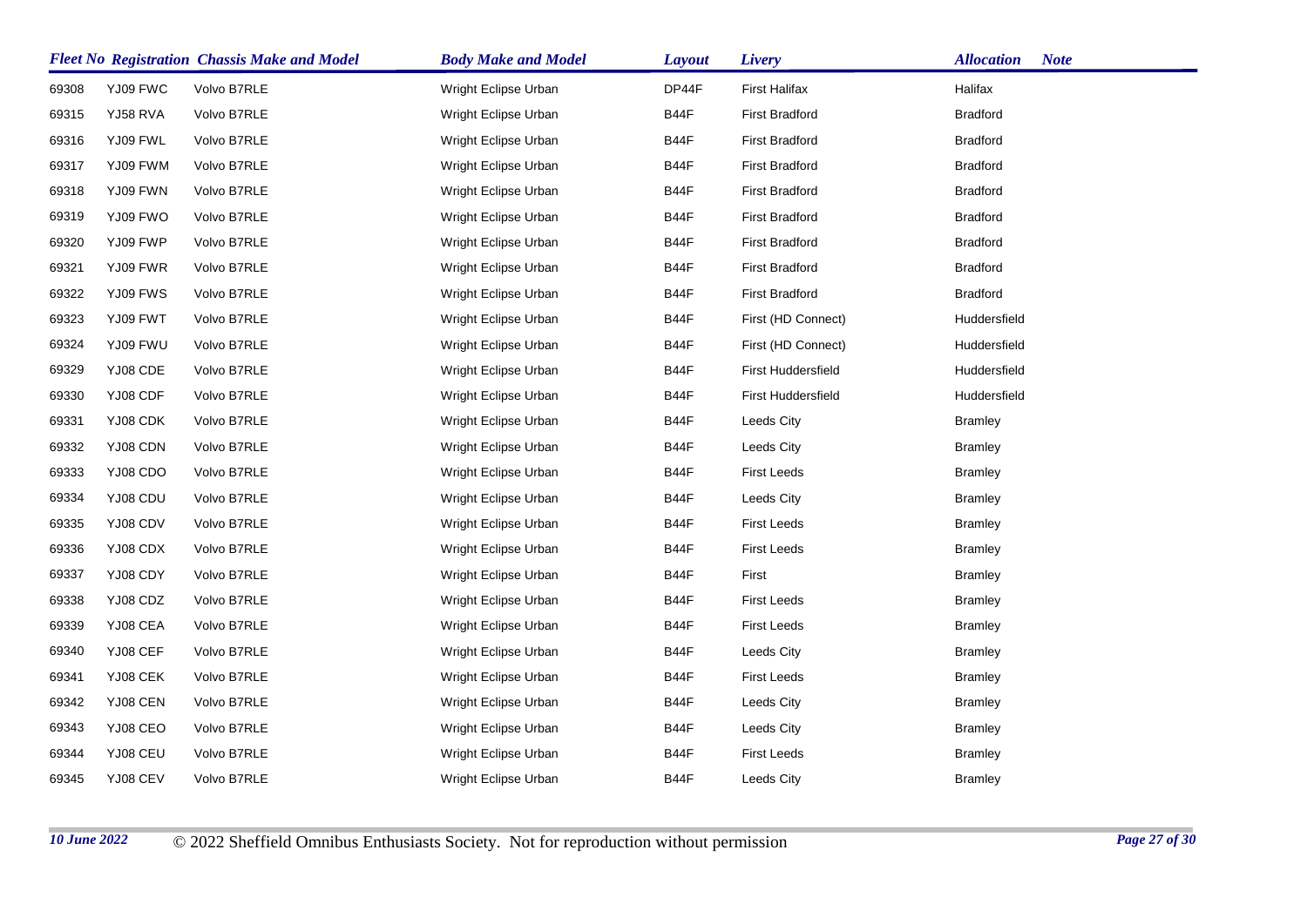|       |          | <b>Fleet No Registration Chassis Make and Model</b> | <b>Body Make and Model</b> | <b>Layout</b> | Livery                | <b>Allocation</b><br><b>Note</b> |
|-------|----------|-----------------------------------------------------|----------------------------|---------------|-----------------------|----------------------------------|
| 69346 | YJ08 CEX | Volvo B7RLE                                         | Wright Eclipse Urban       | B44F          | <b>First Leeds</b>    | <b>Bramley</b>                   |
| 69347 | YJ08 CEY | Volvo B7RLE                                         | Wright Eclipse Urban       | B44F          | <b>First Leeds</b>    | <b>Bramley</b>                   |
| 69348 | YJ08 CFA | Volvo B7RLE                                         | Wright Eclipse Urban       | B44F          | Leeds City            | <b>Bramley</b>                   |
| 69349 | YJ08 CFD | Volvo B7RLE                                         | Wright Eclipse Urban       | B44F          | <b>First Leeds</b>    | <b>Bramley</b>                   |
| 69350 | YJ08 CFE | Volvo B7RLE                                         | Wright Eclipse Urban       | <b>B44F</b>   | Leeds City            | <b>Bramley</b>                   |
| 69412 | YJ09 FWZ | Volvo B7RLE                                         | Wright Eclipse Urban       | B44F          | Leeds City            | Hunslet Park                     |
| 69413 | YJ09 FXA | Volvo B7RLE                                         | Wright Eclipse Urban       | B44F          | Leeds City            | Hunslet Park                     |
| 69414 | YJ09 FXB | Volvo B7RLE                                         | Wright Eclipse Urban       | B44F          | Leeds City            | Hunslet Park                     |
| 69415 | YJ09 FXC | Volvo B7RLE                                         | Wright Eclipse Urban       | B44F          | Leeds City            | Hunslet Park                     |
| 69416 | YJ09 FXD | Volvo B7RLE                                         | Wright Eclipse Urban       | B44F          | Leeds City            | Hunslet Park                     |
| 69417 | YJ09 FXE | Volvo B7RLE                                         | Wright Eclipse Urban       | B44F          | Leeds City            | Hunslet Park                     |
| 69418 | YJ09 FXF | Volvo B7RLE                                         | Wright Eclipse Urban       | B44F          | Leeds City            | Hunslet Park                     |
| 69419 | YJ09 FXG | Volvo B7RLE                                         | Wright Eclipse Urban       | B44F          | First Huddersfield    | Huddersfield                     |
| 69466 | YJ09 NYA | Volvo B7RLE                                         | Wright Eclipse Urban       | B44F          | <b>First Bradford</b> | <b>Bradford</b>                  |
| 69467 | YJ09 NYB | Volvo B7RLE                                         | Wright Eclipse Urban       | B44F          | <b>First Bradford</b> | <b>Bradford</b>                  |
| 69468 | YJ09 NYC | Volvo B7RLE                                         | Wright Eclipse Urban       | B44F          | <b>First Bradford</b> | <b>Bradford</b>                  |
| 69469 | YJ09 NYD | Volvo B7RLE                                         | Wright Eclipse Urban       | B44F          | <b>First Bradford</b> | <b>Bradford</b>                  |
| 69470 | YJ09 NYF | Volvo B7RLE                                         | Wright Eclipse Urban       | B44F          | <b>First Bradford</b> | <b>Bradford</b>                  |
| 69471 | YJ09 NYG | Volvo B7RLE                                         | Wright Eclipse Urban       | B44F          | <b>First Bradford</b> | <b>Bradford</b>                  |
| 69472 | YJ09 NYH | Volvo B7RLE                                         | Wright Eclipse Urban       | B44F          | <b>First Bradford</b> | <b>Bradford</b>                  |
| 69473 | YJ09 NYK | Volvo B7RLE                                         | Wright Eclipse Urban       | B44F          | <b>First Bradford</b> | <b>Bradford</b>                  |
| 69474 | YJ09 NYM | Volvo B7RLE                                         | Wright Eclipse Urban       | B44F          | <b>First Bradford</b> | <b>Bradford</b>                  |
| 69475 | YJ09 NYN | Volvo B7RLE                                         | Wright Eclipse Urban       | B44F          | <b>First Bradford</b> | reserve                          |
| 69476 | YJ09 NYO | Volvo B7RLE                                         | Wright Eclipse Urban       | B44F          | <b>First Bradford</b> | <b>Bradford</b>                  |
| 69477 | YJ09 NYP | Volvo B7RLE                                         | Wright Eclipse Urban       | <b>B44F</b>   | <b>First Halifax</b>  | Halifax                          |
| 69478 | YJ09 NYR | Volvo B7RLE                                         | Wright Eclipse Urban       | B44F          | <b>First Bradford</b> | <b>Bradford</b>                  |
| 69479 | YJ09 NYS | Volvo B7RLE                                         | Wright Eclipse Urban       | B44F          | First                 | <b>Bradford</b>                  |
| 69480 | YJ09 NYT | Volvo B7RLE                                         | Wright Eclipse Urban       | B44F          | <b>First Halifax</b>  | Halifax                          |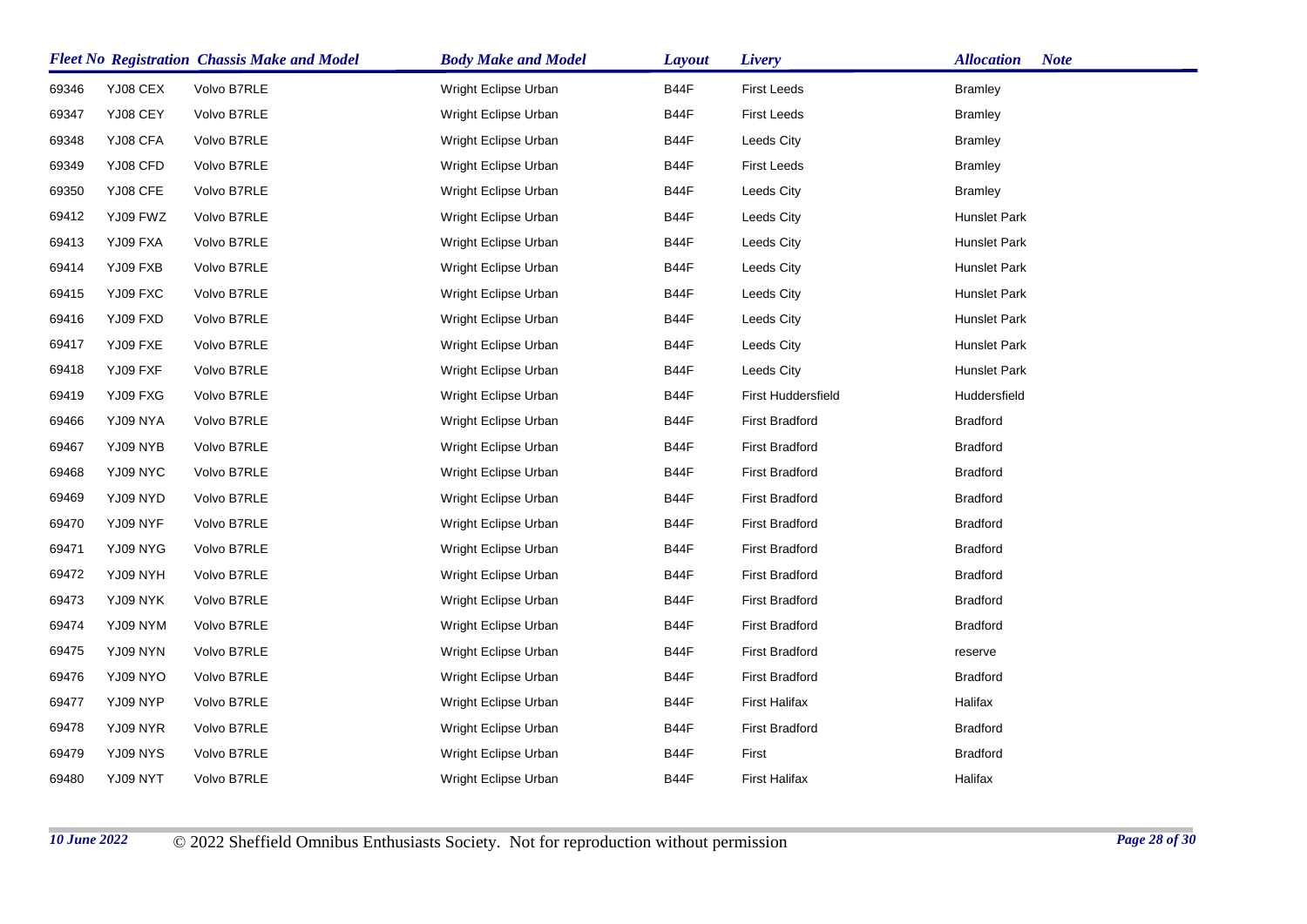|       |                      | <b>Fleet No Registration Chassis Make and Model</b> | <b>Body Make and Model</b> | <b>Layout</b> | Livery                    | <b>Allocation</b> | <b>Note</b>            |
|-------|----------------------|-----------------------------------------------------|----------------------------|---------------|---------------------------|-------------------|------------------------|
| 69481 | YJ09 NYU             | Volvo B7RLE                                         | Wright Eclipse Urban       | B44F          | First Halifax             | Halifax           |                        |
| 69482 | YJ09 NYV             | Volvo B7RLE                                         | Wright Eclipse Urban       | B44F          | <b>First Halifax</b>      | Halifax           |                        |
| 69483 | YJ09 NYW             | Volvo B7RLE                                         | Wright Eclipse Urban       | B44F          | <b>First Halifax</b>      | Halifax           |                        |
| 69484 | YJ09 NYX             | Volvo B7RLE                                         | Wright Eclipse Urban       | B44F          | <b>First Halifax</b>      | Halifax           |                        |
| 69485 | YJ09 NYY             | Volvo B7RLE                                         | Wright Eclipse Urban       | B44F          | First Halifax             | Halifax           |                        |
| 69556 | BV13 ZDH             | Volvo B7RLE                                         | Wright Eclipse Urban II    | B41F          | First (HD Connect)        | Huddersfield      |                        |
| 69557 | BV <sub>13</sub> ZDJ | Volvo B7RLE                                         | Wright Eclipse Urban II    | <b>B41F</b>   | First (HD Connect)        | Huddersfield      |                        |
| 69558 | BV13 ZDK             | Volvo B7RLE                                         | Wright Eclipse Urban II    | <b>B41F</b>   | First (HD Connect)        | Huddersfield      |                        |
| 69559 | BV13 YZZ             | Volvo B7RLE                                         | Wright Eclipse Urban II    | B41F          | First (HD Connect)        | Huddersfield      |                        |
| 69560 | BG13 VUD             | Volvo B7RLE                                         | Wright Eclipse Urban II    | <b>B41F</b>   | First (HD Connect)        | Huddersfield      |                        |
| 69561 | BG13 VUC             | Volvo B7RLE                                         | Wright Eclipse Urban II    | B41F          | First (HD Connect)        | Huddersfield      |                        |
| 69562 | BG13 VUE             | Volvo B7RLE                                         | Wright Eclipse Urban II    | <b>B41F</b>   | First (HD Connect)        | Huddersfield      |                        |
| 69563 | BD13 NFL             | Volvo B7RLE                                         | Wright Eclipse Urban II    | B41F          | First (HD Connect)        | Huddersfield      |                        |
| 69564 | BD13 NFK             | Volvo B7RLE                                         | Wright Eclipse Urban II    | B41F          | First (HD Connect)        | Huddersfield      |                        |
| 69565 | BD13 NFO             | Volvo B7RLE                                         | Wright Eclipse Urban II    | <b>B41F</b>   | <b>First Huddersfield</b> | Huddersfield      |                        |
| 69566 | BD13 NFP             | Volvo B7RLE                                         | Wright Eclipse Urban II    | <b>B41F</b>   | <b>First Bradford</b>     | <b>Bradford</b>   |                        |
| 69567 | BD13 NFM             | Volvo B7RLE                                         | Wright Eclipse Urban II    | B41F          | <b>First Bradford</b>     | <b>Bradford</b>   |                        |
| 69568 | BD13 NFN             | Volvo B7RLE                                         | Wright Eclipse Urban II    | <b>B41F</b>   | <b>First Bradford</b>     | <b>Bradford</b>   |                        |
| 69569 | BD13 NFR             | Volvo B7RLE                                         | Wright Eclipse Urban II    | <b>B41F</b>   | First Bradford            | <b>Bradford</b>   |                        |
| 69570 | BD13 NFV             | Volvo B7RLE                                         | Wright Eclipse Urban II    | <b>B41F</b>   | <b>First Bradford</b>     | <b>Bradford</b>   |                        |
| 69571 | BD13 OHK             | Volvo B7RLE                                         | Wright Eclipse Urban II    | B41F          | <b>First Bradford</b>     | <b>Bradford</b>   |                        |
| 69572 | BD13 OHL             | Volvo B7RLE                                         | Wright Eclipse Urban II    | <b>B41F</b>   | <b>First Bradford</b>     | <b>Bradford</b>   |                        |
| 69573 | BD13 OHN             | Volvo B7RLE                                         | Wright Eclipse Urban II    | <b>B41F</b>   | <b>First Bradford</b>     | <b>Bradford</b>   |                        |
| 69574 | BD13 OHO             | Volvo B7RLE                                         | Wright Eclipse Urban II    | <b>B41F</b>   | <b>First Bradford</b>     | <b>Bradford</b>   |                        |
| 69575 | BD13 OHP             | Volvo B7RLE                                         | Wright Eclipse Urban II    | <b>B41F</b>   | <b>First Bradford</b>     | <b>Bradford</b>   |                        |
| 69576 | BD13 OHR             | Volvo B7RLE                                         | Wright Eclipse Urban II    | <b>B41F</b>   | <b>First Bradford</b>     | <b>Bradford</b>   |                        |
| 69577 | BD13 OHS             | Volvo B7RLE                                         | Wright Eclipse Urban II    | <b>B41F</b>   | <b>First Bradford</b>     | <b>Bradford</b>   |                        |
| 69578 | BD13 OHT             | Volvo B7RLE                                         | Wright Eclipse Urban II    | <b>B41F</b>   | <b>First Halifax</b>      | Halifax           | named 'Chris McGivern' |